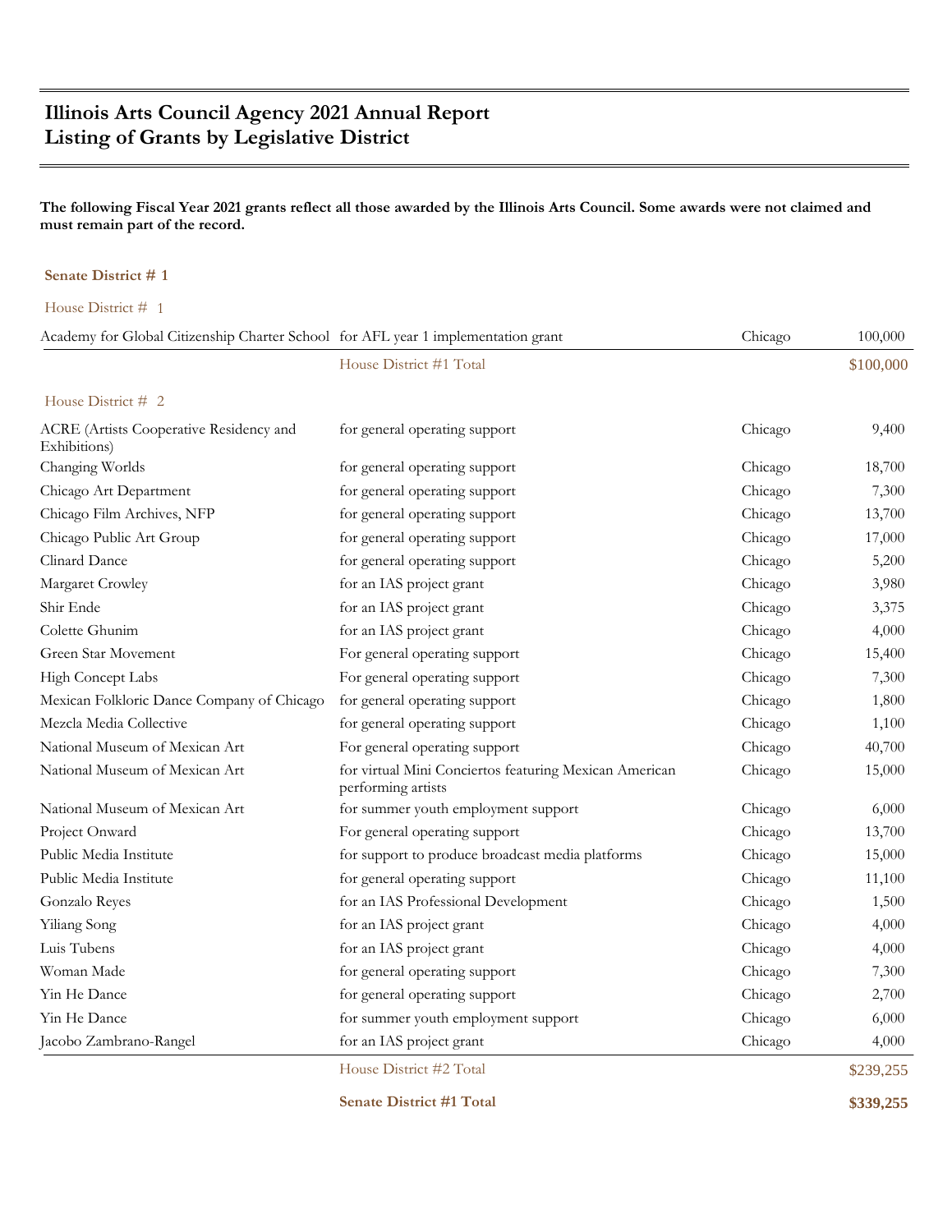### House District # 3

| Carlos Mejia                                        | for a Master Apprenticeship program Jennifer L. Ortiz | Chicago | 3,000    |
|-----------------------------------------------------|-------------------------------------------------------|---------|----------|
| Chicago a cappella                                  | for general operating support                         | Chicago | 18,700   |
| Chicago Metamorphosis Orchestra Project<br>(ChiMOP) | for general operating support                         | Chicago | 5,200    |
| Chicago Metamorphosis Orchestra Project<br>(ChiMOP) | for summer youth employment support                   | Chicago | 1,560    |
| Jenn Freeman                                        | for a Fellowship in Performance Based Arts            | Chicago | 15,000   |
| Anke Loh                                            | for an IAS project grant                              | Chicago | 4,000    |
| NON:op Inc                                          | for general operating support                         | Chicago | 1,300    |
| NON:op Inc                                          | for an arts tour project support-Open Opera Works     | Chicago | 7,500    |
| Monica Rezman                                       | for an IAS project grant                              | Chicago | 1,740    |
| Soft Cage Films NFP                                 | for general operating support                         | Chicago | 2,700    |
| The Miracle Center                                  | for general operating support                         | Chicago | 12,000   |
|                                                     | House District #3 Total                               |         | \$72,700 |

| for general operating support                     | Chicago                                                                    | 2,600  |
|---------------------------------------------------|----------------------------------------------------------------------------|--------|
| for a Fellowship in Media Arts                    | Chicago                                                                    | 15,000 |
| for an IAS project grant                          | Chicago                                                                    | 4,000  |
| For general operating support                     | Chicago                                                                    | 1,500  |
| for general operating support                     | Chicago                                                                    | 13,700 |
| for an IAS Professional Development               | Chicago                                                                    | 990    |
| for general operating support                     | Chicago                                                                    | 4,400  |
| for general operating support                     | Chicago                                                                    | 1,500  |
| for an IAS project grant                          | Chicago                                                                    | 3,825  |
| for an IAS professional development               | Chicago                                                                    | 4,000  |
| for a Fellowship in Performance Based Arts        | Chicago                                                                    | 15,000 |
| for general operating support                     | Chicago                                                                    | 4,400  |
| for general operating support                     | Chicago                                                                    | 1,100  |
| for an IAS project grant                          | Chicago                                                                    | 4,000  |
| for general operating support                     | Chicago                                                                    | 17,000 |
| For general operating support                     | Chicago                                                                    | 6,100  |
| for an IAS project grant                          | Chicago                                                                    | 2,305  |
| for general operating support                     | Chicago                                                                    | 5,200  |
| for general operating support                     | Chicago                                                                    | 13,700 |
| For general operating support                     | Chicago                                                                    | 6,000  |
|                                                   | Chicago                                                                    | 18,700 |
| for general operating support                     | Chicago                                                                    | 13,700 |
| for Pre-planning for living wage research project | Chicago                                                                    | 4,125  |
| for a Fellowship in Choreography                  | Chicago                                                                    | 15,000 |
| for general operating support                     | Chicago                                                                    | 2,600  |
| for an IAS project grant                          | Chicago                                                                    | 4,000  |
|                                                   | The National Museum of Puerto Rican Arts and For general operating support |        |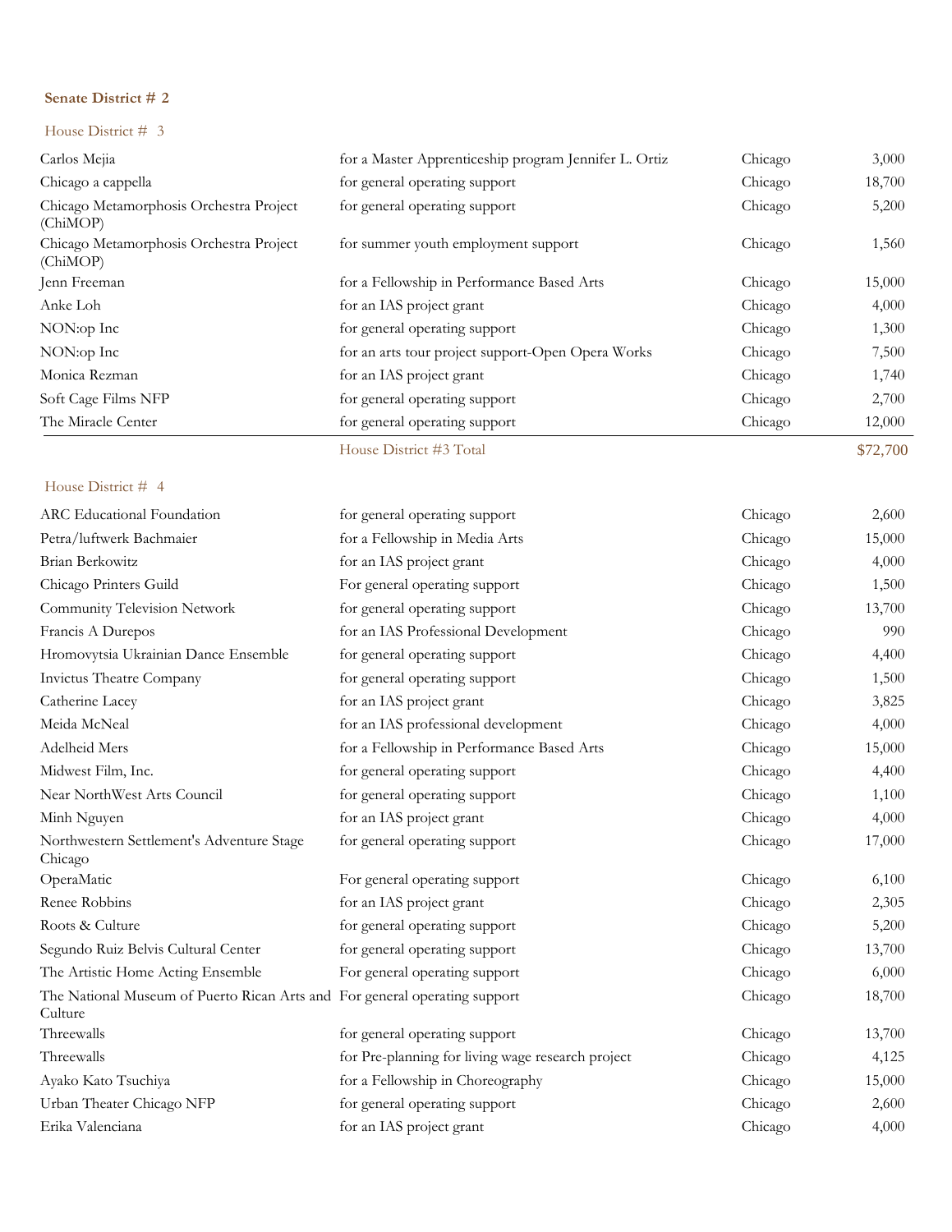| Wicker Park Choral Singers, Inc. | for general operating support       | Chicago | 3,700     |
|----------------------------------|-------------------------------------|---------|-----------|
| Young Chicago Authors            | For general operating support       | Chicago | 20,500    |
| Young Chicago Authors            | for summer youth employment support | Chicago | 5,600     |
|                                  | House District #4 Total             |         | \$214,245 |
|                                  | <b>Senate District #2 Total</b>     |         | \$286,945 |

| Access Living of Metropolitan Chicago                                          | for general operating support                                                   | Chicago | 6,100   |
|--------------------------------------------------------------------------------|---------------------------------------------------------------------------------|---------|---------|
| Arts & Business Council of Chicago                                             | for general operating support                                                   | Chicago | 12,000  |
| Auditorium Theatre of Roosevelt Unviversity                                    | for general operating support                                                   | Chicago | 18,700  |
| Blair Thomas & Company                                                         | for general operating support                                                   | Chicago | 17,000  |
| Catholic Charities of the Archdiocese of Chicago for general operating support |                                                                                 | Chicago | 2,600   |
| Cerqua Rivera Art Experience                                                   | for general operating support                                                   | Chicago | 9,400   |
| Chicago Acting in Film, NFP                                                    | for general operating support                                                   | Chicago | 1,500   |
| Chicago Architecture Foundation                                                | for general operating support                                                   | Chicago | 17,000  |
| Chicago Arts Partnerships in Education                                         | for summer youth employment support                                             | Chicago | 6,000   |
| Chicago Arts Partnerships in Education                                         | for general operating support                                                   | Chicago | 20,500  |
| Chicago Children's Choir                                                       | for general operating support                                                   | Chicago | 20,500  |
| Chicago Composers' Consortium                                                  | For general operating support                                                   | Chicago | 1,100   |
| Chicago Composers Orchestra                                                    | for general operating support                                                   | Chicago | 4,400   |
| Chicago Human Rhythm Project                                                   | for general operating support                                                   | Chicago | 18,700  |
| Chicago Human Rhythm Project                                                   | for support of pre-opening expenses and activation of the<br>Mayfair Art Center | Chicago | 11,000  |
| Chicago Humanities Festival                                                    | for general operating support                                                   | Chicago | 18,700  |
| Chicago Latino Theater Alliance                                                | for general operating support                                                   | Chicago | 13,700  |
| Chicago Opera Theater                                                          | for general operating support                                                   | Chicago | 18,700  |
| Chicago Sinfonietta                                                            | For general operating support                                                   | Chicago | 20,500  |
| Chicago Symphony Orchestra                                                     | for general operating support                                                   | Chicago | 20,500  |
| Chicago Symphony Orchestra                                                     | for general operating support                                                   | Chicago | 40,700  |
| Chicago Youth Symphony Orchestras                                              | for general operating support                                                   | Chicago | 20,500  |
| Chicago Youth Symphony Orchestras                                              | for summer youth employment support                                             | Chicago | 5,700   |
| City of Chicago, Dept. of Cultural Affairs &<br>Special Events                 | for the Community Arts Access Program                                           | Chicago | 140,200 |
| City of Chicago, Dept. of Cultural Affairs &<br>Special Events                 | for general operating support                                                   | Chicago | 48,550  |
| Columbia College Chicago                                                       | for general operating support for the Dance Center                              | Chicago | 20,500  |
| Columbia College Chicago                                                       | for general operating support for Department of Exhibition and<br>Performance   | Chicago | 13,700  |
| Columbia College Chicago (MoCP)                                                | for general operating support for MoCP                                          | Chicago | 20,500  |
| DanceWorks Chicago Inc. NFP                                                    | For general operating support                                                   | Chicago | 13,700  |
| Deeply Rooted Productions                                                      | for general operating support                                                   | Chicago | 13,700  |
| Deeply Rooted Productions                                                      | for summer youth employment support                                             | Chicago | 5,980   |
| Design Museum of Chicago                                                       | for general operating support                                                   | Chicago | 12,000  |
| <b>Envision Unlimited</b>                                                      | for general operating support                                                   | Chicago | 6,100   |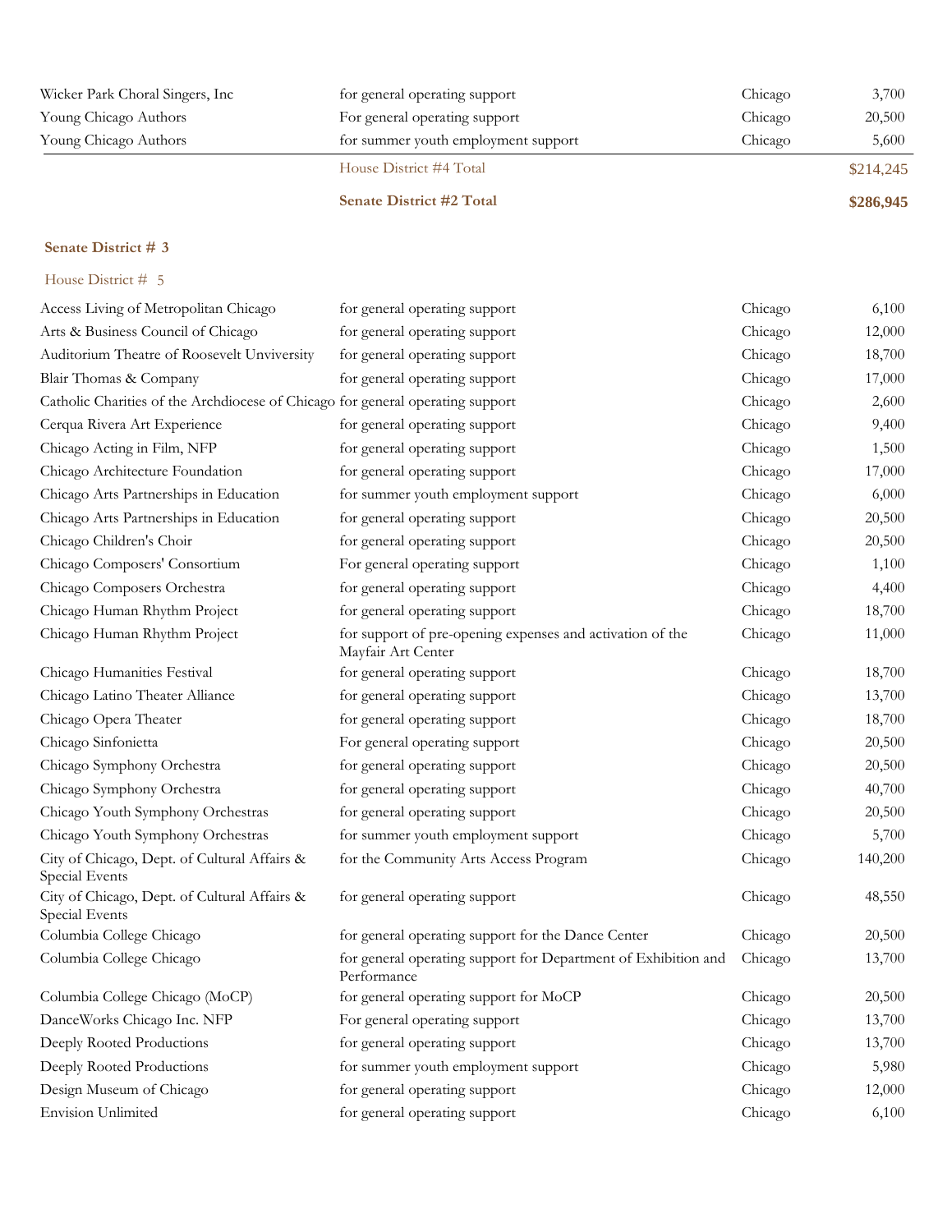| Fifth House Ensemble                                         | for general operating support                                                      | Chicago | 20,500 |
|--------------------------------------------------------------|------------------------------------------------------------------------------------|---------|--------|
| Gilloury Institute DBA Silk Road Rising                      | for general operating support                                                      | Chicago | 18,700 |
| Giordano Dance Chicago                                       | for general operating support                                                      | Chicago | 20,500 |
| Guarneri Hall NFP                                            | for general operating support                                                      | Chicago | 3,500  |
| Hedwig Dances, Inc.                                          | for general operating support                                                      | Chicago | 9,400  |
| Illinois Arts Alliance                                       | for 2021 Arts and Vaccination Campaign                                             | Chicago | 10,000 |
| Illinois Arts Alliance                                       | For general operating support                                                      | Chicago | 20,500 |
| Illinois Humanities Council                                  | for Support for the Poet Laureate of Illinois and associated<br>programming        | Chicago | 10,000 |
| Illinois Humanities Council                                  | for Capacity & Community Building for Statewide Small and<br>Rural humanities orgs | Chicago | 10,000 |
| Ingenuity Incorporated Chicago                               | for general operating support                                                      | Chicago | 20,500 |
| Instituto Cervantes of Chicago, Inc.                         | for general operating support                                                      | Chicago | 17,000 |
| International Music Foundation                               | for general operating support                                                      | Chicago | 18,700 |
| Jazz Institute of Chicago                                    | For general operating support                                                      | Chicago | 18,700 |
| Jazz Institute of Chicago                                    | for summer youth employment support                                                | Chicago | 6,000  |
| Kalapriya Foundation                                         | for general operating support                                                      | Chicago | 7,300  |
| Kalapriya Foundation                                         | for summer youth employment support                                                | Chicago | 6,000  |
| League of Chicago Theatres Foundation                        | for general operating support                                                      | Chicago | 18,700 |
| Mandala South Asian Performing Arts Inc.<br>DBA Mandala Arts | for general operating support                                                      | Chicago | 11,100 |
| Mandala South Asian Performing Arts Inc.<br>DBA Mandala Arts | for summer youth employment support                                                | Chicago | 5,700  |
| Music of the Baroque Concerts                                | for general operating support                                                      | Chicago | 20,500 |
| NAJWA Dance Corps                                            | for general operating support                                                      | Chicago | 2,600  |
| Natya Dance Theatre                                          | for general operating support                                                      | Chicago | 20,500 |
| Pranita Nayar                                                | for a Master Apprenticeship program Hetal Desai                                    | Chicago | 3,000  |
| Palette & Chisel Acad/Fine Art                               | For general operating support                                                      | Chicago | 13,700 |
| Hema Rajagopalan                                             | for a Master Apprenticeship program Abinaya Ramakrishnan                           | Chicago | 3,000  |
| Reading In Motion                                            | For general operating support                                                      | Chicago | 18,700 |
| Ryan Banks Academy                                           | for a short term artist residency program with Space Lab                           | Chicago | 2,288  |
| South Shore Drill Team & Performing Arts<br>Ensemble         | for general operating support                                                      | Chicago | 20,500 |
| South Shore Drill Team & Performing Arts<br>Ensemble         | for summer youth employment support                                                | Chicago | 6,000  |
| Southside Community Art Center                               | for general operating support                                                      | Chicago | 12,000 |
| The Art Institute of Chicago                                 | for Middle School and Early College Programs at Homan Square                       | Chicago | 9,400  |
| The Art Institute of Chicago                                 | for general operating support                                                      | Chicago | 40,700 |
| The Art Institute of Chicago                                 | for general operating support for Video Data Bank                                  | Chicago | 13,700 |
| The Art Institute of Chicago                                 | for general operating support for Gene Siskel Film Center                          | Chicago | 20,500 |
| The Art Institute of Chicago                                 | for general operating support for Visiting Artists Program                         | Chicago | 7,800  |
| The Art Institute of Chicago                                 | for general operating support for Exhibitions                                      | Chicago | 17,000 |
| The Ballet Chicago Company                                   | for general operating support                                                      | Chicago | 18,700 |
| The Joffrey Ballet                                           | For general operating support                                                      | Chicago | 44,500 |
| The Ruth Page Foundation                                     | for general operating support                                                      | Chicago | 18,700 |
| Augusta Read Thomas                                          | for a Fellowship in Music Composition                                              | Chicago | 15,000 |
| University of Chicago                                        | for general operating support for Arts + Public Life                               | Chicago | 18,700 |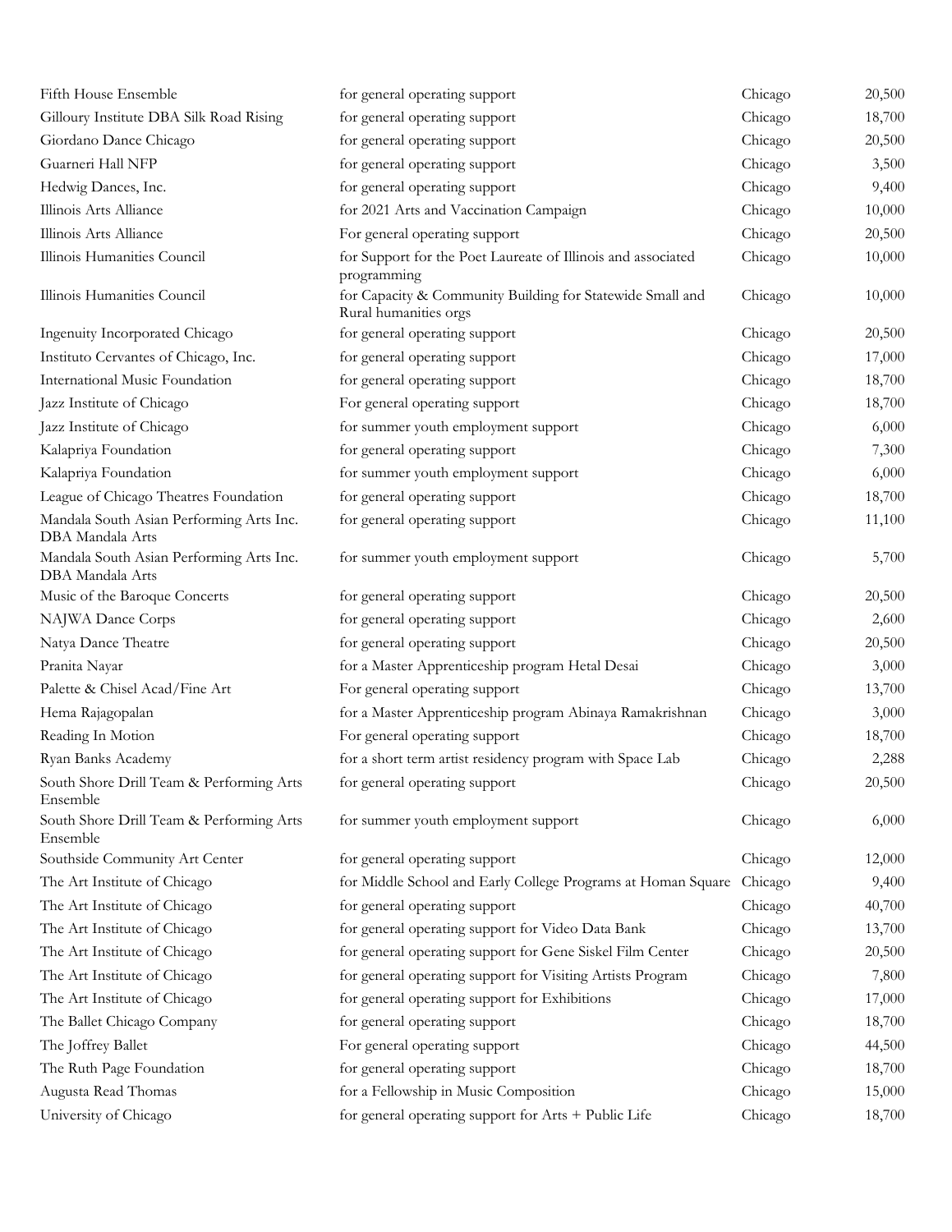| Urban Gateways                                                            | for general operating support                         | Chicago             | 44,500      |
|---------------------------------------------------------------------------|-------------------------------------------------------|---------------------|-------------|
|                                                                           | House District #5 Total                               |                     | \$1,265,218 |
| House District $# 6$                                                      |                                                       |                     |             |
| Apollo Chorus of Chicago                                                  | for general operating support                         | Chicago             | 13,700      |
| <b>Audience Architects NFP</b>                                            | for general operating support                         | Chicago             | 12,000      |
| Chicago Cultural Alliance                                                 | for general operating support                         | Chicago             | 12,000      |
| Chicago International Film Festival                                       | for general operating support                         | Chicago             | 20,500      |
| Chicago Multicultural Dance Center                                        | for general operating support                         | Chicago             | 18,700      |
| Chicago Philharmonic Society                                              | for general operating support                         | Chicago             | 18,700      |
| Chicago Philharmonic Society                                              | for summer youth employment support                   | Chicago             | 5,760       |
| Chicago Theatre Group (dba Goodman Theatre) for general operating support |                                                       | Chicago             | 44,500      |
| Chicago Youth Shakespeare, Inc.                                           | For general operating support                         | Chicago             | 3,500       |
| Michael Costello                                                          | for an IAS project grant                              | Chicago             | 3,375       |
| Enrich Chicago                                                            | for general operating support                         | Chicago             | 11,100      |
| Forward Momentum Chicago                                                  | For general operating support                         | Chicago             | 20,500      |
| Frank Lloyd Wright Trust                                                  | for general operating support                         | Chicago             | 17,000      |
| Friends of Chicago River                                                  | for an arts tour project support-Fifth House Ensemble | Chicago             | 4,320       |
| Fulcrum Point New Music Project                                           | for general operating support                         | Chicago             | 12,000      |
| Inner City Muslim Action Network                                          | for general operating support                         | Chicago             | 10,300      |
| International Latino Cultural Center of Chicago                           | for general operating support                         | Chicago             | 13,700      |
| Live the Spirit Residency                                                 | for general operating support                         | Chicago             | 3,500       |
| Luminarts Cultural Foundation                                             | For general operating support                         | Chicago             | 13,700      |
| Lyric Opera of Chicago                                                    | for general operating support                         | Chicago             | 20,500      |
| Lyric Opera of Chicago                                                    | for general operating support                         | Chicago             | 40,700      |
| National Public Housing Museum                                            | for general operating support                         | Chicago             | 12,000      |
| Seanachai Theatre Company                                                 | for general operating support                         | Chicago             | 2,200       |
| The Poetry Center of Chicago                                              | for Poetry Out Loud project support                   | Chicago             | 10,000      |
| The Poetry Center of Chicago                                              | for general operating support                         | Chicago             | 6,100       |
| Windy City Playhouse                                                      | for general operating support                         | Chicago             | 13,700      |
|                                                                           | House District #6 Total                               |                     | \$364,055   |
|                                                                           | <b>Senate District #3 Total</b>                       |                     | \$1,629,273 |
| Senate District #4                                                        |                                                       |                     |             |
| House District # 7                                                        |                                                       |                     |             |
| Dominican University Performing Arts Center                               | For general operating support                         | <b>River Forest</b> | 17,000      |
| Gateway to Music and Arts                                                 | For general operating support                         | Maywood             | 1,000       |
| Michael Italia                                                            | for an IAS project grant                              | Maywood             | 3,665       |
| Lead Guitar - Chicago                                                     | For general operating support                         | River Forest        | 4,400       |
| Maywood Fine Arts Association                                             | for summer youth employment support                   | Maywood             | 6,000       |
| Maywood Fine Arts Association                                             | for an arts tour project support-Olivia Renteria      | Maywood             | 1,925       |
| Maywood Fine Arts Association                                             | for general operating support                         | Maywood             | 20,500      |
| Daniel Nearing                                                            | for a Fellowship in Media Arts                        | Flossmoor           | 1,500       |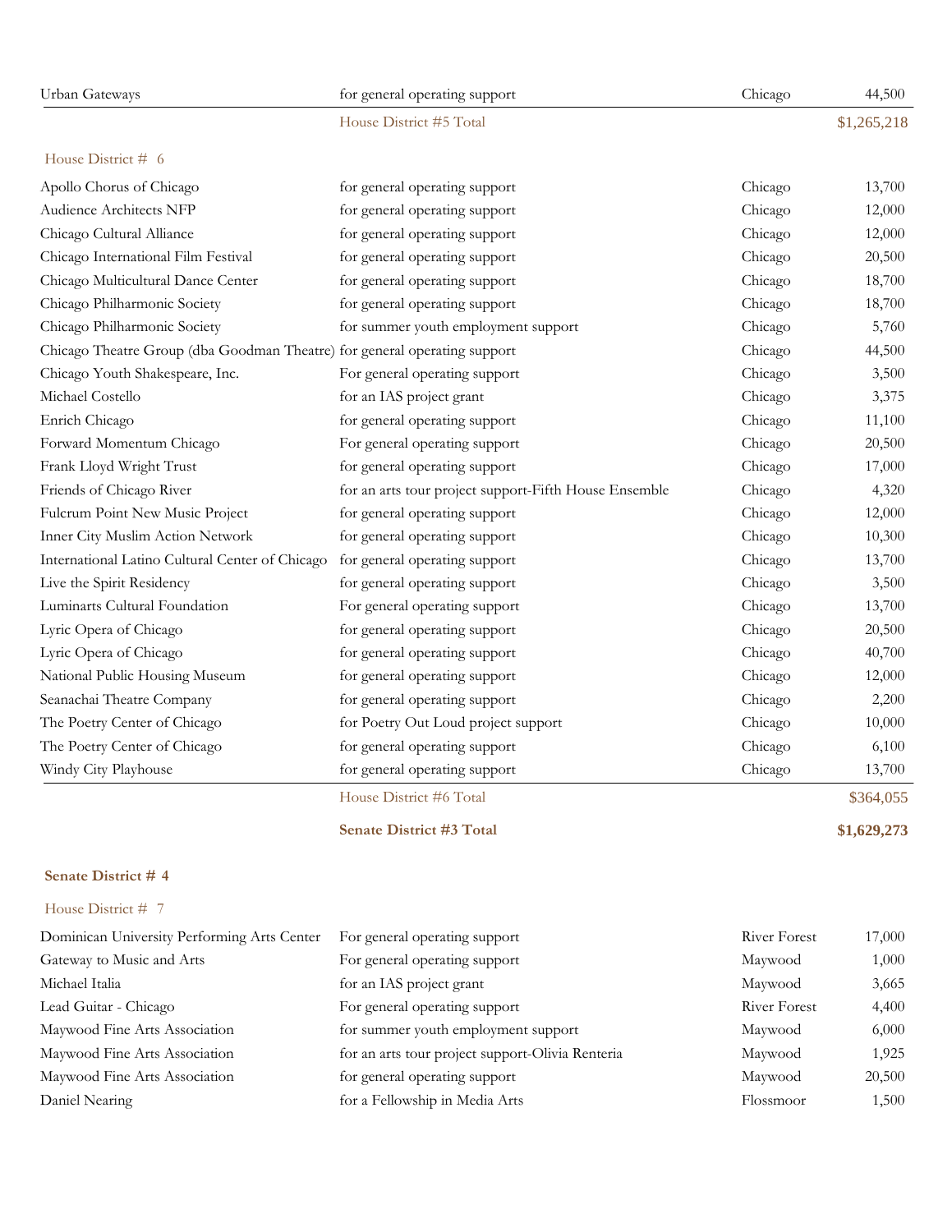# House District #7 Total \$55,990

### House District # 8

| Kioto Aoki                           | for a Master Apprenticeship program with Helen Nagata    | Oak Park        | 3,000    |
|--------------------------------------|----------------------------------------------------------|-----------------|----------|
| Tatsuyuki Aoki                       | for an IAS project grant                                 | Oak Park        | 4,000    |
| Tatsuyuki Aoki                       | for a Master Apprenticeship program with Kiku Jill Taura | Oak Park        | 3,000    |
| Jennifer Bienemann                   | for an IAS project grant                                 | Oak Park        | 4,000    |
| Schola Antiqua of Chicago Foundation | for general operating support                            | Oak Park        | 2,700    |
| The Seldoms                          | for general operating support                            | North Riverside | 6,100    |
|                                      | House District #8 Total                                  |                 | \$22,800 |

**Senate District #4 Total \$78,790**

### **Senate District # 5**

| House District # 9                                            |                                                       |         |        |
|---------------------------------------------------------------|-------------------------------------------------------|---------|--------|
| Nicole Beck                                                   | for an IAS professional development                   | Chicago | 1,000  |
| Chicago Children's Theatre                                    | for general operating support                         | Chicago | 18,700 |
| Chicago Children's Theatre                                    | for summer youth employment support                   | Chicago | 5,880  |
| Chicago Jazz Philharmonic                                     | for general operating support                         | Chicago | 18,700 |
| Free Spirit Media                                             | For general operating support                         | Chicago | 18,700 |
| Hubbard Street Dance Chicago                                  | for general operating support                         | Chicago | 37,100 |
| Lawyers for the Creative Arts                                 | For general operating support                         | Chicago | 13,700 |
| Mike Lopez                                                    | for an IAS project grant                              | Chicago | 3,975  |
| Marwen Foundation, Inc.                                       | For general operating support                         | Chicago | 27,300 |
| Marwen Foundation, Inc.                                       | for summer youth employment support                   | Chicago | 6,000  |
| Merit School of Music                                         | for summer youth employment support                   | Chicago | 4,850  |
| Merit School of Music                                         | for general operating support                         | Chicago | 18,700 |
| Snow City Arts Foundation                                     | for general operating support                         | Chicago | 20,500 |
| Stage 18                                                      | for general operating support                         | Chicago | 6,000  |
| Steppenwolf Theatre                                           | For general operating support                         | Chicago | 44,500 |
| Storycatchers Theatre                                         | for summer youth employment support                   | Chicago | 6,000  |
| Storycatchers Theatre                                         | for general operating support                         | Chicago | 20,500 |
| University of Illinois - Chicago Music<br>Composition Program | for an arts tour project support-Fifth House Ensemble | Chicago | 315    |
| University of Illinois at Chicago                             | for general operating support for Gallery 400         | Chicago | 12,000 |
| Yuge Zhou                                                     | for a Fellowship in Media Arts                        | Chicago | 15,000 |

### House District #9 Total \$299,420

| House District $# 10$ |  |
|-----------------------|--|
|-----------------------|--|

| Arts of Life Inc           | for general operating support                    | Chicago | 20,500 |
|----------------------------|--------------------------------------------------|---------|--------|
| <b>Bril Barrett</b>        | for a Master Apprenticeship program Ailea Stites | Chicago | 3,000  |
| <b>Bril Barrett</b>        | for a Fellowship in Choreography                 | Chicago | 15,000 |
| <b>Broken Nose Theatre</b> | for general operating support                    | Chicago | 4,400  |
| Andrea Cerniglia           | for an IAS project grant                         | Chicago | 4,000  |
| Chicago Artists Coalition  | for general operating support                    | Chicago | 18,700 |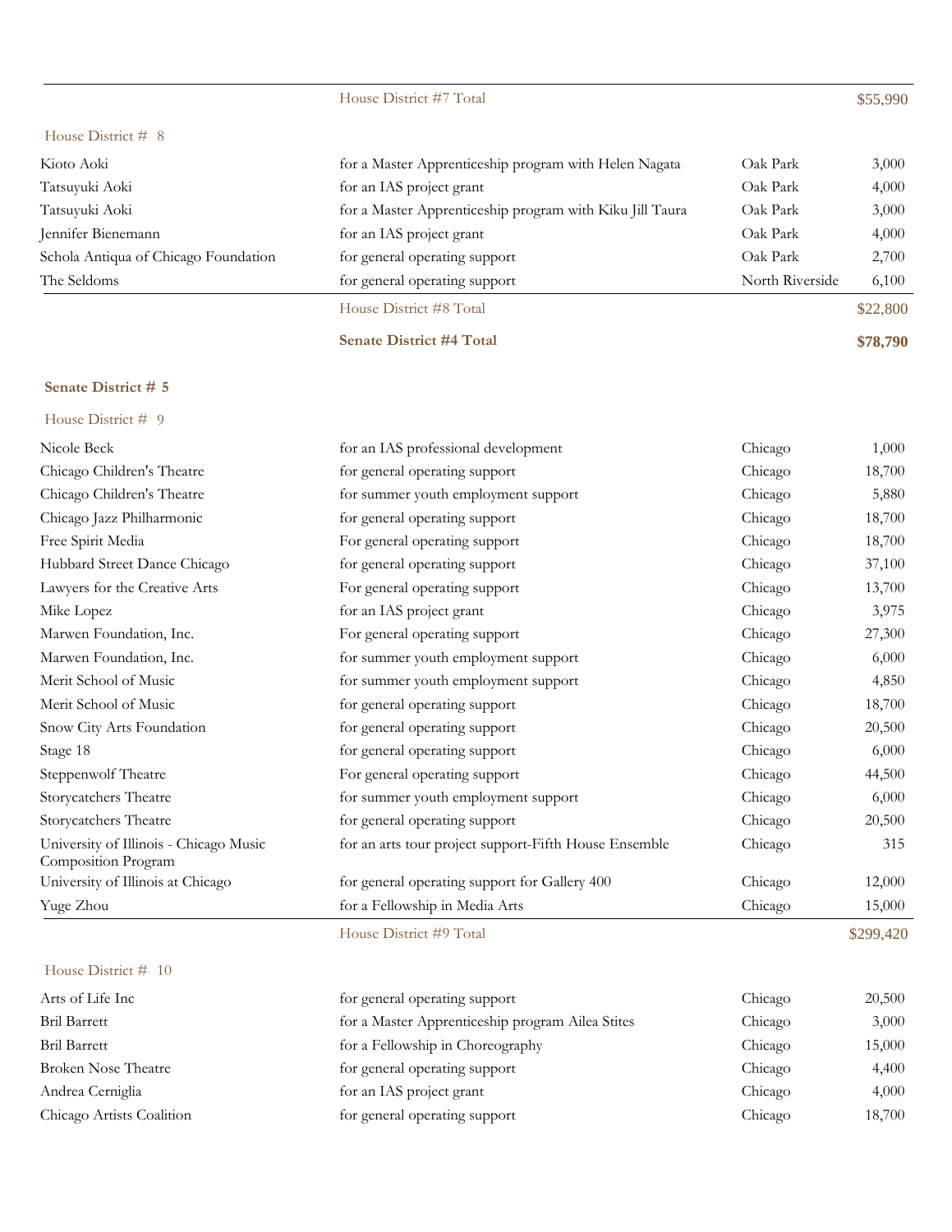| Chicago West Community Mucis Center                                                   | for general operating support            | Chicago | 18,700    |
|---------------------------------------------------------------------------------------|------------------------------------------|---------|-----------|
| Collaboraction Theatre Company                                                        | For general operating support            | Chicago | 13,700    |
| <b>Esperanza Community Services</b>                                                   | for general operating support            | Chicago | 2,200     |
| Filter Photo                                                                          | for general operating support            | Chicago | 9,400     |
| Free Street Theater                                                                   | for the Theater's re-opening initiatives | Chicago | 4,125     |
| Free Street Theater                                                                   | for general operating support            | Chicago | 13,700    |
| Free Street Theater                                                                   | for summer youth employment support      | Chicago | 6,000     |
| Fund for Innovative TV                                                                | for summer youth employment support      | Chicago | 5,900     |
| Fund for Innovative TV                                                                | for general operating support            | Chicago | 9,400     |
| Garfield Park Conservatory Alliance                                                   | For general operating support            | Chicago | 9,400     |
| Haymarket Opera Company                                                               | for general operating support            | Chicago | 12,000    |
| Heaven Gallery                                                                        | for general operating support            | Chicago | 4,400     |
| Homeroom NFP                                                                          | For general operating support            | Chicago | 1,500     |
| Intuit: The Center for Intuitive and Outsider Art for general operating support       |                                          | Chicago | 13,700    |
| Intuit: The Center for Intuitive and Outsider Art for summer youth employment support |                                          | Chicago | 4,750     |
| Lajkonik Polish Song & Dance Ensemble                                                 | for general operating support            | Chicago | 3,500     |
| <b>LATITUDE Inc NFP</b>                                                               | for general operating support            | Chicago | 8,600     |
| MaryAnn McGovern                                                                      | for an IAS project grant                 | Chicago | 4,000     |
| Pegasus Theatre Chicago                                                               | for general operating support            | Chicago | 12,900    |
| Victor Pichardo                                                                       | for a Fellowship in Music Composition    | Chicago | 15,000    |
| Spudnik Press Cooperative                                                             | for general operating support            | Chicago | 12,000    |
| Suzuki-Orff School for Young Musicians                                                | for general operating support            | Chicago | 20,500    |
| The New Colony                                                                        | For general operating support            | Chicago | 2,600     |
| Ukrainian Institute of Modern Art                                                     | for general operating support            | Chicago | 10,300    |
| Zephyr Dance Ensemble                                                                 | For general operating support            | Chicago | 4,400     |
|                                                                                       | House District #10 Total                 |         | \$288,275 |
|                                                                                       | <b>Senate District #5 Total</b>          |         | \$587,695 |
| Senate District # 6                                                                   |                                          |         |           |
| House District # 11                                                                   |                                          |         |           |
| ABLE - Artists Breaking Limits & Expectations for general operating support           |                                          | Chicago | 3,700     |
| Albany Park Theater Project                                                           | for general operating support            | Chicago | 20,500    |
| Ars Musica Chicago                                                                    | for general operating support            | Chicago | 1,300     |
| Beyond This Point Performing Arts Association for general operating support<br>Nfp    |                                          | Chicago | 1,700     |
| Chicago Collections Consortium                                                        | for general operating support            | Chicago | 7,300     |
| Chicago Fringe Opera                                                                  | For general operating support            | Chicago | 3,200     |
| Chicago Independent Radio Project                                                     | For general operating support            | Chicago | 11,100    |
| Chicago Moving Company                                                                | for general operating support            | Chicago | 2,700     |
| Dal Niente New Music NFP                                                              | for general operating support            | Chicago | 13,700    |

Richton Park

Eighth Blackbird Performing Arts Association For general operating support Chicago 17,000 Eighth Blackbird Performing Arts Association for an arts tour project support-Justin Roberts and A Steinhoff at Chicago 900

Eighth Blackbird Performing Arts Association for an arts tour project support-Evanston Chicago 550 Facets Multimedia for general operating support Chicago 17,000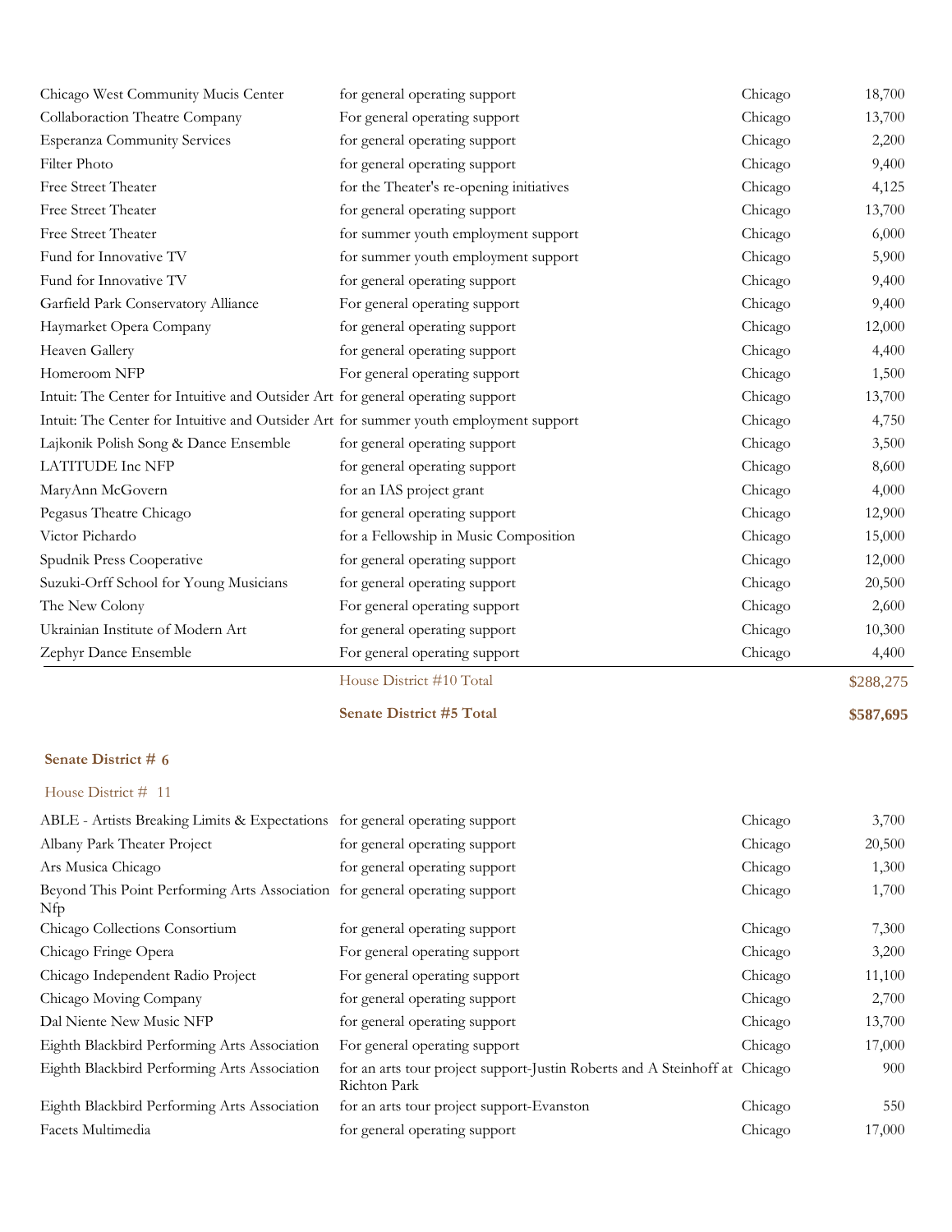| Third Coast Percussion, NFP<br>Trap Door Productions           | For general operating support<br>for general operating support     | Chicago<br>Chicago | 18,700<br>6,000 |
|----------------------------------------------------------------|--------------------------------------------------------------------|--------------------|-----------------|
| Theater Wit NFP                                                | for general operating support                                      | Chicago            | 18,700          |
| The Oriana Singers                                             | for general operating support                                      | Chicago            | 2,200           |
| Strawdog Theatre Company                                       | for general operating support                                      | Chicago            | 7,800           |
| South Asian Classical Music Society of Chicago                 | for general operating support                                      | Chicago            | 1,000           |
| Shattered Globe Theatre                                        | For general operating support                                      | Chicago            | 13,700          |
| Jennifer Rumberger                                             | for a Fellowship in Scriptworks                                    | Chicago            | 1,500           |
| Lee Rothenberg                                                 | for an IAS project grant                                           | Chicago            | 4,000           |
| Remy Bumppo Theatre Company                                    | For general operating support                                      | Chicago            | 17,000          |
| Red Tape Theatre                                               | for general operating support                                      | Chicago            | 3,200           |
| Olivia Petrides                                                | for an IAS project grant                                           | Chicago            | 4,000           |
| Perceptual Motion Inc                                          | for general operating support                                      | Chicago            | 2,700           |
| Otherworld Theatre Company                                     | for general operating support                                      | Chicago            | 5,200           |
| Claire Malkie                                                  | for an IAS project grant                                           | Chicago            | 2,910           |
| Lynx Project                                                   | for general operating support                                      | Chicago            | 1,100           |
| Lukaba Productions                                             | For general operating support                                      | Chicago            | 13,700          |
| Lucky Plush Productions                                        | For general operating support                                      | Chicago            | 18,700          |
| Links Hall                                                     | for general operating support                                      | Chicago            | 18,700          |
| Kidworks Touring Theatre Co.                                   | For general operating support                                      | Chicago            | 1,300           |
| Kartemquin Educational Films                                   | for support to guide work to ensure racial justice is in KTQ goals | Chicago            | 5,000           |
| Kartemquin Educational Films                                   | for general operating support                                      | Chicago            | 20,500          |
| <b>International Contemporary Ensemble</b><br>Foundation, Inc. | for general operating support                                      | Chicago            | 18,700          |
| Imagination Theatre, Inc                                       | for general operating support                                      | Chicago            | 9,400           |
| Her Story Theater                                              | for general operating support                                      | Chicago            | 2,700           |
| Tamer Hany Hassan                                              | for an IAS project grant                                           | Chicago            | 4,000           |
| <b>HANA</b> Center                                             | for general operating support                                      | Chicago            | 1,300           |
| Ghostlight Ensemble Theatre Company                            | For general operating support                                      | Chicago            | 1,700           |
| Full Spectrum Features NFP                                     | For general operating support                                      | Chicago            | 13,700          |

| 3Arts, Inc.                              | for general operating support              | Chicago | 20,500 |
|------------------------------------------|--------------------------------------------|---------|--------|
| A Red Orchid Theatre                     | for general operating support              | Chicago | 18,700 |
| Chicago History Museum                   | for general operating support              | Chicago | 18,700 |
| Chicago Metropolitan Sympony Orchestra   | for general operating support              | Chicago | 1,900  |
| Chicago Repertory Ballet                 | for general operating support              | Chicago | 2,600  |
| Brendan Fernandes                        | for a Fellowship in Performance Based Arts | Chicago | 1,500  |
| Ho Etsu Incorporated                     | for general operating support              | Chicago | 3,500  |
| International Museum of Surgical Science | for general operating support              | Chicago | 12,000 |
| Pride Films and Plays                    | for general operating support              | Chicago | 10,300 |
| Teatro Vista                             | For general operating support              | Chicago | 13,700 |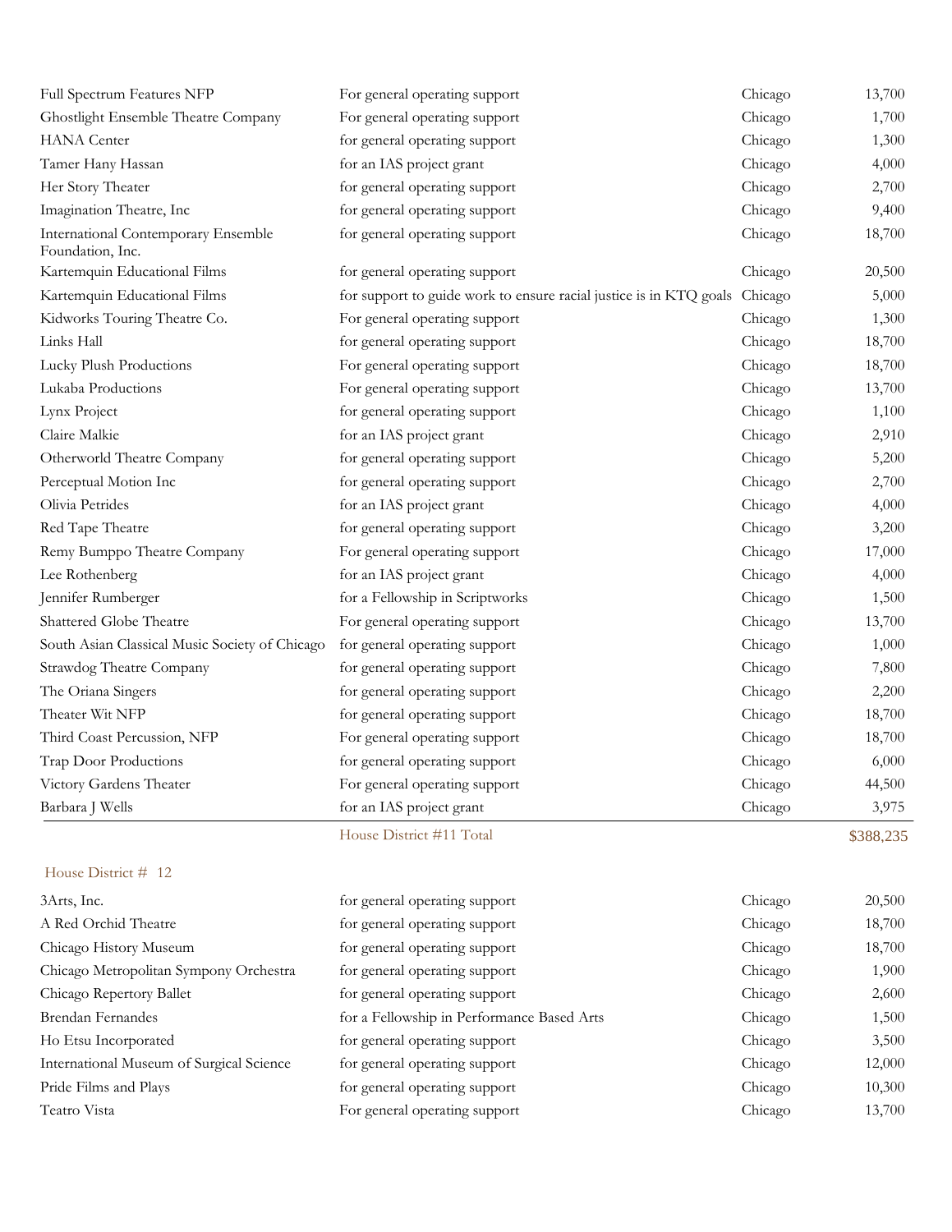| TimeLine Theatre Company   | for general operating support                                 | Chicago | 18,700    |
|----------------------------|---------------------------------------------------------------|---------|-----------|
| Windy City Performing Arts | for virtual concert celebration of LGBTQ+ Pride in quarantine | Chicago | 13,000    |
| Windy City Performing Arts | for general operating support                                 | Chicago | 8,600     |
|                            | House District #12 Total                                      |         | \$143,700 |
|                            | <b>Senate District #6 Total</b>                               |         | \$531,935 |

| House District # 13                                             |                                                            |         |        |
|-----------------------------------------------------------------|------------------------------------------------------------|---------|--------|
| Access Contemporary Music                                       | for general operating support                              | Chicago | 18,700 |
| African American Arts Alliance                                  | For general operating support                              | Chicago | 7,300  |
| American Blues Theater                                          | for general operating support                              | Chicago | 18,700 |
| Asian Improv aRts Midwest                                       | for general operating support                              | Chicago | 13,700 |
| <b>Black Ensemble Theater Corporation</b>                       | for summer youth employment support                        | Chicago | 6,000  |
| <b>Black Ensemble Theater Corporation</b>                       | for general operating support                              | Chicago | 18,700 |
| Daniel Joseph Borzutzky                                         | for a Fellowship in Poetry                                 | Chicago | 15,000 |
| Kayla Boye                                                      | for an IAS project grant                                   | Chicago | 3,750  |
| Salome Chasnoff                                                 | for a Fellowship in Media Arts                             | Chicago | 15,000 |
| Chicago Dance Crash, NFP                                        | for general operating support                              | Chicago | 9,400  |
| Chicago Sacred Harp Singers                                     | for general operating support                              | Chicago | 1,000  |
| Chicago Tap Theatre                                             | for general operating support                              | Chicago | 11,100 |
| CircEsteem                                                      | for general operating support                              | Chicago | 18,700 |
| CircEsteem                                                      | for summer youth employment support                        | Chicago | 5,700  |
| Ryan Cohan                                                      | for an IAS Professional Development                        | Chicago | 1,325  |
| Experimental Sound Studio                                       | for general operating support                              | Chicago | 12,900 |
| Eileen M Favorite                                               | for a Fellowship in Prose                                  | Chicago | 1,500  |
| Firebird Community Arts                                         | for summer youth employment support                        | Chicago | 5,750  |
| Firebird Community Arts                                         | for general operating support                              | Chicago | 15,400 |
| Friedman Place                                                  | for general operating support                              | Chicago | 5,200  |
| Griffin Theatre Company                                         | For general operating support                              | Chicago | 12,000 |
| Kathleen Keane                                                  | for a Fellowship in Music Improvisation                    | Chicago | 15,000 |
| Kuumba Lynx                                                     | for summer youth employment support                        | Chicago | 5,950  |
| Kuumba Lynx                                                     | for an arts tour project support-Leida "Lady Sol" Villegas | Chicago | 3,300  |
| Kuumba Lynx                                                     | for general operating support                              | Chicago | 15,400 |
| Kuumba Lynx                                                     | for a short term artist residency program                  | Chicago | 4,500  |
| Li-Young Lee                                                    | for a Fellowship in Poetry                                 | Chicago | 15,000 |
| Jamie N Lin                                                     | for an IAS Professional Development                        | Chicago | 875    |
| Midsommer Flight NFP                                            | for general operating support                              | Chicago | 2,700  |
| Ndidi Morton                                                    | for an IAS project grant                                   | Chicago | 2,960  |
| National Cambodian Heritage Museum &<br>Killing Fields Memorial | for general operating support                              | Chicago | 6,100  |
| National Cambodian Heritage Museum &<br>Killing Fields Memorial | for summer youth employment support                        | Chicago | 5,980  |
| Old Town School of Folk Music                                   | for general operating support                              | Chicago | 40,700 |
| PlayMakers Laboratory Theatre                                   | for general operating support                              | Chicago | 15,400 |
| Project Danztheatre Company                                     | for general operating support                              | Chicago | 11,100 |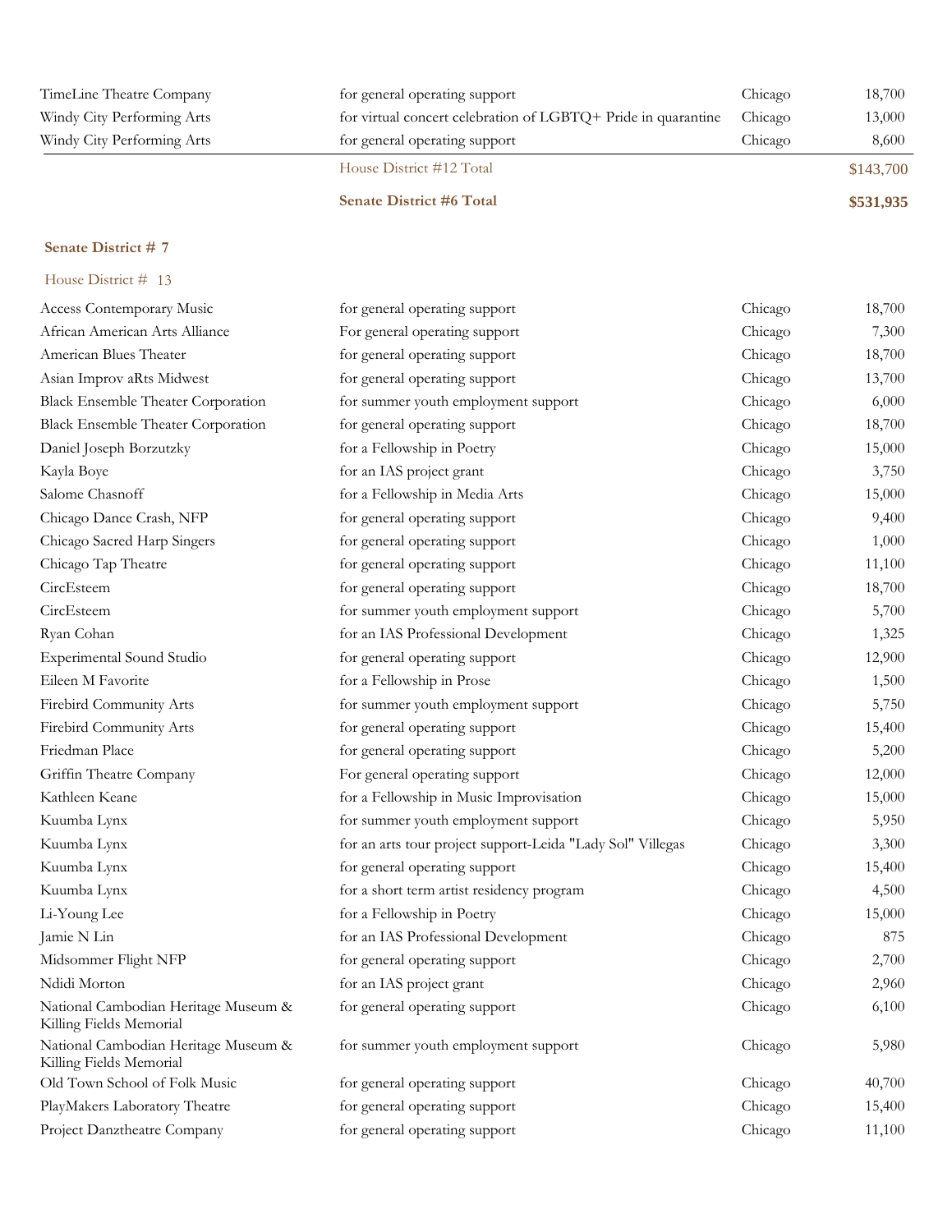| Project Danztheatre Company          | for summer youth employment support                     | Chicago | 5,120  |
|--------------------------------------|---------------------------------------------------------|---------|--------|
| Brenna Quinn                         | for an IAS project grant                                | Chicago | 4,000  |
| Raven Theatre Company                | for general operating support                           | Chicago | 12,000 |
| Red Theater Chicago                  | for general operating support                           | Chicago | 2,700  |
| Vida Sacic                           | for an IAS professional development                     | Chicago | 1,490  |
| Shunojo Fujima a.k.a Kazuhiro Masuda | for a Master Apprenticeship program Rika Lin            | Chicago | 3,000  |
| Sones de Mexico Ensemble             | For general operating support                           | Chicago | 8,600  |
| Kevin Sparrow                        | for an IAS project grant                                | Chicago | 4,000  |
| Spektral Quartet NFP                 | For general operating support                           | Chicago | 12,000 |
| Synapse Arts                         | for general operating support                           | Chicago | 4,400  |
| The Chicago Ensemble                 | for general operating support                           | Chicago | 2,700  |
| The Conspirators NFP                 | For general operating support                           | Chicago | 1,500  |
| The House Theatre of Chicago         | for general operating support                           | Chicago | 17,000 |
| The People's Music School            | For general operating support                           | Chicago | 20,500 |
| The People's Music School            | for summer youth employment support                     | Chicago | 6,000  |
| The People's Music School            | for an arts tour project support-Third Coast Percussion | Chicago | 8,000  |
| Uptown United                        | for general operating support                           | Chicago | 12,000 |
| Martha Tucker White                  | for an IAS project grant                                | Chicago | 4,000  |

### House District # 14

| 6018 North                                             | for summer youth employment support                                               | Chicago  | 6,000  |
|--------------------------------------------------------|-----------------------------------------------------------------------------------|----------|--------|
| 6018 North                                             | For general operating support                                                     | Chicago  | 6,100  |
| About Face Theatre Collective                          | for general operating support                                                     | Chicago  | 18,700 |
| Artemisia, A Chicago Theatre, NFP                      | for general operating support                                                     | Chicago  | 1,700  |
| AstonRep Theatre Company                               | for general operating support                                                     | Chicago  | 2,200  |
| Danielle Beverly                                       | for an IAS project grant                                                          | Chicago  | 3,990  |
| Kristin Casey                                          | for an IAS project grant                                                          | Chicago  | 3,750  |
| Samantha Jo Cattell                                    | for an IAS project grant                                                          | Chicago  | 4,000  |
| Samantha Jo Cattell                                    | for a Fellowship in Scriptworks                                                   | Chicago  | 15,000 |
| CDI/Concert Dance, Inc.                                | for general operating support                                                     | Chicago  | 5,200  |
| Cedille Records                                        | For general operating support                                                     | Chicago  | 20,500 |
| Center for International Performance and<br>Exhibition | for general operating support                                                     | Chicago  | 9,400  |
| Chicago Arts and Music Project                         | for general operating support                                                     | Chicago  | 1,900  |
| Chicago City Theatre Company                           | for general operating support                                                     | Chicago  | 12,000 |
| Chicago Cultural Accessibility Consortium              | for support for the special initiative Illinois Cultural Accessibility<br>Network | Chicago  | 5,000  |
| Chicago Cultural Accessibility Consortium              | for general operating support                                                     | Chicago  | 1,500  |
| Chicago Dance History Project                          | for general operating support                                                     | Chicago  | 7,300  |
| Chicago Filmmakers                                     | for general operating support                                                     | Chicago  | 20,500 |
| Chicago Gay Men's Chorus                               | for general operating support                                                     | Chicago  | 13,700 |
| City Lit Theater Company                               | for general operating support                                                     | Chicago  | 7,800  |
| Gloria Clunie                                          | for a Fellowship in Scriptworks                                                   | Evanston | 15,000 |
| Collaborative Arts Institute of Chicago                | for general operating support                                                     | Chicago  | 3,500  |
| Company of Folk                                        | for fieldwork and technical assistance support                                    | Chicago  | 20,000 |

House District #13 Total \$490,800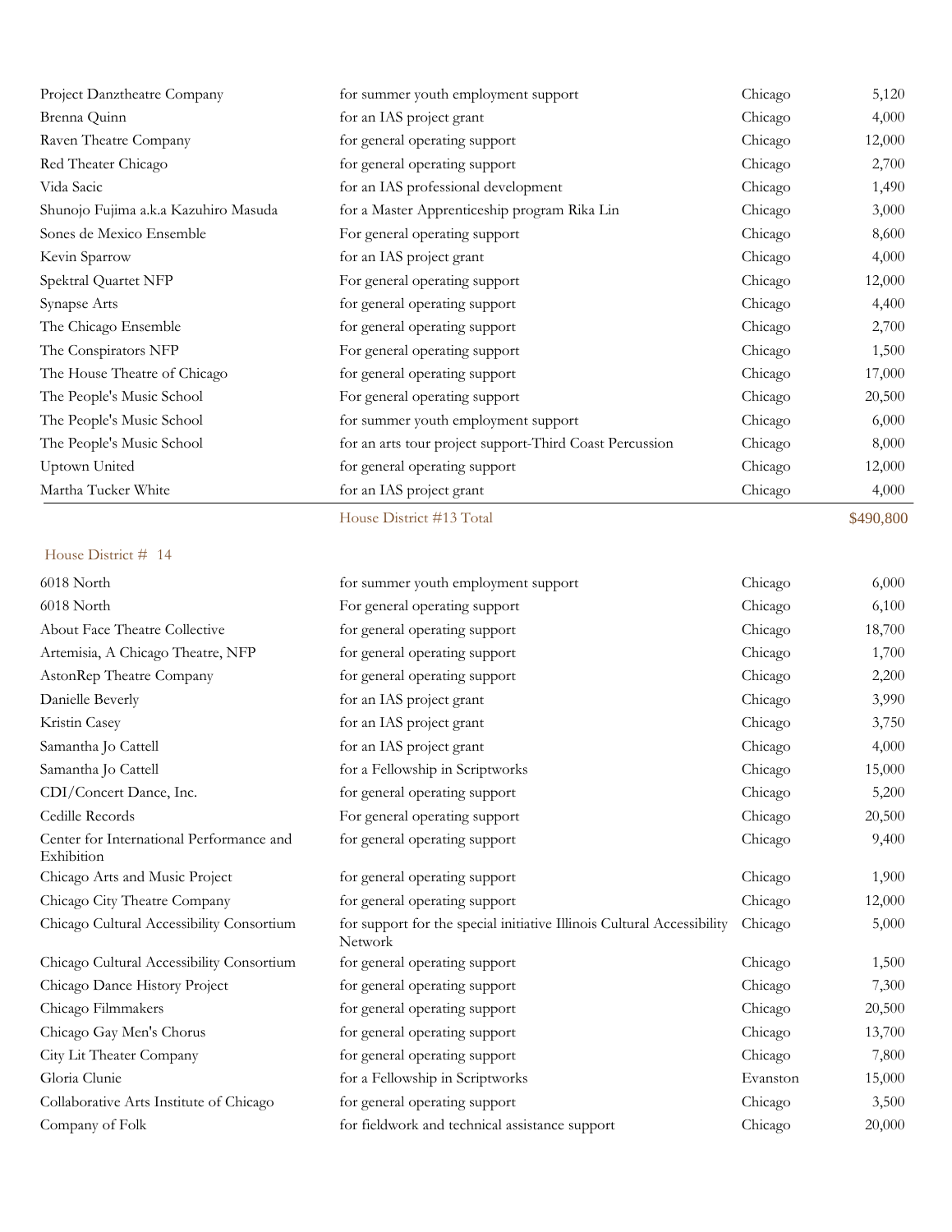| <b>Crossing Borders Music</b>      | for general operating support       | Chicago | 4,400     |
|------------------------------------|-------------------------------------|---------|-----------|
| Dance in the Parks, NFP            | for general operating support       | Chicago | 3,200     |
| The Guild Complex                  | for general operating support       | Chicago | 5,300     |
| Idle Muse Theatre Company          | for general operating support       | Chicago | 1,500     |
| <b>Interrobang Theatre Project</b> | for general operating support       | Chicago | 3,500     |
| Jackalope Theatre Company          | For general operating support       | Chicago | 8,600     |
| Samie Jo Johnson                   | for an IAS professional development | Chicago | 695       |
| Ashley Laverty                     | for an IAS project grant            | Chicago | 1,600     |
| Lifeline Theatre                   | for general operating support       | Chicago | 17,000    |
| Mad Shak Dance Company             | for general operating support       | Chicago | 2,700     |
| Jose Santiago Perez                | for an IAS project grant            | Chicago | 2,650     |
| Pivot Arts                         | for general operating support       | Chicago | 6,100     |
| Promethean Theatre Ensemble, NFP   | for general operating support       | Chicago | 2,600     |
| Redtwist Theatre                   | for general operating support       | Chicago | 7,300     |
| Rivendell Theatre Ensemble         | for general operating support       | Chicago | 12,000    |
| Sideshow Theatre Company, NFP      | For general operating support       | Chicago | 7,300     |
| Silent Theatre                     | for general operating support       | Chicago | 1,800     |
| Steep Theatre Company              | for general operating support       | Chicago | 13,700    |
| The Chicago Mosaic School          | for general operating support       | Chicago | 10,300    |
| The Factory Theater                | For general operating support       | Chicago | 4,400     |
| The Lira Ensemble                  | for general operating support       | Chicago | 13,700    |
| The Newberry Consort               | for general operating support       | Chicago | 9,400     |
| The Utopian Theatre Asyslum        | for general operating support       | Chicago | 2,600     |
| Theatre Above the Law              | for general operating support       | Chicago | 2,200     |
| Third Coast Baroque NFP            | For general operating support       | Chicago | 3,500     |
| Thompson Street Opera Company      | for general operating support       | Chicago | 2,200     |
| Vicarious Theatre                  | for general operating support       | Chicago | 2,600     |
| Walkabout Theater Company          | For general operating support       | Chicago | 2,600     |
| Irina Zadov                        | for an IAS project grant            | Chicago | 3,000     |
|                                    | House District #14 Total            |         | \$363,185 |

### House District # 15

| Lawrence Axelrod                                    | for an IAS Professional Development     | Chicago     | 750    |
|-----------------------------------------------------|-----------------------------------------|-------------|--------|
| Child's Play Touring Theatre                        | for general operating support           | Chicago     | 7,800  |
| Ensemble Espa $\tilde{A}$ tol Spanish Dance Theater | for general operating support           | Chicago     | 20,500 |
| Honey Pot Performance                               | For general operating support           | Chicago     | 1,700  |
| Jazz Artists Resource                               | for general operating support           | Chicago     | 1,300  |
| Abhilash Kulapparayil                               | for an IAS project grant                | Des Plaines | 4,000  |
| Lake Shore Symphony Orchestra of Chicago            | for general operating support           | Chicago     | 2,700  |
| Northeastern Illinois University                    | for general operating support           | Chicago     | 900    |
| Matthew Ulery                                       | for a Fellowship in Music Improvisation | Chicago     | 1,500  |
| Window to the World Communications, Inc.            | For general operating support           | Chicago     | 44,500 |

**Senate District #7 Total \$853,985**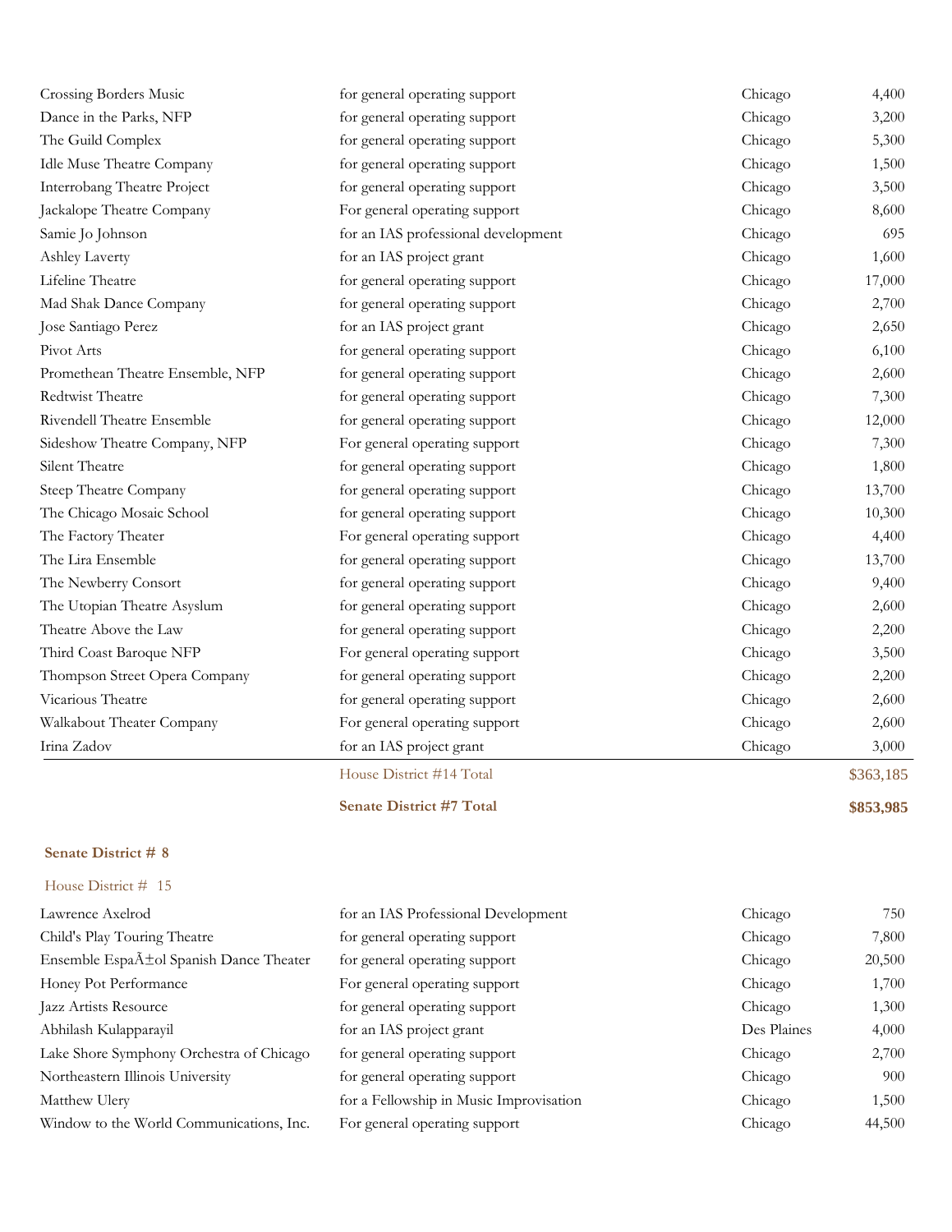| Window to the World Communications, Inc.                                      | for Public Radio & Television Basic Grant                                                        | Chicago  | 40,275    |
|-------------------------------------------------------------------------------|--------------------------------------------------------------------------------------------------|----------|-----------|
| Window to the World Communications, Inc.                                      | for Public Radio & Television Operating Grant                                                    | Chicago  | 532,570   |
|                                                                               | House District #15 Total                                                                         |          | \$658,495 |
| House District # 16                                                           |                                                                                                  |          |           |
| Khecari                                                                       | for general operating support                                                                    | Chicago  | 7,300     |
| Korean Performing Arts Institute of Chicago                                   | for general operating support                                                                    | Skokie   | 11,100    |
| National Indo-American Museum                                                 | for an arts tour project support-Mandala South Asian Performing Chicago<br>Arts                  |          | 5,200     |
| Michael Teolis Singers                                                        | for general operating support                                                                    | Chicago  | 1,300     |
| T. Daniel Productions, NFP                                                    | for general operating support                                                                    | Chicago  | 900       |
| Vaudeville Chicago                                                            | for general operating support                                                                    | Chicago  | 1,500     |
|                                                                               | House District #16 Total                                                                         |          | \$27,300  |
|                                                                               | <b>Senate District #8 Total</b>                                                                  |          | \$685,795 |
| Senate District # 9                                                           |                                                                                                  |          |           |
| House District # 8                                                            |                                                                                                  |          |           |
| The Poetry Forum, Inc.                                                        | for general operating support                                                                    | Evanston | 2,200     |
|                                                                               | House District #8 Total                                                                          |          | \$2,200   |
| House District # 9                                                            |                                                                                                  |          |           |
| Bella Voce                                                                    | for general operating support                                                                    | Evanston | 9,400     |
|                                                                               | House District #9 Total                                                                          |          | \$9,400   |
| House District # 17                                                           |                                                                                                  |          |           |
| Anatomically Correct                                                          | for general operating support                                                                    | Skokie   | 3,700     |
| Chicago Jazz Orchestra Association                                            | for general operating support                                                                    | Skokie   | 9,400     |
| Evanston In-School Music Association                                          | for general operating support                                                                    | Evanston | 3,700     |
| Evanston Symphony Orchestra Association                                       | for general operating support                                                                    | Evanston | 11,100    |
| Carol Coven Grannick                                                          | for an IAS project grant                                                                         | Evanston | 1,200     |
| Holocaust Memorial Foundation of Illinois, Inc. for general operating support |                                                                                                  | Skokie   | 20,500    |
| JAM Orchestra                                                                 | For general operating support                                                                    | Skokie   | 1,100     |
| JourneyCare, Inc.                                                             | for general operating support                                                                    | Glenview | 18,700    |
| Kohl Children's Museum of Greater Chicago                                     | for general operating support                                                                    | Glenview | 18,700    |
| Kohl Children's Museum of Greater Chicago                                     | for summer youth employment support                                                              | Glenview | 4,200     |
| Melissa Raman Molitor                                                         | for an IAS project grant                                                                         | Evanston | 4,000     |
| North Shore Choral Society                                                    | for general operating support                                                                    | Evanston | 6,100     |
| Northlight Theatre                                                            | for general operating support                                                                    | Skokie   | 44,500    |
| Northlight Theatre                                                            | for staff and board training via an outside facilitator                                          | Skokie   | 6,612     |
|                                                                               | Northwest Center of Traditional Polish Dancers for an arts tour project support-Folk Band Warmia | Glenview | 5,135     |
| James Sanders                                                                 | for a Fellowship in Music Improvisation                                                          | Skokie   | 1,500     |
| Sejong Cultural Society                                                       | For general operating support                                                                    | Glenview | 3,500     |
| Skokie Park District                                                          | For general operating support                                                                    | Skokie   | 7,300     |
| Barbara Sykes                                                                 | for an IAS project grant                                                                         | Evanston | 4,000     |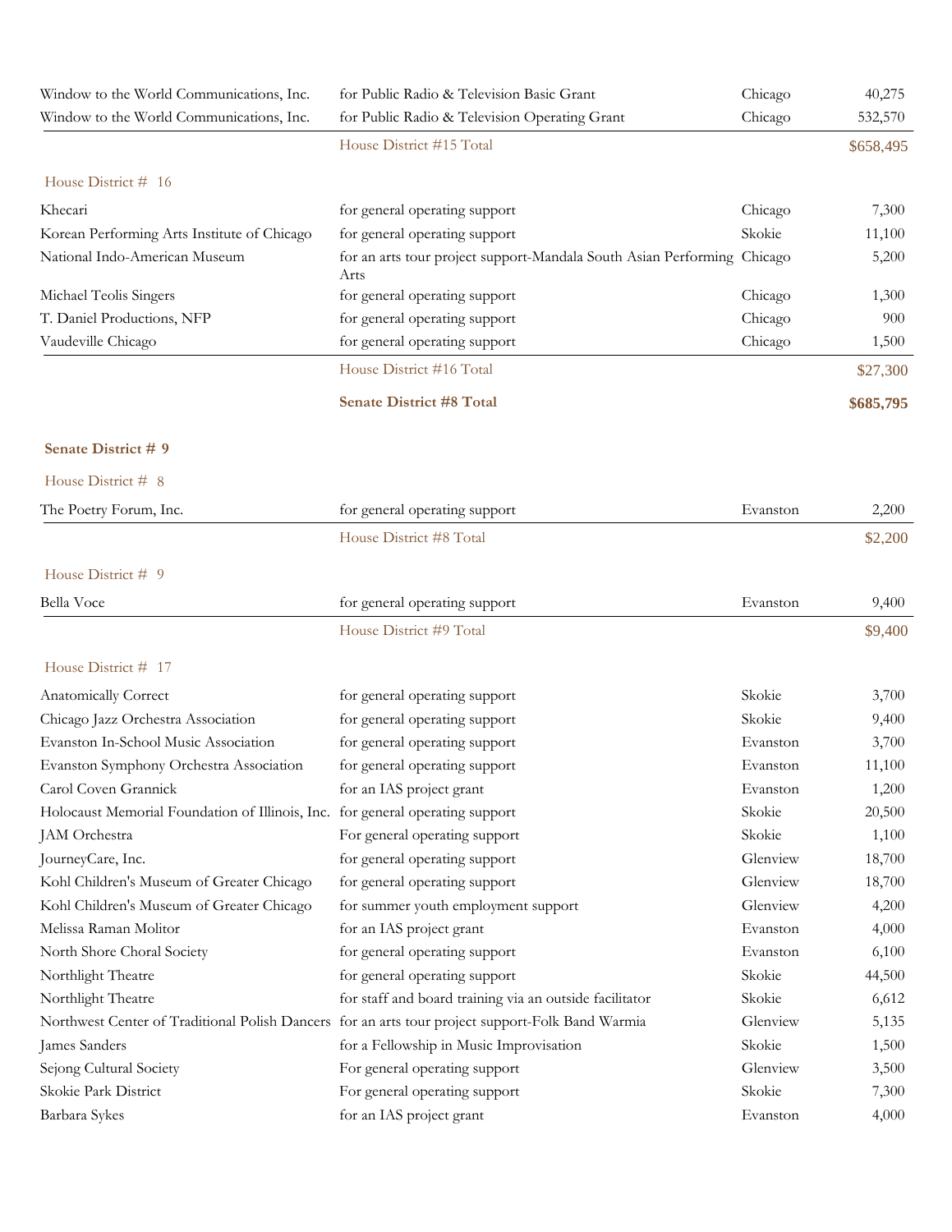### House District #17 Total \$174,947

### House District # 18

| Mathew Arrellin                                                 | IAS project support grant             | Evanston   | 2,185  |
|-----------------------------------------------------------------|---------------------------------------|------------|--------|
| Bach Week in Evanston                                           | for general operating support         | Evanston   | 5,200  |
| Jeff Chan                                                       | for an IAS project grant              | Northbrook | 4,000  |
| City of Evanston PRCS                                           | for general operating support         | Evanston   | 18,700 |
| City of Evanston, Parks Recreation and<br>Community Service, No | for the Community Arts Access Program | Evanston   | 10,000 |
| Esprit des Concerts                                             | For general operating support         | Evanston   | 900    |

|                                                                              | House District #18 Total                                               |                | \$297,980 |
|------------------------------------------------------------------------------|------------------------------------------------------------------------|----------------|-----------|
| Youth Job Center, Inc.                                                       | for a short term artist residency program with Fifth House<br>Ensemble | Evanston       | 4,500     |
| Youth Choral Theater of Chicago                                              | for general operating support                                          | Wilmette       | 7,300     |
| The Savoyaires                                                               | for general operating support                                          | Evanston       | 3,500     |
| The Actors Gymnasium                                                         | for general operating support                                          | Evanston       | 13,700    |
| Special Gifts Theatre, Inc.                                                  | for general operating support                                          | Northbrook     | 13,700    |
| Shift:Englewood                                                              | for general operating support                                          | Chicago        | 7,300     |
| Igor Santos                                                                  | for a Fellowship in Music Composition                                  | Evanston       | 1,500     |
| Shanah Salter                                                                | for an IAS professional development                                    | <b>GLENCOE</b> | 1,500     |
| Marcie Roman                                                                 | for an IAS Professional Development                                    | Evanston       | 1,000     |
| Rembrandt Chamber Players, Inc.                                              | for general operating support                                          | Evanston       | 8,600     |
| Piven Theatre Workshop                                                       | for general operating support                                          | Evanston       | 13,700    |
| Open Studio Project                                                          | for general operating support                                          | Evanston       | 6,000     |
| Oistrakh Symphony of Chicago                                                 | for general operating support                                          | Northbrook     | 6,000     |
| Northwest Center of Traditional Polish Dancers for general operating support |                                                                        | Glenview       | 3,500     |
| Northshore Concert Band                                                      | for general operating support                                          | Evanston       | 8,600     |
| Northbrook Symphony Orchestra                                                | For general operating support                                          | Northbrook     | 12,000    |
| North Shore Art League                                                       | for general operating support                                          | Winnetka       | 10,300    |
| Music Theater Works                                                          | for summer youth employment support                                    | Wilmette       | 5,700     |
| Music Theater Works                                                          | for general operating support                                          | Wilmette       | 20,500    |
| Music Institute of Chicago                                                   | for general operating support                                          | Evanston       | 17,000    |
| Mudlark Theater                                                              | for summer youth employment support                                    | Evanston       | 5,700     |
| Mudlark Theater                                                              | For general operating support                                          | Evanston       | 17,000    |
| Ronnie Malley                                                                | for a Master Apprenticeship program Anita Darwish                      | Evanston       | 3,000     |
| Literature for All of Us                                                     | for general operating support                                          | Chicago        | 18,700    |
| Lakeside Singers, Inc.                                                       | for general operating support                                          | Evanston       | 12,000    |
| <b>Evanston Dance Ensemble</b>                                               | for general operating support                                          | Evanston       | 7,300     |
| Evanston Chamber Opera Company                                               | for general operating support                                          | Evanston       | 2,700     |
| Evanston Art Center (EAC)                                                    | for summer youth employment support                                    | Evanston       | 5,995     |
| Evanston Art Center (EAC)                                                    | for general operating support                                          | Evanston       | 18,700    |
| <b>Esprit des Concerts</b>                                                   | For general operating support                                          | Evanston       | 900       |
| Community Service, No                                                        | for the Community Arts Access Program                                  | Evanston       |           |
| City of Evanston, Parks Recreation and                                       |                                                                        |                | 10,000    |
| City of Evanston PRCS                                                        | for general operating support                                          | Evanston       | 18,700    |

House District # 81

Chicago Choral Artists For general operating support Oak Park 2,200

House District #81 Total \$2,200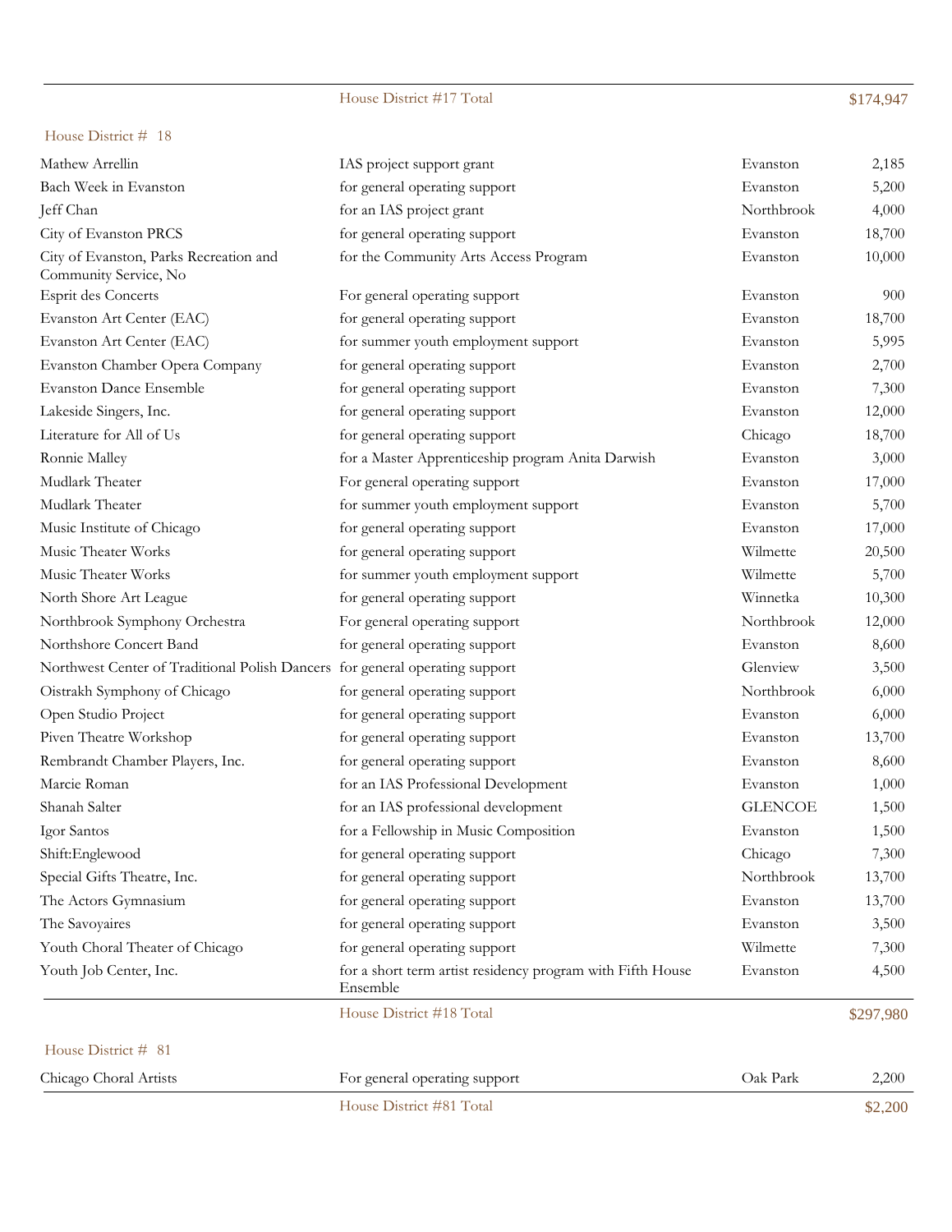### **Senate District #9 Total \$486,727**

### **Senate District # 10**

| Geoffrey Bradfield                    | for an IAS professional development                          | Chicago    | 1,500     |
|---------------------------------------|--------------------------------------------------------------|------------|-----------|
| Geoffrey Bradfield                    | for a Fellowship in Music Improvisation                      | Chicago    | 15,000    |
| Chicago Kids Company                  | for general operating support                                | Chicago    | 10,300    |
| Robert M. Dolgan                      | for an IAS project grant                                     | Chicago    | 4,000     |
| Dukati and Biseri Folklore Ensemble   | for general operating support                                | Chicago    | 2,200     |
| Lux Cantorum Chicago                  | for general operating support                                | Chicago    | 1,800     |
| MeMA-Music Inc.                       | for general operating support                                | Chicago    | 1,900     |
| Paderewski Symphony Orchestra         | For general operating support                                | Chicago    | 13,700    |
| Michael Robins                        | for a Fellowship in Poetry                                   | Chicago    | 1,500     |
| Sounds and Notes Foundation           | for general operating support                                | Chicago    | 3,200     |
| The Gift Theatre                      | for general operating support                                | Chicago    | 12,000    |
|                                       | House District #19 Total                                     |            | \$67,100  |
| House District # 20                   |                                                              |            |           |
| Brickton Art Center                   | For general operating support                                | Park Ridge | 6,000     |
| Ridgewood Comm High School            | for Arts & Foreign Language Year 3 Implementation Assistance | Norridge   | 34,885    |
|                                       | House District #20 Total                                     |            | \$40,885  |
|                                       | <b>Senate District #10 Total</b>                             |            | \$107,985 |
| <b>Senate District # 11</b>           |                                                              |            |           |
| House District # 21                   |                                                              |            |           |
| Acappellago NFP                       | for general operating support                                | Riverside  | 1,900     |
| Andrew Ortmann                        | for an IAS project grant                                     | Chicago    | 3,415     |
| Zacbe Pichardo                        | for a Master Apprenticeship program                          | Chicago    | 3,000     |
| Riverside Arts Center                 | for summer youth employment support                          | Riverside  | 2,000     |
| Riverside Arts Center                 | for general operating support                                | Riverside  | 7,300     |
|                                       | House District #21 Total                                     |            | \$17,615  |
| House District # 22                   |                                                              |            |           |
| Balzekas Museum of Lithuanian Culture | for general operating support                                | Chicago    | 18,700    |
|                                       | House District #22 Total                                     |            | \$18,700  |
|                                       | <b>Senate District #11 Total</b>                             |            | \$36,315  |
| Senate District #12                   |                                                              |            |           |
| House District # 24                   |                                                              |            |           |
| 16th Street Theater, NFP, The         | For general operating support                                | Berwyn     | 12,000    |
| Kelly Baron                           | for an IAS Professional Development                          | Cicero     | 1,500     |
|                                       | House District #24 Total                                     |            | \$13,500  |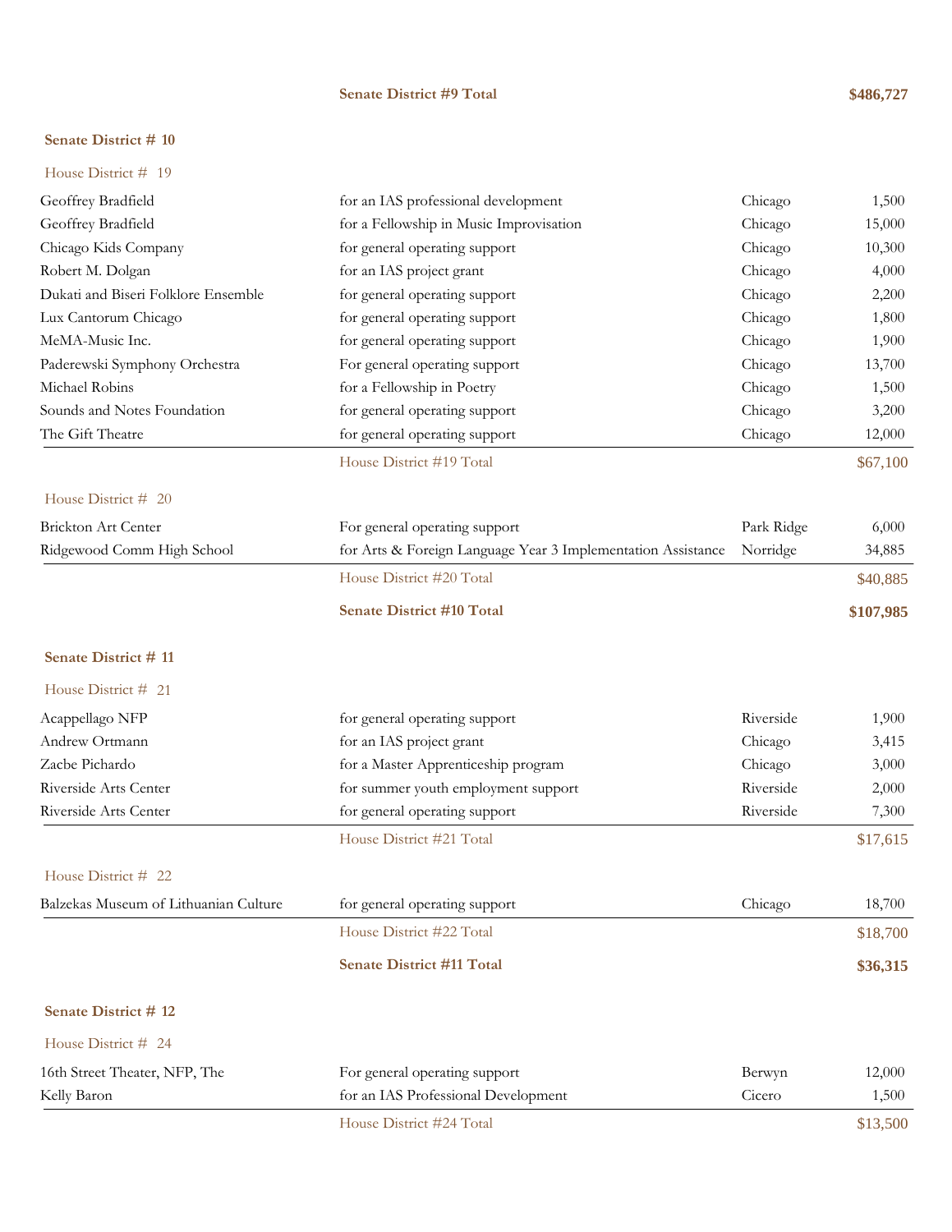### **Senate District #12 Total \$13,500**

### **Senate District # 13**

### House District # 25

|                                                         | House District #25 Total                                                         |         | \$248,360 |
|---------------------------------------------------------|----------------------------------------------------------------------------------|---------|-----------|
| West Point Fellowship                                   | for summer youth employment support                                              | Chicago | 5,820     |
| West Point Fellowship                                   | for general operating support                                                    | Chicago | 7,300     |
| Water People Theater Group                              | for general operating support                                                    | Chicago | 2,600     |
| The University of Chicago                               | for general operating support for University of Chicago Presents                 | Chicago | 18,700    |
| The Renaissance Society at the University of<br>Chicago | for general operating support                                                    | Chicago | 13,700    |
| Strategy for Access Foundation NFP                      | for general operating support                                                    | Chicago | 1,800     |
| South Chicago Dance Theatre                             | For general operating support                                                    | Chicago | 1,700     |
| <b>SkyART NFP</b>                                       | for the enhancement of Project Impact Art Therapy<br>Impact art therapy services | Chicago | 5,000     |
| <b>SkyART NFP</b>                                       | for general operating support                                                    | Chicago | 18,700    |
| SaraNoa Mark                                            | for an IAS project grant                                                         | Chicago | 3,350     |
| Little Black Pearl Workshop                             | for general operating support                                                    | Chicago | 18,700    |
| <b>Intonation Music</b>                                 | for general operating support                                                    | Chicago | 20,500    |
| <b>Intonation Music</b>                                 | for summer youth employment support                                              | Chicago | 4,250     |
| Hyde Park Jazz Festival                                 | for summer youth employment support                                              | Chicago | 1,890     |
| Hyde Park Jazz Festival                                 | for general operating support                                                    | Chicago | 15,400    |
| Hyde Park Art Center                                    | for summer youth employment support                                              | Chicago | 5,000     |
| Hyde Park Art Center                                    | For general operating support                                                    | Chicago | 20,500    |
| Jazmine Harris                                          | for an IAS project grant                                                         | Chicago | 2,350     |
| Creative Chicago Reuse Exchange (CCRX)                  | for general operating support                                                    | Chicago | 3,200     |
| Court Theatre                                           | for general operating support                                                    | Chicago | 44,500    |
| Chicago Community Chorus                                | for general operating support                                                    | Chicago | 5,200     |
| Chicago Chorale                                         | for general operating support                                                    | Chicago | 7,300     |
| Capoeira Chicago                                        | for general operating support                                                    | Chicago | 2,200     |
| Africa International House USA, Inc. (AIH)              | For general operating support                                                    | Chicago | 18,700    |

| Archi-Treasures Association       | for general operating support                 | Chicago | 13,700  |
|-----------------------------------|-----------------------------------------------|---------|---------|
| Alpha Bruton                      | for an IAS project grant                      | Chicago | 3,750   |
| Chicago Children's Museum         | for general operating support                 | Chicago | 20,500  |
| Chicago Dancemakers Forum         | for general operating support                 | Chicago | 13,700  |
| Chicago Park District             | for general operating support                 | Chicago | 13,700  |
| Chicago Public Media, Inc.        | for Public Radio & Television Basic Grant     | Chicago | 8,950   |
| Chicago Public Media, Inc.        | for Public Radio & Television Operating Grant | Chicago | 173,090 |
| Chicago Public Media, Inc.        | for general operating support                 | Chicago | 17,000  |
| Chicago Shakespeare Theater       | for general operating support                 | Chicago | 44,500  |
| Community Film Workshop/Chicago   | for general operating support                 | Chicago | 2,600   |
| Lional Freeman                    | for an IAS project grant                      | Chicago | 4,000   |
| Grant Park Orchestral Association | for general operating support                 | Chicago | 20,500  |
|                                   |                                               |         |         |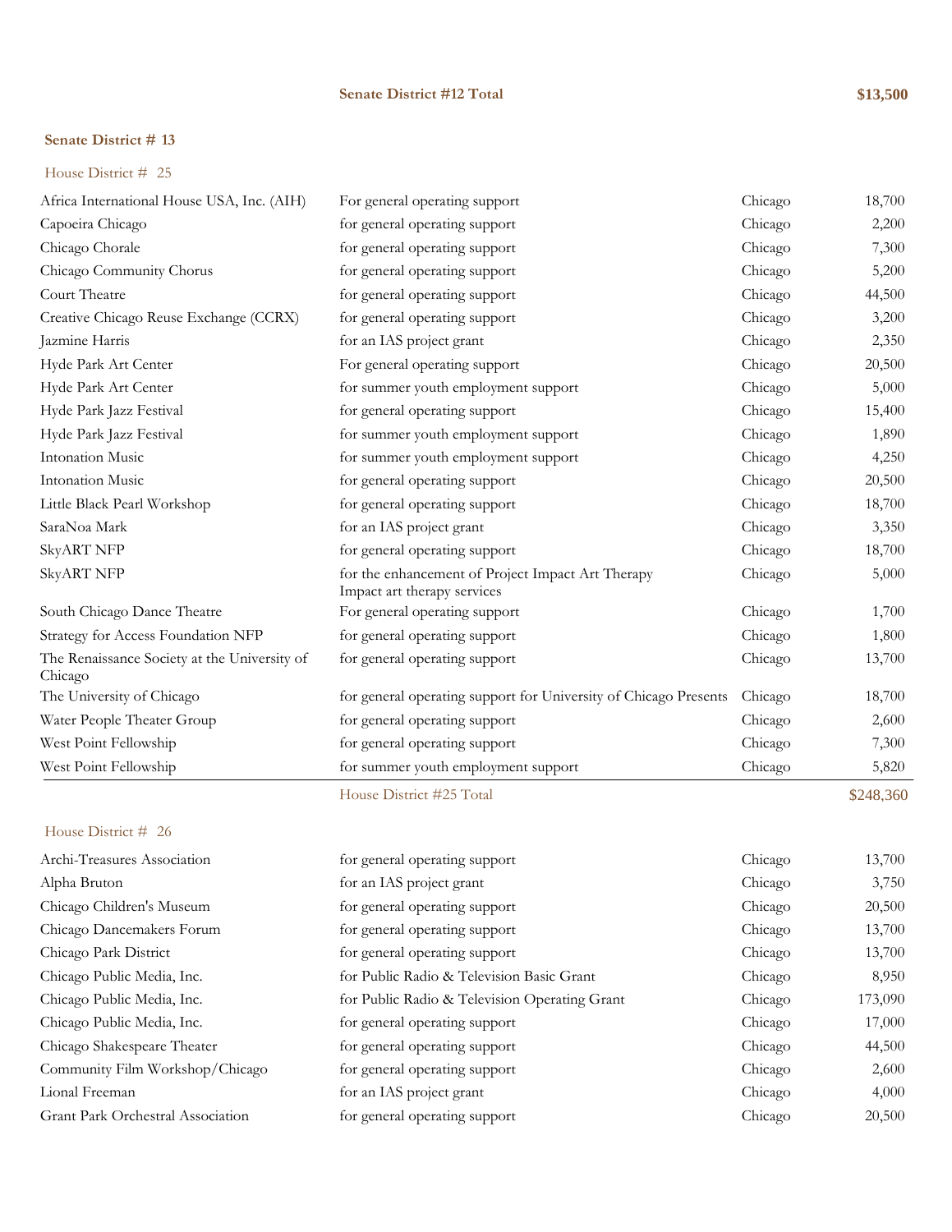| Harris Theater                                                                          | For general operating support                  | Chicago       | 17,000    |
|-----------------------------------------------------------------------------------------|------------------------------------------------|---------------|-----------|
| Lampo Inc.                                                                              | for general operating support                  | Chicago       | 4,400     |
| Lookingglass Theatre Company                                                            | for general operating support                  | Chicago       | 18,700    |
| Faheem Majeed                                                                           | for an IAS project grant                       | Chicago       | 4,000     |
| Museum of Contemporary Art Chicago                                                      | for general operating support                  | Chicago       | 40,700    |
| National Museum of Gospel Music                                                         | for general operating support                  | Chicago       | 1,300     |
| Navy Pier                                                                               | for general operating support                  | Chicago       | 18,700    |
| Northwestern University, The Block Museum of for general operating support<br>Art       |                                                | Chicago       | 18,700    |
| Smart Museum of Art at the University of<br>Chicago                                     | For general operating support for Smart Museum | Chicago       | 17,000    |
| Tellin' Tales Theatre                                                                   | for general operating support                  | Chicago       | 5,200     |
| Third Coast International Audio Festival "Third for general operating support<br>Coast" |                                                | Chicago       | 18,700    |
|                                                                                         | House District #26 Total                       |               | \$500,390 |
|                                                                                         | <b>Senate District #13 Total</b>               |               | \$748,750 |
| Senate District #14                                                                     |                                                |               |           |
| House District # 27                                                                     |                                                |               |           |
| Kathy Jones                                                                             | for an IAS project grant                       | Chicago       | 4,000     |
| Southwest Symphony Orchestra                                                            | for general operating support                  | Palos Heights | 5,200     |
|                                                                                         | House District #27 Total                       |               | \$9,200   |
| House District # 28                                                                     |                                                |               |           |
| <b>Wesley Rodgers</b>                                                                   | for an IAS Professional Development            | Chicago       | 1,000     |
|                                                                                         | House District #28 Total                       |               | \$1,000   |
|                                                                                         | <b>Senate District #14 Total</b>               |               | \$10,200  |
| <b>Senate District # 16</b>                                                             |                                                |               |           |
| House District # 31                                                                     |                                                |               |           |
| Ted Williams                                                                            | for an IAS project grant                       | Chicago       | 4,000     |
|                                                                                         | House District #31 Total                       |               | \$4,000   |
| House District # 32                                                                     |                                                |               |           |
| Praize Productions Inc. NFP                                                             | for general operating support                  | Chicago       | 7,300     |
| Praize Productions Inc. NFP                                                             | for summer youth employment support            | Chicago       | 4,320     |
|                                                                                         | House District #32 Total                       |               | \$11,620  |
|                                                                                         | <b>Senate District #16 Total</b>               |               | \$15,620  |
| Senate District #17                                                                     |                                                |               |           |
| House District # 33                                                                     |                                                |               |           |
| Bronzeville Children's Museum                                                           | for general operating support                  | Chicago       | 4,400     |
| Global Girls, Inc.                                                                      | for summer youth employment support            | Chicago       | 5,700     |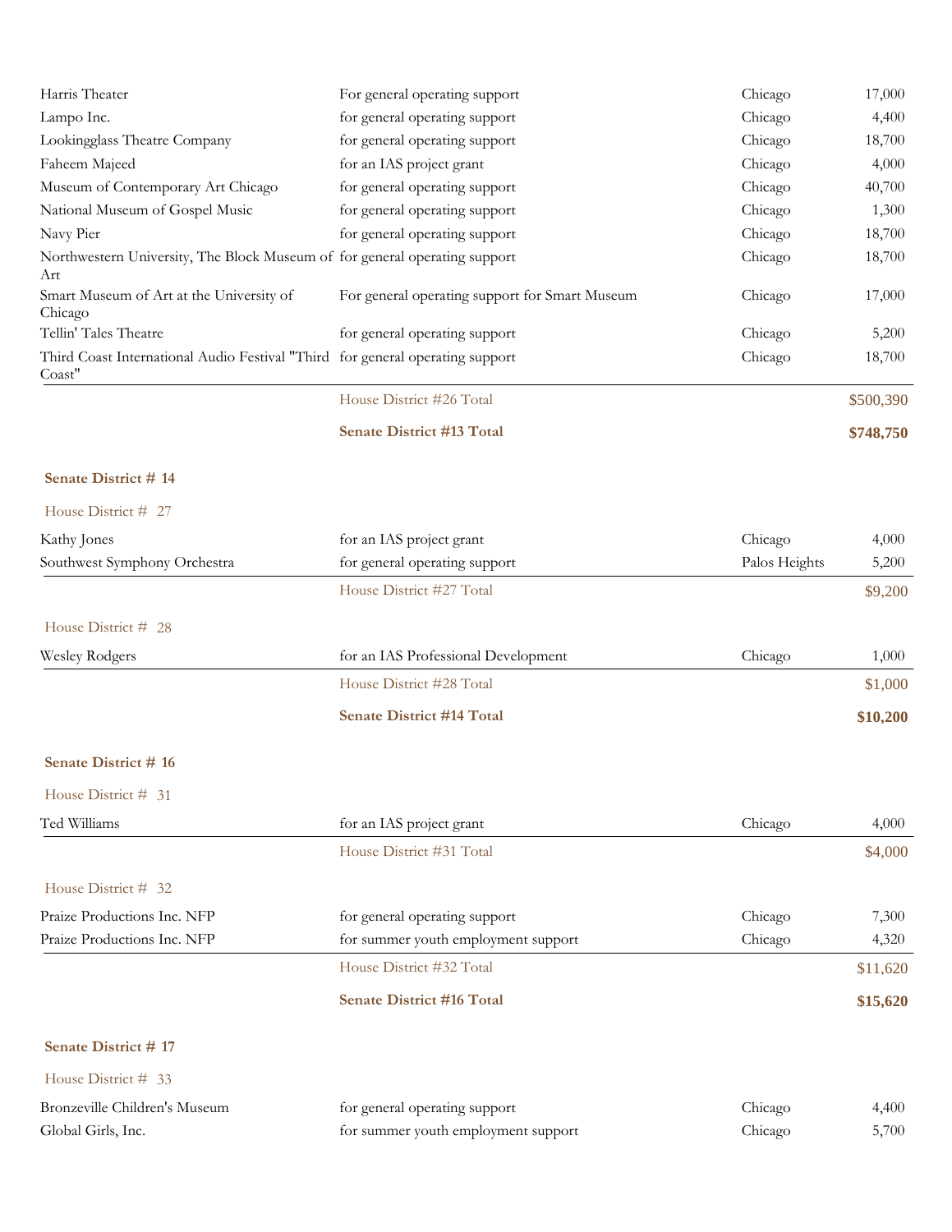| Global Girls, Inc.                         | for general operating support                                | Chicago           | 12,000   |
|--------------------------------------------|--------------------------------------------------------------|-------------------|----------|
| Kendric Lewis                              | for a Fellowship in Music Improvisation                      | Calumet City      | 15,000   |
|                                            | House District #33 Total                                     |                   | \$37,100 |
| House District # 34                        |                                                              |                   |          |
| Sherwen Moore                              | for an IAS project grant                                     | South Holland     | 3,500    |
|                                            | House District #34 Total                                     |                   | \$3,500  |
|                                            | <b>Senate District #17 Total</b>                             |                   | \$40,600 |
| Senate District #18                        |                                                              |                   |          |
| House District # 35                        |                                                              |                   |          |
| Beverly Arts Center                        | for general operating support                                | Chicago           | 18,700   |
| Illinois Music Education Association       | for general operating support                                | <b>OAK FOREST</b> | 17,000   |
| Cecil McDonald Jr                          | for an IAS project grant                                     | Chicago           | 4,000    |
| Stellwagen Family Farm Foundation          | for an arts tour project support Sarah Stasukewicz           | Orland Park       | 450      |
|                                            | House District #35 Total                                     |                   | \$40,150 |
| House District # 36                        |                                                              |                   |          |
| Moraine Valley Community College           | for Fine and Performing Arts Center                          | Palos Hills       | 18,700   |
|                                            | House District #36 Total                                     |                   | \$18,700 |
| House District # 38                        |                                                              |                   |          |
| McCord House NFP                           | for general operating support                                | Palos Park        | 12,000   |
|                                            | House District #38 Total                                     |                   | \$12,000 |
|                                            | <b>Senate District #18 Total</b>                             |                   | \$70,850 |
| Senate District # 19                       |                                                              |                   |          |
| House District # 37                        |                                                              |                   |          |
| <b>Ballet Five Eight NFP</b>               | for general operating support                                | Orland Park       | 17,000   |
| Curtain Call Community Theatre             | for general operating support                                | New Lenox         | 6,000    |
| Kokandy Productions                        | for general operating support                                | Lockport          | 4,400    |
|                                            | House District #37 Total                                     |                   | \$27,400 |
| House District # 38                        |                                                              |                   |          |
| Southland College Prep Charter High School | for Arts & Foreign Language Year 3 Implementation Assistance | Richton Park      | 49,470   |
| Tinley Park-Park District                  | for an arts tour project support-Prairie Station Band        | Tinley Park       | 570      |
|                                            | House District #38 Total                                     |                   | \$50,040 |
|                                            | <b>Senate District #19 Total</b>                             |                   | \$77,440 |
| Senate District # 20                       |                                                              |                   |          |
| House District # 39                        |                                                              |                   |          |
| Aguijon Theater Company of Chicago         | for general operating support                                | Chicago           | 5,200    |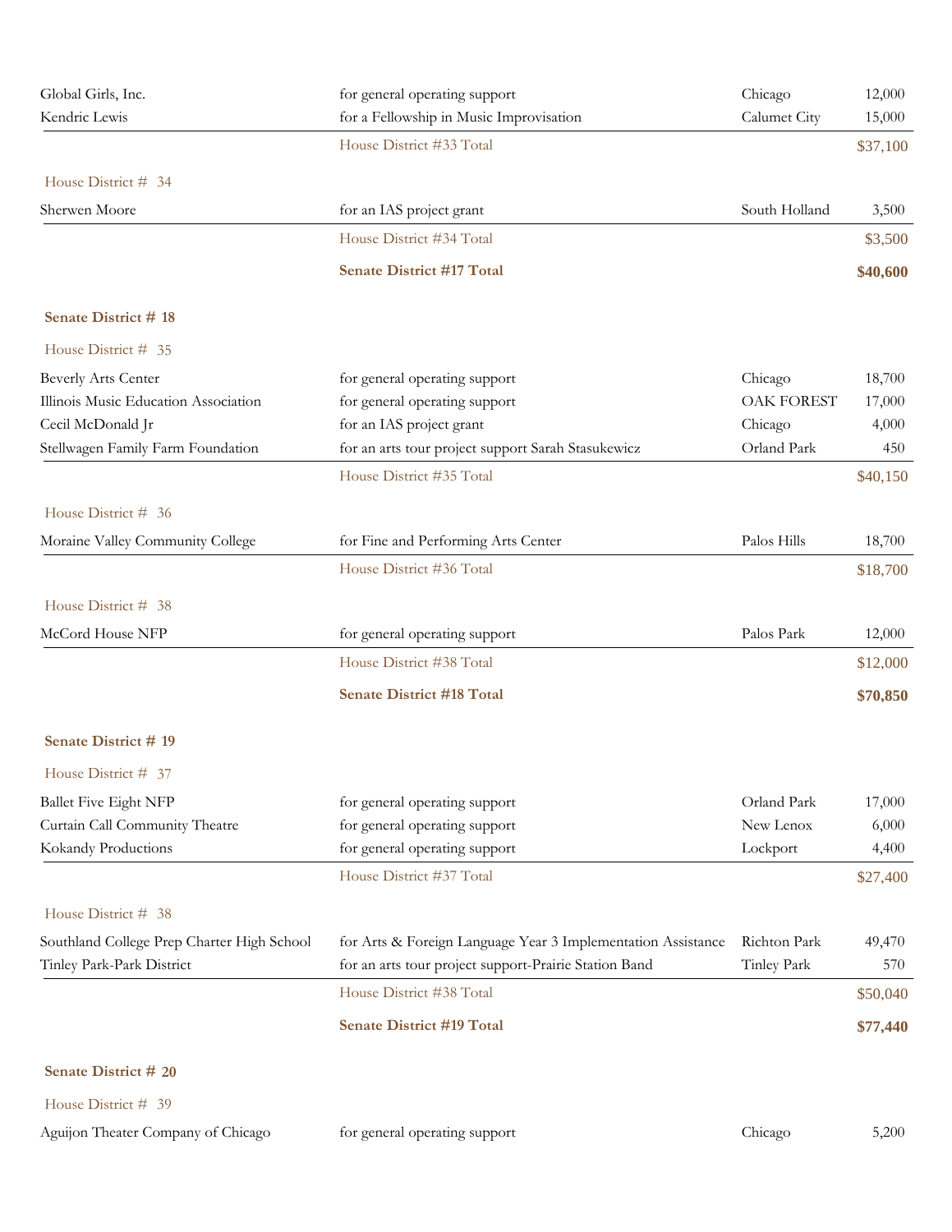| Lynn Basa                                 | for an IAS project grant                             | Chicago | 2,080     |
|-------------------------------------------|------------------------------------------------------|---------|-----------|
| Aimée Beaubien                            | for an IAS project grant                             | Chicgao | 4,000     |
| Jil Bonaguro                              | for an IAS project grant                             | Chicago | 3,225     |
| Chicago Artists for Action, Incorporated  | for general operating support                        | Chicago | 1,500     |
| <b>Comfort Station NFP</b>                | For general operating support                        | Chicago | 1,800     |
| Elastic Arts Foundation                   | for general operating support                        | Chicago | 12,900    |
| Filament Theatre Ensemble NFP             | For general operating support                        | Chicago | 9,400     |
| Logan Square Chamber of Arts              | for general operating support                        | Chicago | 1,800     |
| MAKE Literary Productions NFP             | for general operating support                        | Chicago | 6,100     |
| Mocrep, NFP                               | for general operating support                        | Chicago | 2,200     |
| National Vietnam Veterans Art Museum      | for general operating support                        | Chicago | 12,000    |
| New Music Chicago                         | For general operating support                        | Chicago | 1,300     |
| New Music Chicago                         | for an arts tour project support Kaia String Quartet | Chicago | 600       |
| New Music Chicago                         | for an arts tour project support 5th Wave Collective | Chicago | 600       |
| Porchlight Music Theatre                  | for general operating support                        | Chicago | 17,000    |
| Danielle Rosen                            | for an IAS project grant                             | Chicago | 2,140     |
| Rough House Theater Company               | for general operating support                        | Chicago | 5,200     |
| The Chicago Ballet Center                 | for general operating support                        | Chicago | 7,800     |
| The Shakespeare Project of Chicago        | for general operating support                        | Chicago | 3,200     |
| Valerie Alpert Dance Company              | for general operating support                        | Chicago | 1,300     |
| Voice of the City                         | for general operating support                        | Chicago | 7,300     |
| Calum Walter                              | for a Fellowship in Media Arts                       | Chicago | 1,500     |
|                                           | House District #39 Total                             |         | \$110,145 |
| House District # 40                       |                                                      |         |           |
| Aerial Dance Chicago                      | for general operating support                        | Chicago | 9,400     |
| American Indian Center                    | for general operating support                        | Chicago | 13,700    |
| CHAI Collaborative Ensemble NFP           | For general operating support                        | Chicago | 1,000     |
| Constellation Performing Arts             | For general operating support                        | Chicago | 12,000    |
| Global Explorers Kids                     | for general operating support                        | Chicago | 3,200     |
| Christian Mejia                           | for an IAS project grant                             | Chicago | 4,000     |
| Victoria Montalbano                       | for an IAS project grant                             | Chicago | 2,810     |
| Victoria Noe                              | for an IAS professional development                  | Chicago | 1,020     |
| Prop Thtr                                 | for general operating support                        | Chicago | 4,400     |
| Puerto Rican Arts Alliance                | for an arts tour project support                     | Chicago | 1,650     |
| Puerto Rican Arts Alliance                | for general operating support                        | Chicago | 20,500    |
| Puerto Rican Arts Alliance                | for an arts tour project featuring Unsupervised      | Chicago | 1,500     |
| Anuradha Rana                             | for an IAS project grant                             | Chicago | 4,000     |
| Bert Rich                                 | for an IAS project grant                             | Chicago | 4,000     |
| Serendipity Theatre Company DBA 2nd Story | for general operating support                        | Chicago | 11,100    |
| Jacob Slocum                              | for an IAS project grant                             | Chicago | 3,055     |
| Territory NFP                             | for summer youth employment support                  | Chicago | 5,500     |

Territory NFP For general operating support Chicago 3,700 The Dance COLEctive for general operating support Chicago Chicago 1,500 Visceral Dance Chicago NFP For general operating support Chicago Chicago 12,000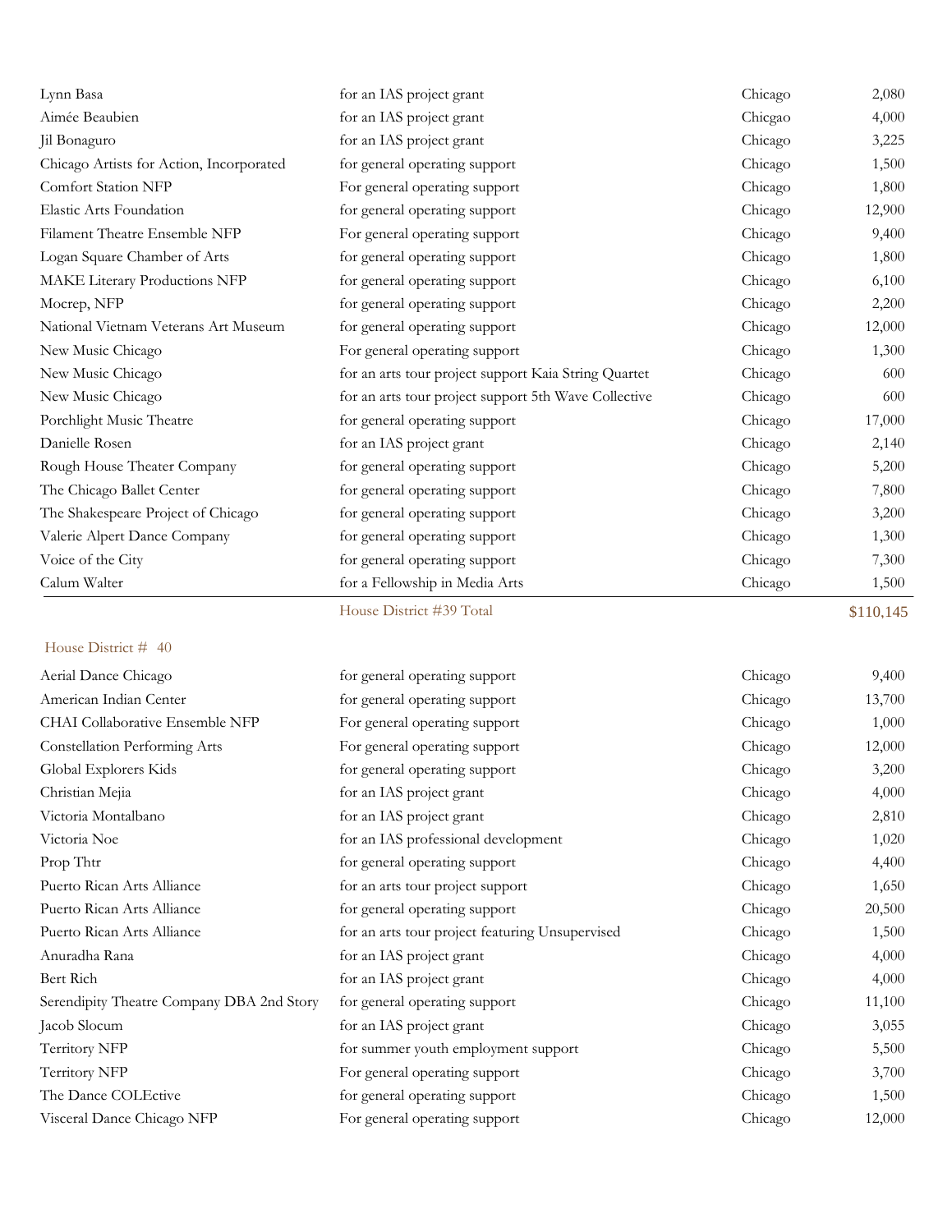| Working In Concert<br>Working In Concert | for general operating support<br>for an arts tour project support Black Voices in Cabaret | Chicago<br>Chicago | 3,200<br>9,200 |
|------------------------------------------|-------------------------------------------------------------------------------------------|--------------------|----------------|
|                                          | House District #40 Total                                                                  |                    | \$132,435      |
|                                          | <b>Senate District #20 Total</b>                                                          |                    | \$242,580      |

| House District # 41         |                                     |             |           |
|-----------------------------|-------------------------------------|-------------|-----------|
| BrightSide Theatre          | for general operating support       | Naperville  | 6,000     |
| DuPage Children's Museum    | for summer youth employment support | Naperville  | 5,600     |
| DuPage Children's Museum    | for general operating support       | Naperville  | 20,500    |
| DuPage Symphony             | for general operating support       | Naperville  | 11,100    |
| Elmhurst Choral Union       | for general operating support       | Elmhurst    | 3,500     |
| Fair Lady Productions, Inc. | for general operating support       | Naperville  | 17,000    |
| Rebecca Hazelton            | for a Fellowship in Poetry          | Naperville  | 15,000    |
| North Central College       | for general operating support       | Naperville  | 5,200     |
| North Central College       | for general operating support       | Naperville  | 5,200     |
| Summer Place Theatre        | for general operating support       | Naperville  | 3,500     |
| Warrenville Park District   | for general operating support       | Warrenville | 6,000     |
| Young Naperville Singers    | for general operating support       | Naperville  | 13,700    |
|                             | House District #41 Total            |             | \$112,300 |
| House District # 42         |                                     |             |           |
| Senior Suburban Orchestra   | for general operating support       | Naperville  | 1,700     |
| The Agape Ringers           | for general operating support       | La Grange   | 3,500     |
| The Callipygian Players NFP | for general operating support       | Lisle       | 1,000     |
|                             | House District #42 Total            |             | \$6,200   |
|                             | <b>Senate District #21 Total</b>    |             | \$118,500 |
| Senate District # 22        |                                     |             |           |

| Chamber Music on the Fox       | for an arts tour project support-Musicians of the Lyric Opera<br>Orchestra | Elgin | 1,100    |
|--------------------------------|----------------------------------------------------------------------------|-------|----------|
| Children's Theatre of Elgin    | for general operating support                                              | Elgin | 7,800    |
| Elgin Master Chorale, Inc.     | for general operating support                                              | Elgin | 13,700   |
| Elgin Symphony Orchestra       | for general operating support                                              | Elgin | 40,700   |
| Elgin Theatre Company, Inc.    | for general operating support                                              | Elgin | 1,500    |
| Elgin Youth Symphony Orchestra | For general operating support                                              | Elgin | 20,500   |
| Elgin Youth Symphony Orchestra | for summer youth employment support                                        | Elgin | 5,780    |
| Side Street Studio Arts        | for general operating support                                              | Elgin | 7,300    |
|                                | House District #43 Total                                                   |       | \$98,380 |

### House District # 44

House District # 43

Indian Dance School For general operating support Schaumburg 1,800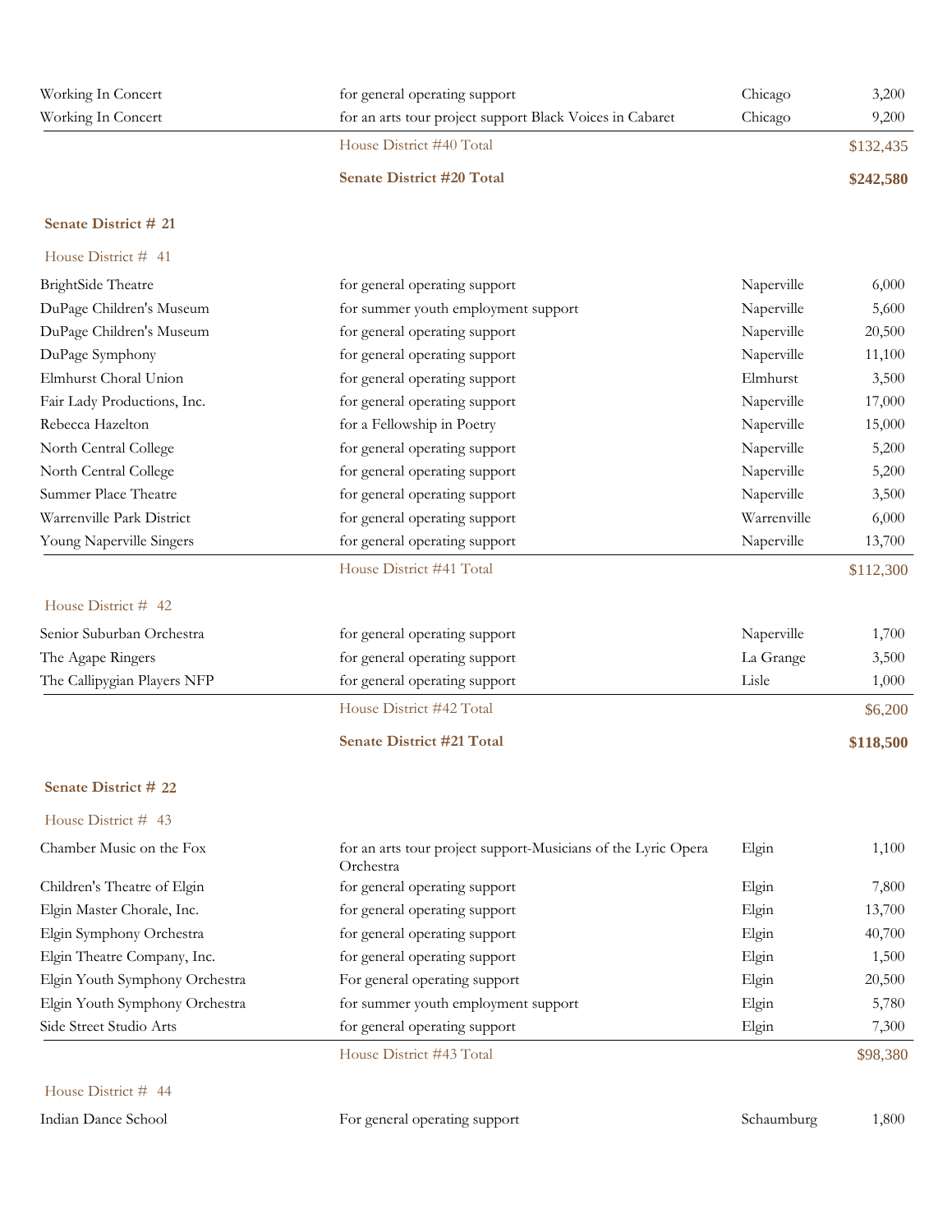| Gauri Jog                               | for a Master Apprenticeship program Isha Jog                                  | Schaumburg       | 3,000     |
|-----------------------------------------|-------------------------------------------------------------------------------|------------------|-----------|
| Poplar Creek Public Library District    | for an arts tour project support-Elgin Symphony Orchestra<br>Woodwind Quintet | Streamwood       | 650       |
| Poplar Creek Public Library District    | for an arts tour project support-The CoverGirls Violin Show                   | Streamwood       | 945       |
| Whispers Center for Artistic Expression | For general operating support                                                 | Streamwood       | 1,300     |
|                                         | House District #44 Total                                                      |                  | \$7,695   |
|                                         | Senate District #22 Total                                                     |                  | \$106,075 |
| Senate District # 23                    |                                                                               |                  |           |
| House District # 45                     |                                                                               |                  |           |
| Arts in Bartlett NFP                    | For general operating support                                                 | Bartlett         | 4,400     |
| Lake Park High School District #108     | for Arts & Foreign Language Year 3 Implementation Assistance                  | Roselle          | 20,000    |
| Roselle School District #12             | for AFL year 1 implementation grant                                           | Roselle          | 7,465     |
|                                         | House District #45 Total                                                      |                  | \$31,865  |
| House District # 46                     |                                                                               |                  |           |
| Addison Center for the Arts             | for general operating support                                                 | Addison          | 1,800     |
| Addison Center for the Arts             | for an arts tour project support-Reunion Jazz Orchestra (RJO)                 | Addison          | 500       |
| Addison Center for the Arts             | for an arts tour project support-Rokkor                                       | Addison          | 385       |
| Alma Dance Theater, NFP                 | for general operating support                                                 | Glen Ellyn       | 1,300     |
| Alma Dance Theater, NFP                 | for summer youth employment support                                           | Glen Ellyn       | 5,500     |
| Bengali Association of Greater Chicago  | for general operating support                                                 | Glendale Heights | 10,300    |
| Chicago Tyagaraja Utsavam               | for general operating support                                                 | Villa Park       | 5,200     |
| Illinois Theatre Association            | for general operating support                                                 | Glendale Heights | 17,000    |
| Theatre Y                               | For general operating support                                                 | Carol Stream     | 3,500     |
|                                         | House District #46 Total                                                      |                  | \$45,485  |
|                                         | <b>Senate District #23 Total</b>                                              |                  | \$77,350  |
| Senate District # 24                    |                                                                               |                  |           |
| House District # 47                     |                                                                               |                  |           |
| Elmhurst Art Museum                     | for general operating support                                                 | Elmhurst         | 18,700    |
| Elmhurst Art Museum                     | for a short term artist residency program with Jan Tichy                      | Elmhurst         | 4,500     |
| Elmhurst Symphony Assn                  | For general operating support                                                 | Elmhurst         | 18,700    |
| First Folio Theatre                     | for summer youth employment support                                           | Oak Brook        | 5,750     |
| First Folio Theatre                     | for general operating support                                                 | Oak Brook        | 13,700    |
| Lizzadro Museum of Lapidary Art         | for general operating support                                                 | Oak Brook        | 13,700    |
| Picosa NFP                              | for general operating support                                                 | Elmhurst         | 1,700     |
| Salt Creek Ballet                       | for general operating support                                                 | Westmont         | 18,700    |
| Spirito! Singers                        | for general operating support                                                 | Oak Brook        | 18,700    |
| The Community House                     | For general operating support                                                 | Hinsdale         | 10,300    |
| The Theatre of Western Springs          | for general operating support                                                 | Western Springs  | 17,000    |
| Trinity Irish Dance Company             | For general operating support                                                 | Elmhurst         | 8,600     |

West Suburban Symphony Society for general operating support Hinsdale 5,200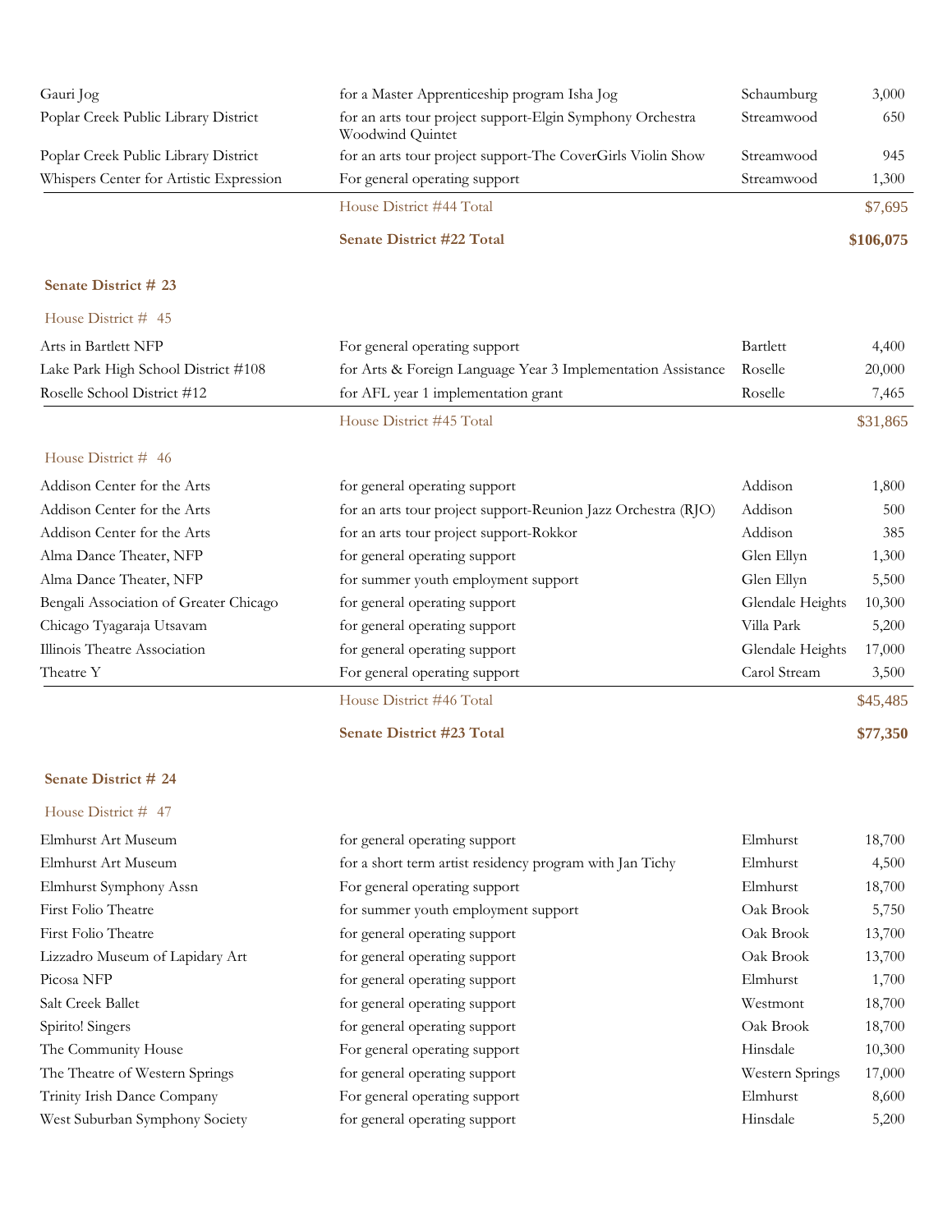# House District #47 Total \$155,250

### House District # 48

|                                     | <b>Senate District #24 Total</b>                      |             | \$270,395 |
|-------------------------------------|-------------------------------------------------------|-------------|-----------|
|                                     | House District #48 Total                              |             | \$115,145 |
| Wheaton College                     | for an arts tour project support-Fifth House Ensemble | Wheaton     | 6,600     |
| WDCB-FM College of DuPage           | for Public Radio & Television Operating Grant         | Glen Ellyn  | 9,720     |
| WDCB-FM College of DuPage           | for Public Radio & Television Basic Grant             | Glen Ellyn  | 8,950     |
| The Morton Arboretum                | for general operating support                         | Lisle       | 13,700    |
| The Glen Ellyn/Wheaton Comm Chorale | for general operating support                         | Wheaton     | 3,200     |
| <b>Lombard Historical Society</b>   | for an arts tour project with Ashley Lewis            | Lombard     | 275       |
| Glenbard East High School           | for an arts tour project support                      | Lombard     | 900       |
| Glen Ellyn Children's Chorus        | for general operating support                         | Glen Ellyn  | 17,000    |
| Community College District No. 502  | for general operating support                         | Glen Elllyn | 44,500    |
| Buffalo Theatre Ensemble Corp       | For general operating support                         | Glen Ellyn  | 10,300    |

### **Senate District # 25**

| House District $#$ 49                |                                  |             |          |
|--------------------------------------|----------------------------------|-------------|----------|
| Batavia Artists Association NFP Inc. | for general operating support    | Batavia     | 12,000   |
| Skokie Northshore Sculpture Park     | for general operating support    | Skokie      | 2,600    |
| St. Charles Arts Council             | for general operating support    | St. Charles | 2,200    |
|                                      | House District #49 Total         |             | \$16,800 |
| House District $# 50$                |                                  |             |          |
| Chicago Brass Band Association, Inc. | for general operating support    | Chicago     | 7,300    |
| John S Fraser                        | for an IAS project grant         | Geneva      | 2,480    |
| The Naperville Men's Glee Club       | for general operating support    | Sugar Grove | 2,600    |
|                                      | House District #50 Total         |             | \$12,380 |
|                                      | <b>Senate District #25 Total</b> |             | \$29,180 |
| <b>Senate District # 26</b>          |                                  |             |          |
| House District # 51                  |                                  |             |          |

| David Adler Cultural Center     | for summer youth employment support | Libertyville | 4,680    |
|---------------------------------|-------------------------------------|--------------|----------|
| David Adler Cultural Center     | for general operating support       | Libertyville | 18,700   |
| Haven Theatre Company NFP       | For general operating support       | Chicago      | 6,000    |
|                                 | House District #51 Total            |              | \$29,380 |
| House District $#$ 52           |                                     |              |          |
| Barrington Dance Ensemble       | for general operating support       | Barrington   | 13,700   |
| Shaunna Bobrow EA               | For general operating support       | Crystal Lake | 4,400    |
| The Crystal Lake Community Band | for general operating support       | Crystal Lake | 1,700    |

House District #52 Total \$19,800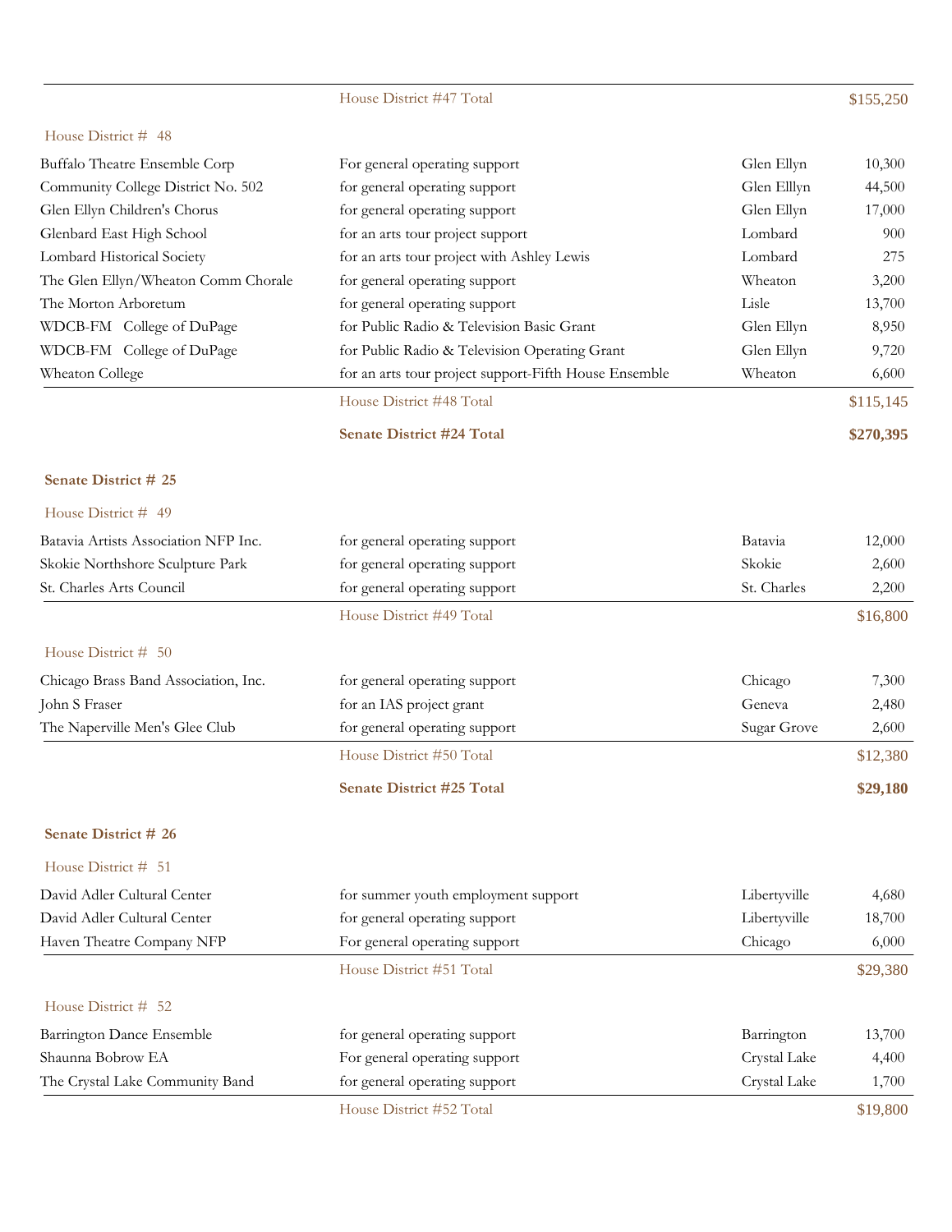### **Senate District #26 Total \$49,180**

### **Senate District # 27**

| House District # |  | 53 |
|------------------|--|----|
|                  |  |    |

| Beatriz Helguera-Snow                                 | for an IAS project grant                               | Mount Prospect    | 3,260    |
|-------------------------------------------------------|--------------------------------------------------------|-------------------|----------|
| Northwest Choral Society                              | for general operating support                          | Mt. Prospect      | 1,800    |
| Performing Arts at Metropolis                         | for general operating support                          | Arlington Heights | 13,700   |
| The Illinois High School Art Exhibition               | for general operating support                          | Arlington Heights | 5,200    |
| The Northwest Symphony Orchestra<br>Association, Inc. | for general operating support                          | Mt. Prospect      | 1,900    |
| George Vibin                                          | for an IAS project grant                               | Mount Prospect    | 4,000    |
|                                                       | House District #53 Total                               |                   | \$29,860 |
| House District # 54                                   |                                                        |                   |          |
| Chicago Korean Dance Company                          | for general operating support                          | Rolling Meadows   | 6,100    |
| Chicago Master Singers                                | for general operating support                          | Palatine          | 9,400    |
| Little City Foundation                                | for general operating support                          | Palatine          | 13,700   |
| Northwest Concert Band, Inc.                          | for general operating support                          | Rolling Meadows   | 900      |
|                                                       | House District #54 Total                               |                   | \$30,100 |
|                                                       | Senate District #27 Total                              |                   | \$59,960 |
| <b>Senate District # 28</b>                           |                                                        |                   |          |
| House District # 55                                   |                                                        |                   |          |
| ArtReach Educational Theatre                          | for general operating support                          | Des Plaines       | 2,600    |
| Park Ridge Civic Orchestra                            | For general operating support                          | Park Ridge        | 9,400    |
| Performing Arts Center at Oakton Community<br>College | for general operating support Koehnline Musueum of Art | Des Plaines       | 4,400    |
|                                                       | House District #55 Total                               |                   | \$16,400 |
| House District # 56                                   |                                                        |                   |          |
| <b>Eclectic Choral Artists</b>                        | for general operating support                          | Schaumburg        | 1,700    |
| Spring Valley Concert Band INC                        | for general operating support                          | Schaumburg        | 1,700    |
| Trickster Art Gallery                                 | for general operating support                          | Schaumburg        | 13,700   |
|                                                       | House District #56 Total                               |                   | \$17,100 |
|                                                       | <b>Senate District #28 Total</b>                       |                   | \$33,500 |
| Senate District # 29                                  |                                                        |                   |          |

| Children's Ed cational Center Campanella | for general operating support                       | Wheeling             | 6,000  |
|------------------------------------------|-----------------------------------------------------|----------------------|--------|
| Friends of the Orchestra                 | for an arts tour project support-Orion Ensemble     | <b>Buffalo Grove</b> | 1,950  |
| Korean Cultural Center of Chicago        | for an arts tour project support-Sarah Mayer        | Wheeling             | 330    |
| Korean Cultural Center of Chicago        | for an arts tour project support-Julie Junghwa Park | Wheeling             | 330    |
| Korean Cultural Center of Chicago        | for general operating support                       | Wheeling             | 15,400 |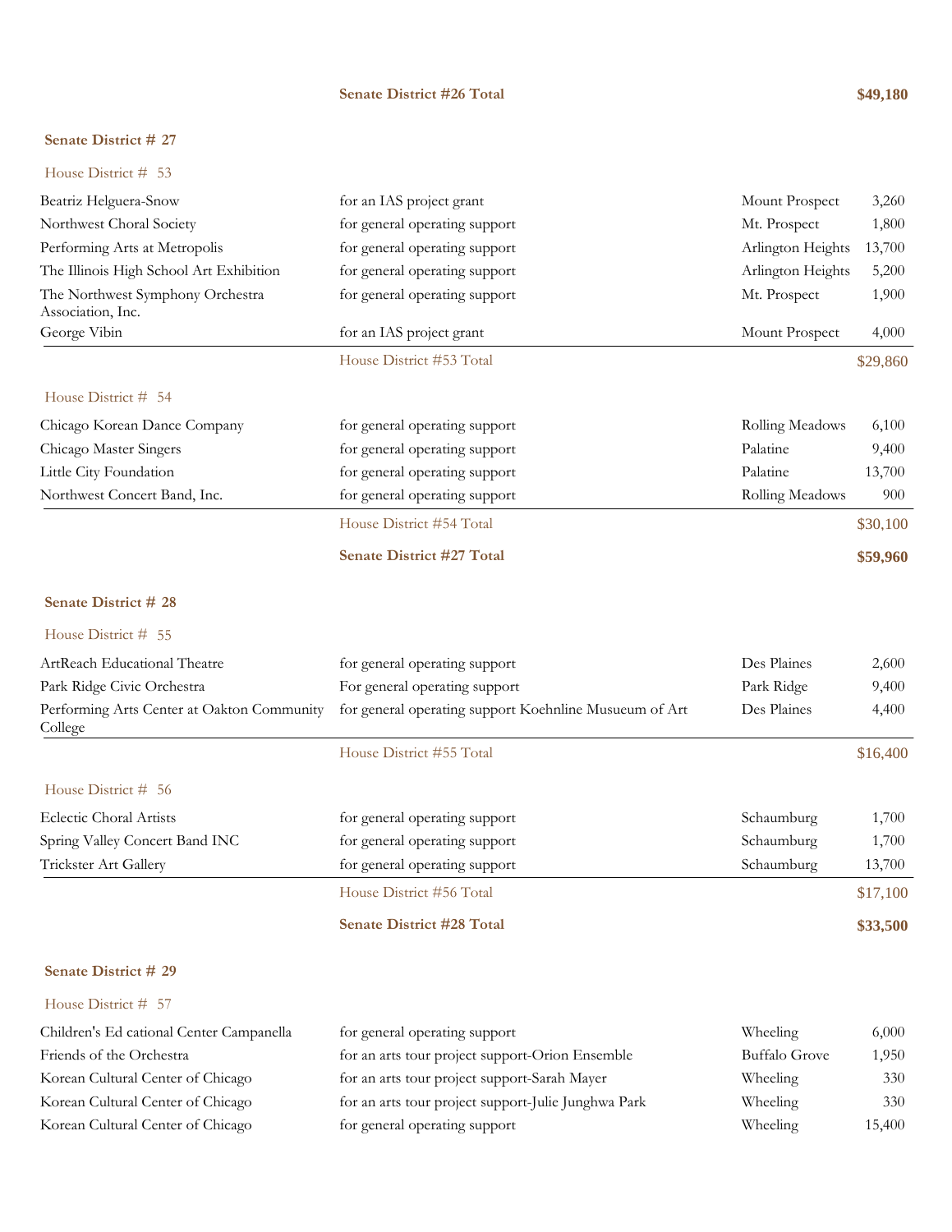| Northbrook Park District                                        | for general operating support                                | Northbrook    | 10,300    |
|-----------------------------------------------------------------|--------------------------------------------------------------|---------------|-----------|
|                                                                 | House District #57 Total                                     |               | \$34,310  |
| House District # 58                                             |                                                              |               |           |
| The Art Center Highland Park                                    | for general operating support                                | Highland Park | 17,000    |
| Center for Enriched Living                                      | for general operating support                                | Riverwoods    | 13,700    |
| Citadel Theatre Company                                         | For general operating support                                | Lake Forest   | 10,300    |
| Deerfield Park District                                         | for general operating support                                | Deerfield     | 2,700     |
| Gorton Community Center                                         | For general operating support                                | Lake Forest   | 13,700    |
| Illinois Council of Orchestras                                  | for general operating support                                | Chicago       | 1,700     |
| <b>International Chamber Artists</b>                            | for general operating support                                | Lake Bluff    | 4,400     |
| Rebecca Makkai                                                  | for a Fellowship in Prose                                    | Lake Forest   | 15,000    |
| Midwest Young Artists Conservatory (MYAC)                       | for a short term artist residency program-Black Oak Ensemble | Highwood      | 3,000     |
| Midwest Young Artists Conservatory (MYAC)                       | for general operating support                                | Highwood      | 18,700    |
| Ragdale Foundation                                              | For general operating support                                | Lake Forest   | 20,500    |
| Ravinia Festival Association                                    | For general operating support                                | Highland Park | 44,500    |
| The Art Center Highland Park                                    | for summer youth employment support                          | Highland Park | 5,980     |
| Writers Theatre Inc                                             | for general operating support                                | Glencoe       | 17,000    |
|                                                                 | House District #58 Total                                     |               | \$188,180 |
|                                                                 | <b>Senate District #29 Total</b>                             |               | \$222,490 |
| Senate District # 30                                            |                                                              |               |           |
| House District # 59                                             |                                                              |               |           |
| Brushwood Center at Ryerson Woods                               | for general operating support                                | Riverwoods    | 18,700    |
| Kirk Players                                                    | for general operating support                                | Mundelein     | 2,700     |
| SPEBSQSA, INC. (NORTHBROOK<br>CHAPTER) d/b/a NEW TRADITION CHOR | For general operating support                                | Glenview      | 5,200     |
|                                                                 | House District #59 Total                                     |               | \$26,600  |
| House District # 60                                             |                                                              |               |           |
| Waukegan Band Foundation                                        | for general operating support                                | Waukegan      | 1,700     |
| Waukegan Park District                                          | for general operating support                                | Waukegan      | 18,700    |
|                                                                 | House District #60 Total                                     |               | \$20,400  |
|                                                                 | <b>Senate District #30 Total</b>                             |               | \$47,000  |
| Senate District # 31                                            |                                                              |               |           |
| House District # 61                                             |                                                              |               |           |
| The Lake County Symphony Orchestra                              | For general operating support                                | Zion          | 3,500     |
|                                                                 | House District #61 Total                                     |               | \$3,500   |
| House District # 62                                             |                                                              |               |           |
| College of Lake County                                          | for the publication The Willow Review                        | Grayslake     | 1,100     |
| Red Rose Children's Choir of Lake County                        | for general operating support                                | Libertyville  | 7,300     |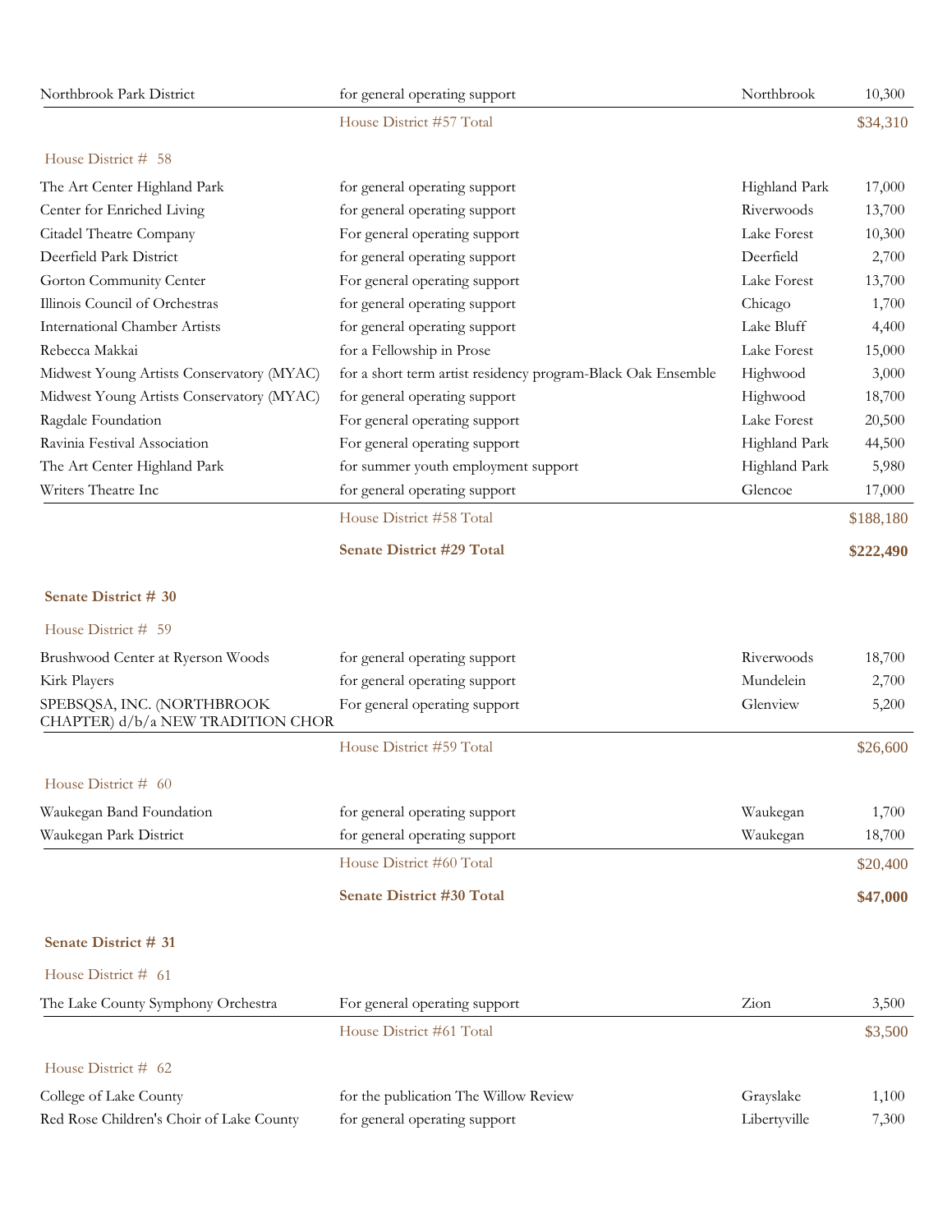# House District #62 Total \$8,400

### **Senate District #31 Total \$11,900**

### **Senate District # 32**

### House District # 64

| Raue Center For The Arts, Inc. | For general operating support    | Crystal Lake<br>17,000 |
|--------------------------------|----------------------------------|------------------------|
|                                | House District #64 Total         | \$17,000               |
|                                | <b>Senate District #32 Total</b> | \$17,000               |

# **Senate District # 33** House District # 65

| Fine Line Creative Arts Center        | for general operating support                                | Saint Charles | 18,700   |
|---------------------------------------|--------------------------------------------------------------|---------------|----------|
| Fox Valley Concert Band of St Charles | for general operating support                                | St. Charles   | 2,200    |
| Illinois Brass Band Association, Inc. | for general operating support                                | Geneva        | 1,700    |
| Matthew Muneses                       | for an IAS project grant                                     | South Elgin   | 4,000    |
| NKEC/Cambridge Lakes Charter School   | for Arts & Foreign Language Year 3 Implementation Assistance | Pingree Grove | 10,700   |
| St. Charles Singers                   | for general operating support                                | St. Charles   | 11,100   |
| St. Charles Singers                   | for an arts tour project support                             | St. Charles   | 21,740   |
| Steel Beam Theatre                    | for general operating support                                | St. Charles   | 7,800    |
|                                       | House District #65 Total                                     |               | \$77,940 |
| House District $#$ 66                 |                                                              |               |          |

| Northwest Comm. Music Academy | for summer youth employment support   | Crystal Lake | 4,600     |
|-------------------------------|---------------------------------------|--------------|-----------|
| Northwest Comm. Music Academy | for general operating support         | Crystal Lake | 12,000    |
| Dan Visconti                  | for a Fellowship in Music Composition | Algonquin    | 15,000    |
|                               | House District #66 Total              |              | \$31,600  |
|                               | <b>Senate District #33 Total</b>      |              | \$109,540 |

### **Senate District # 34**

| Discovery Center Museum            | for general operating support                               | Rockford | 20,500 |
|------------------------------------|-------------------------------------------------------------|----------|--------|
| Mendelssohn Club                   | for general operating support                               | Rockford | 12,000 |
| Rockford Area Arts Council         | for general operating support                               | Rockford | 24,200 |
| Rockford Area Arts Council         | for Mural depicting diverse portraits of Rockford residents | Rockford | 12,000 |
| Rockford Area Arts Council         | for Poetry Out Loud project support                         | Rockford | 4,000  |
| Rockford Area Arts Council         | for the Community Arts Access Program                       | Rockford | 18,750 |
| Rockford Art Museum                | For general operating support                               | Rockford | 44,500 |
| Rockford Art Museum                | for summer youth employment support                         | Rockford | 6,000  |
| Rockford Dance Company             | for summer youth employment support                         | Rockford | 5,250  |
| Rockford Dance Company             | For general operating support                               | Rockford | 12,000 |
| Rockford Park District             | for general operating support                               | Rockford | 7,300  |
| Rockford Symphony Orchestras, Inc. | for summer youth employment support                         | Rockford | 1,240  |
|                                    |                                                             |          |        |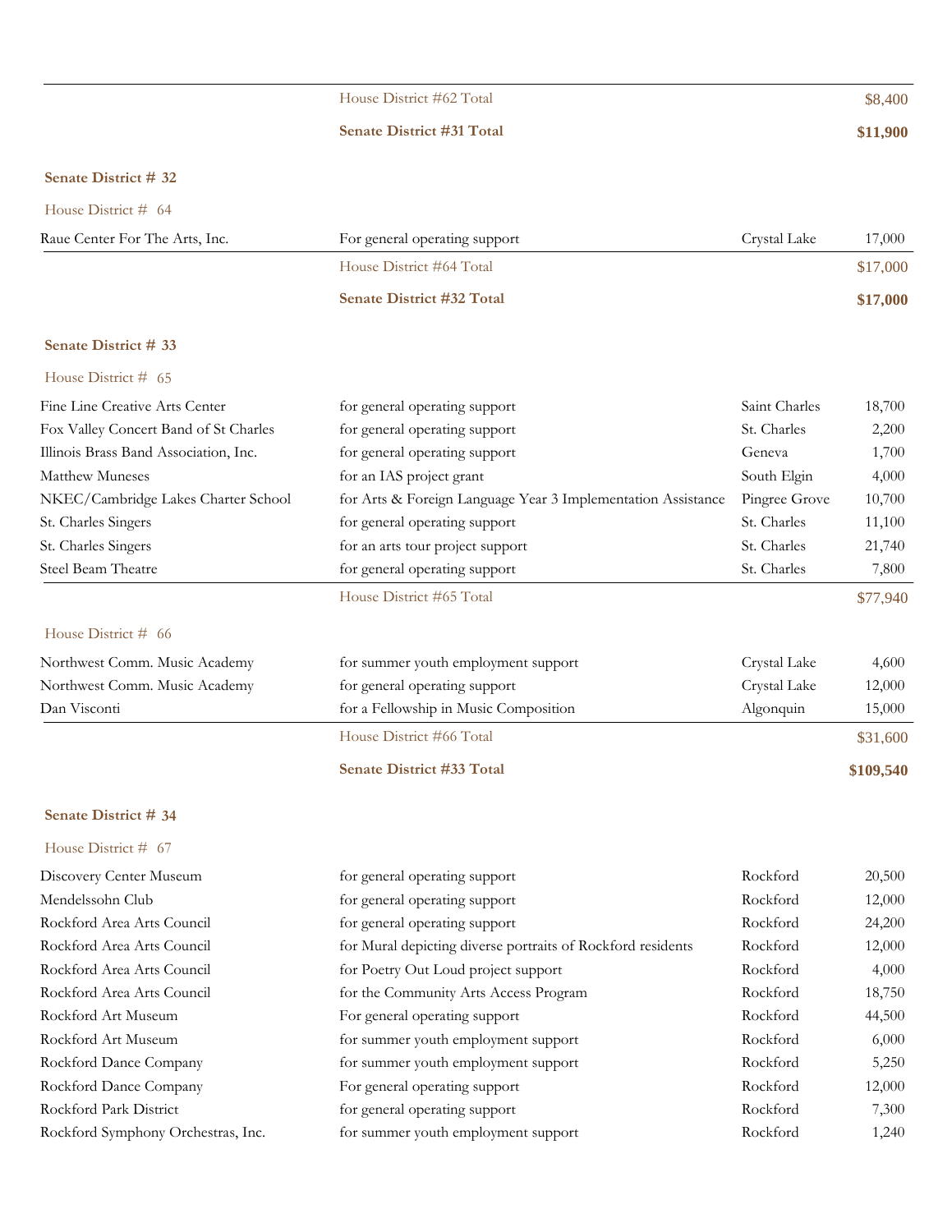| Rockford Symphony Orchestras, Inc.                                           | for general operating support                                | Rockford    | 44,500    |
|------------------------------------------------------------------------------|--------------------------------------------------------------|-------------|-----------|
|                                                                              | House District #67 Total                                     |             | \$212,240 |
| House District # 68                                                          |                                                              |             |           |
| Artists' Ensemble Theater                                                    | for general operating support                                | Rockford    | 7,800     |
| Rock Valley College Foundation                                               | For general operating support                                | Rockford    | 17,000    |
| Rockford Wind Ensemble                                                       | for general operating support                                | Rockford    | 2,600     |
| Jasmine Allen Tillman                                                        | for an IAS Professional Development                          | Loves Park  | 1,500     |
|                                                                              | House District #68 Total                                     |             | \$28,900  |
|                                                                              | <b>Senate District #34 Total</b>                             |             | \$241,140 |
| Senate District # 35                                                         |                                                              |             |           |
| House District # 69                                                          |                                                              |             |           |
| The Boone County Arts Council, Inc                                           | for general operating support                                | Belvidere   | 2,700     |
|                                                                              | House District #69 Total                                     |             | \$2,700   |
| House District # 70                                                          |                                                              |             |           |
| Cor Cantiamo NFP                                                             | for general operating support                                | Kingston    | 2,700     |
| DeKalb CUSD 428                                                              | for Arts & Foreign Language Year 3 Implementation Assistance | De Kalb     | 49,980    |
| Preservation of Egyptian Theatre, Inc.                                       | for general operating support                                | Dekalb      | 18,700    |
| The Board of Trustees of Northern Illinois<br>University                     | for NIU Art Museum                                           | DeKalb      | 7,800     |
| WNIJ-FM Northern Illinois University                                         | for Public Radio & Television Operating Grant                | DeKalb      | 9,575     |
| WNIJ-FM Northern Illinois University                                         | for Public Radio & Television Basic Grant                    | DeKalb      | 8,950     |
| WNIU-FM Northern Illinois University                                         | for Public Radio & Television Basic Grant                    | DeKalb      | 8,950     |
| WNIU-FM Northern Illinois University                                         | for Public Radio & Television Operating Grant                | DeKalb      | 9,575     |
|                                                                              | House District #70 Total                                     |             | \$116,230 |
|                                                                              | <b>Senate District #35 Total</b>                             |             | \$118,930 |
| Senate District # 36                                                         |                                                              |             |           |
| House District # 71                                                          |                                                              |             |           |
| Playcrafters Inc                                                             | For general operating support                                | Moline      | 4,400     |
| Woodlawn Arts Academy                                                        | for general operating support                                | Sterling    | 17,000    |
|                                                                              | House District #71 Total                                     |             | \$21,400  |
| House District # 72                                                          |                                                              |             |           |
| <b>Ballet Quad Cities</b>                                                    | for general operating support                                | Rock Island | 13,700    |
| Dreaming Tree Foundation                                                     | For general operating support                                | Rock Island | 13,700    |
| Genesius Theatre Foundation                                                  | for summer youth employment support                          | Rock Island | 4,235     |
| Genesius Theatre Foundation                                                  | for general operating support                                | Rock Island | 2,600     |
| Midwest Writing Center                                                       | for general operating support                                | Rock Island | 7,000     |
| Midwest Writing Center                                                       | for Young Emerging Writers 2021 Program                      | Rock Island | 15,000    |
| Mississippi Bend Players dba Augustana College for general operating support |                                                              | Rock Island | 4,400     |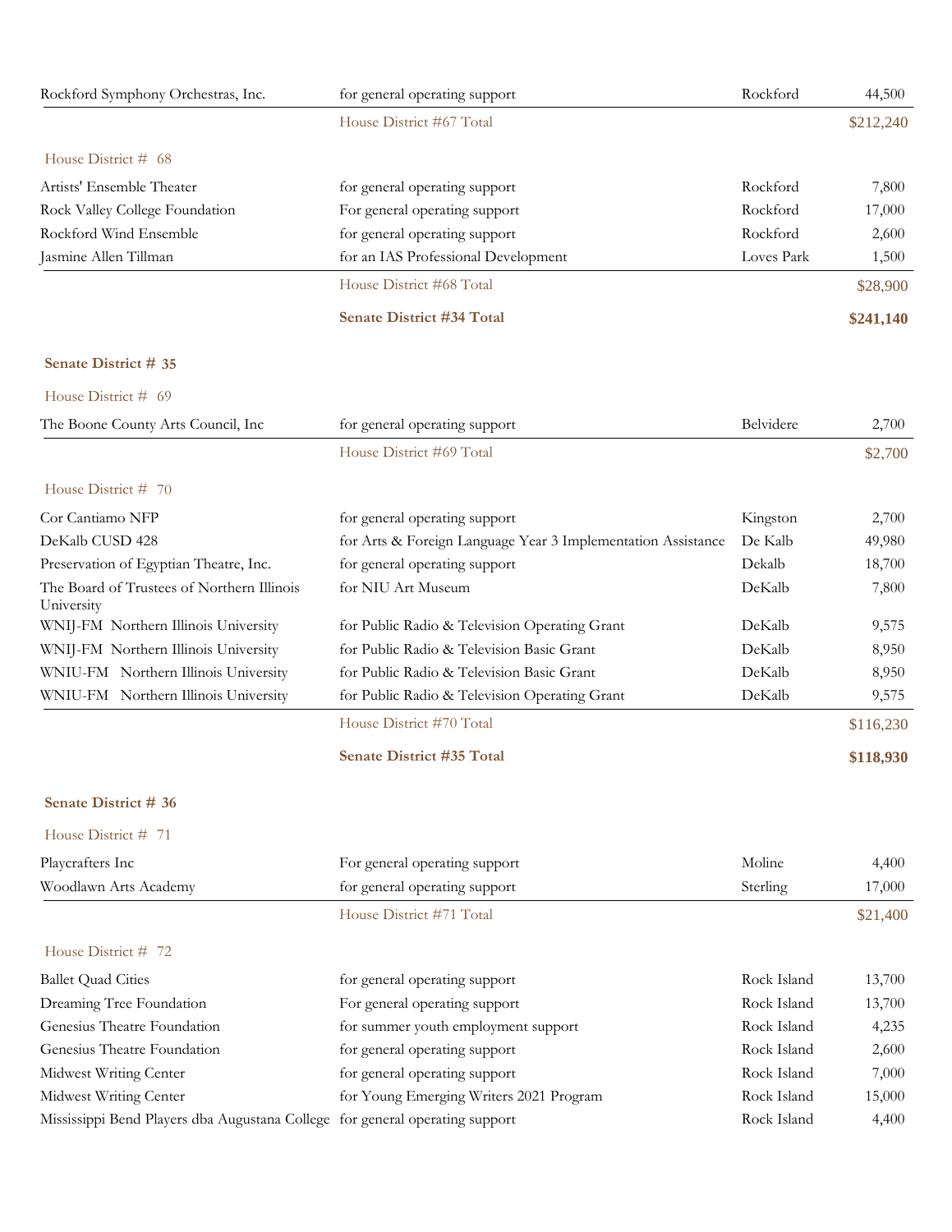| Mississippi Valley Blues Society         | for general operating support                                      | Davenport   | 9,400     |
|------------------------------------------|--------------------------------------------------------------------|-------------|-----------|
| NormaLeah Ovarian Cancer Center          | for girlpARTs project 2021                                         | Rock Island | 10,000    |
| Quad City Arts                           | for Poetry Out Loud project support                                | Rock Island | 4,000     |
| Quad City Arts                           | for general operating support                                      | Rock Island | 40,700    |
| Quad City Arts                           | for free summer programing focusing on under served<br>communities | Rock Island | 10,000    |
| Quad City Arts                           | for the Community Arts Access Program                              | Rock Island | 12,000    |
| Quad City Music Guild                    | for general operating support                                      | Moline      | 7,800     |
| Quad City Symphony Orchestra Association | for general operating support                                      | Moline      | 18,700    |
| WVIK, Quad Cities NPR                    | for general operating support                                      | Rock Island | 18,700    |
| WVIK-FM Augustana College                | for Public Radio & Television Basic Grant                          | Rock Island | 8,950     |
| WVIK-FM Augustana College                | for Public Radio & Television Operating Grant                      | Rock Island | 8,400     |
|                                          | House District #72 Total                                           |             | \$209,285 |
|                                          | <b>Senate District #36 Total</b>                                   |             | \$230,685 |

House District # 73

| for summer youth employment support<br>for the Community Arts Access Program<br>for general operating support | Washburn<br>Peoria | 10,000<br>2,700                                                                      |
|---------------------------------------------------------------------------------------------------------------|--------------------|--------------------------------------------------------------------------------------|
|                                                                                                               |                    |                                                                                      |
|                                                                                                               |                    |                                                                                      |
|                                                                                                               |                    | 6,000                                                                                |
| for general operating support                                                                                 | Washburn           | 15,400                                                                               |
| for an IAS project grant                                                                                      | Henry              | 1,400                                                                                |
| for general operating support                                                                                 | Peoria             | 7,300                                                                                |
| Mary Janusick                                                                                                 |                    | 4,500                                                                                |
| for general operating support                                                                                 | Peoria             | 12,000                                                                               |
|                                                                                                               |                    | for a short term artist residency program with David Stocker and Lostant<br>Washburn |

### House District # 74

| Bishop Hill Heritage Association | for general operating support                            | Bishop Hill | 13,700   |
|----------------------------------|----------------------------------------------------------|-------------|----------|
| Galesburg Symphony Society       | for general operating support                            | Galesburg   | 9,400    |
| Galva Arts Council Inc           | for general operating support                            | Galva       | 4,400    |
| Galva Arts Council Inc           | for an arts tour project support for Radio Free Honduras | Galva       | 900      |
| Galva Arts Council Inc           | for an arts tour project support for The Deep Hollow     | Galva       | 900      |
| Prairie Arts Council             | for general operating support                            | Princeton   | 2,700    |
| Princeton Theatre Group          | for general operating support                            | Princeton   | 7,800    |
| Princeton Theatre Group          | for summer youth employment support                      | Princeton   | 6,000    |
|                                  | House District #74 Total                                 |             | \$45,800 |

# **Senate District #37 Total \$105,100**

# **Senate District # 38**

House District # 75

Hammers & Noters Dulcimer Society of Illinois for general operating support Morris 1,900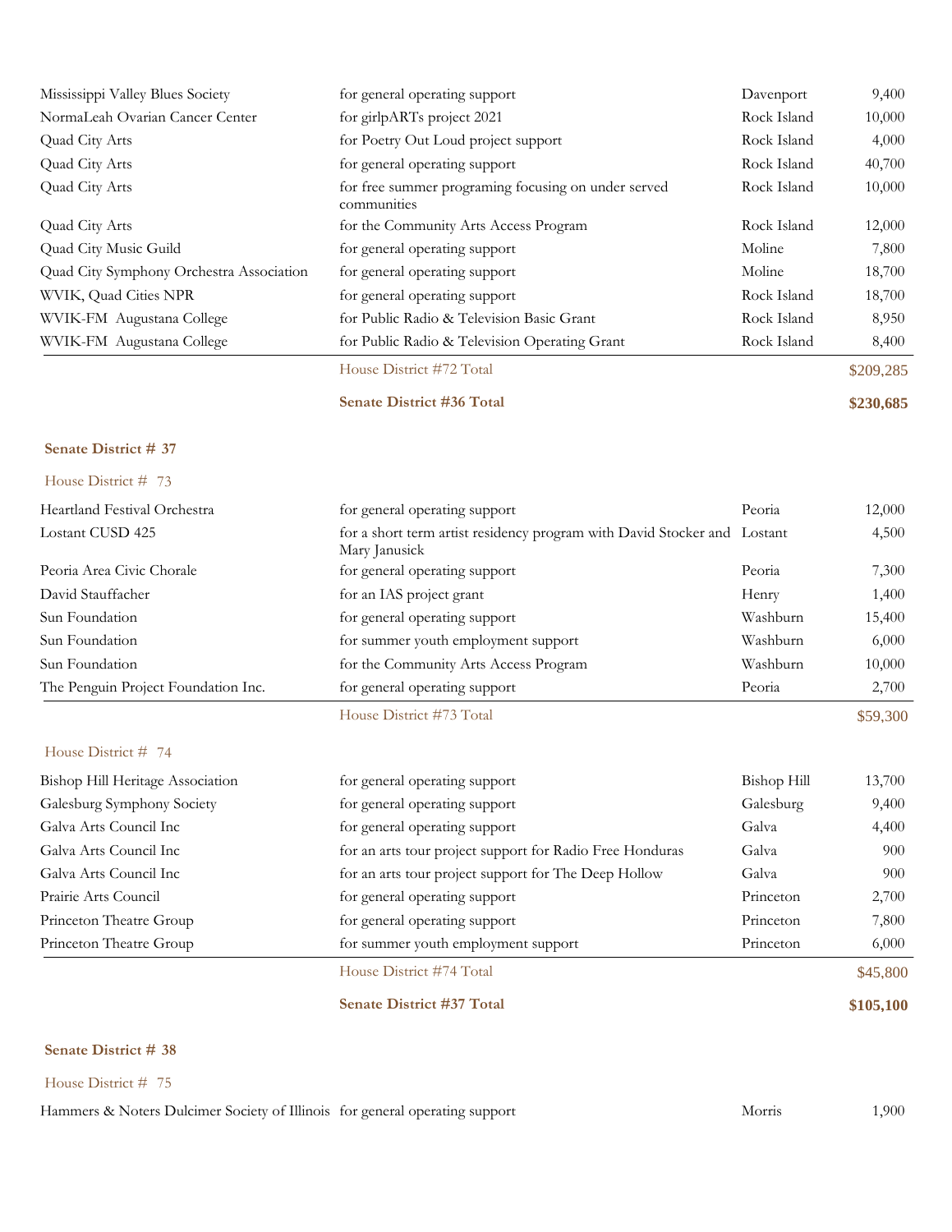| National Trust for Historic Preservation in the<br>US           | For general operating support                                           | Plano    | 12,000    |
|-----------------------------------------------------------------|-------------------------------------------------------------------------|----------|-----------|
|                                                                 | House District #75 Total                                                |          | \$13,900  |
| House District # 76                                             |                                                                         |          |           |
| Illinois Valley Orchestral Assn                                 | for general operating support                                           | Ottawa   | 3,500     |
| North Central Illinois ARTworks                                 | for general operating support                                           | Peru     | 6,100     |
| Starved Rock Country Community Foundation                       | For general operating support                                           | Ottawa   | 4,400     |
| Starved Rock Country Community Foundation                       | for the Community Arts Access Program                                   | Ottawa   | 7,000     |
|                                                                 | House District #76 Total                                                |          | \$21,000  |
|                                                                 | <b>Senate District #38 Total</b>                                        |          | \$34,900  |
| Senate District # 39                                            |                                                                         |          |           |
| House District # 77                                             |                                                                         |          |           |
| Orion Chamber Ensemble                                          | for general operating support                                           | Addison  | 5,200     |
| St Thomas Syromalabar Catholic Diocese of<br>Chicago in Illinoi | for general operating support                                           | Bellwood | 4,400     |
|                                                                 | House District #77 Total                                                |          | \$9,600   |
| House District # 78                                             |                                                                         |          |           |
| Cabinet of Curiosity                                            | for general operating support                                           | Oak Park | 7,800     |
| Children's Museum of Oak Park                                   | for general operating support                                           | Oak Park | 12,000    |
| Church of Beethoven Oak Park                                    | for general operating support                                           | Oak Park | 900       |
| Andrea de Fraga                                                 | for an IAS project grant                                                | Oak Park | 4,000     |
| GCC Midwest, Inc.                                               | For general operating support                                           | Oak Park | 11,100    |
| Handel Week Incorporated                                        | for general operating support                                           | Oak Park | 3,500     |
| Faith Humphrey Hill                                             | for an IAS project grant                                                | Oak Park | 3,000     |
| Mary Anne Mohanraj                                              | for a Fellowship in Prose                                               | Oak Park | 15,000    |
| MOMENTA, Inc.                                                   | for general operating support                                           | Oak Park | 9,400     |
| Oak Park Area Arts Council                                      | for young artists to work with an adult mosaicist for a mosaic<br>mural | Oak Park | 10,000    |
| Oak Park Area Arts Council                                      | for the Community Arts Access Program                                   | Oak Park | 9,400     |
| Oak Park Area Arts Council                                      | for general operating support                                           | Oak Park | 15,400    |
| Oak Park Concert Chorale Inc.                                   | for general operating support                                           | Oak Park | 1,800     |
| Oak Park Festival Theatre                                       | for general operating support                                           | Oak Park | 12,000    |
| Pleasant Home Foundation                                        | for general operating support                                           | Oak Park | 7,800     |
| Pro Musica Youth Chorus                                         | for general operating support                                           | Oak Park | 5,200     |
| Spectrum Choral Society                                         | for general operating support                                           | Oak Park | 2,200     |
| Speculative Literature Foundation                               | for general operating support                                           | Oak Park | 1,700     |
| Symphony of Oak Park & River Forest                             | for general operating support                                           | Oak Park | 8,600     |
| Unity Temple Restoration Foundation                             | for general operating support                                           | Oak Park | 13,700    |
| Winifred Haun & Dancers                                         | for general operating support                                           | Oak Park | 4,400     |
| Winifred Haun & Dancers                                         | for an arts tour project support                                        | Oak Park | 3,000     |
|                                                                 | House District #78 Total                                                |          | \$161,900 |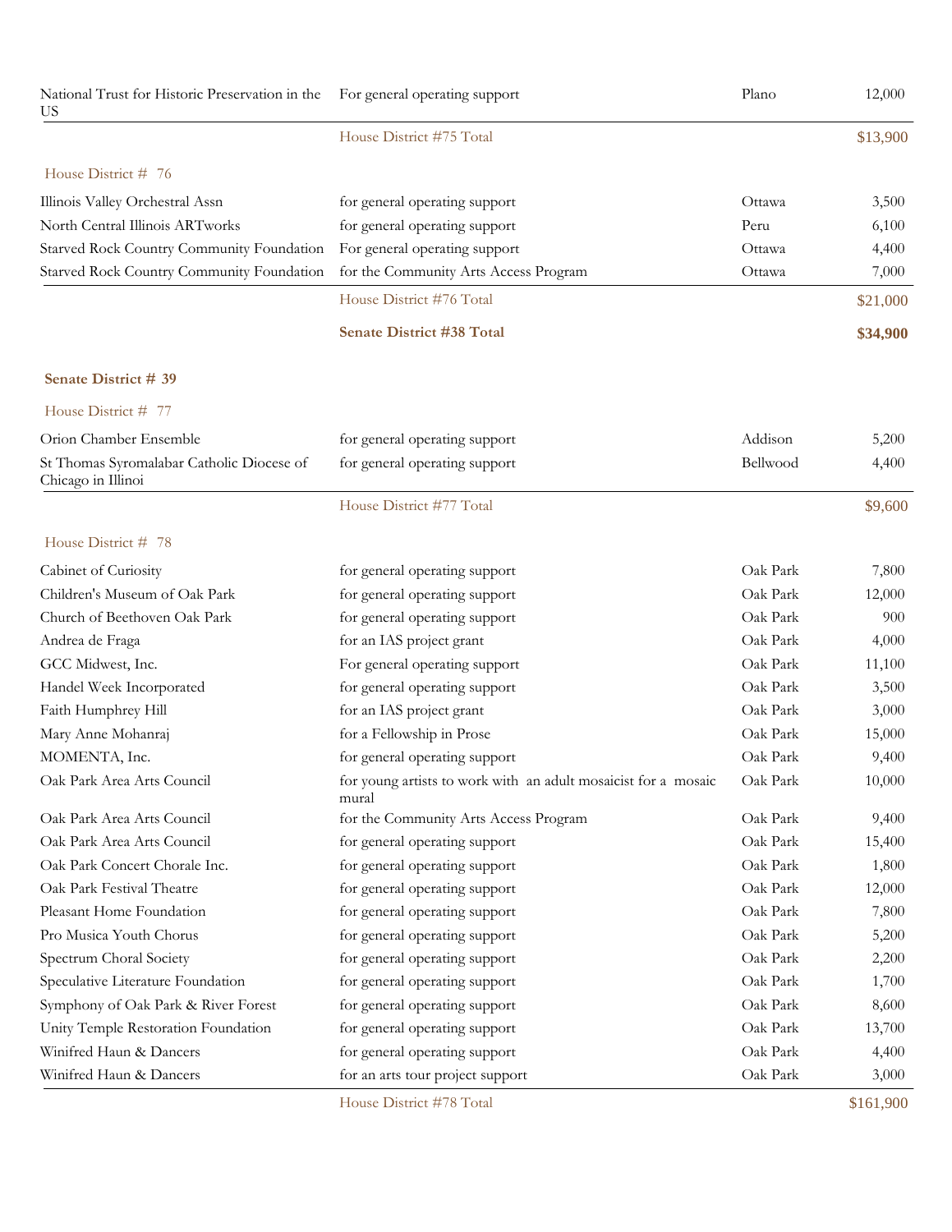| House District # 79                                         |                                                                        |                 |           |
|-------------------------------------------------------------|------------------------------------------------------------------------|-----------------|-----------|
| Terrain Exhibitions                                         | for general operating support                                          | Oak Park        | 1,300     |
|                                                             | House District #79 Total                                               |                 | \$1,300   |
|                                                             | <b>Senate District #39 Total</b>                                       |                 | \$172,800 |
| Senate District #40                                         |                                                                        |                 |           |
| House District # 79                                         |                                                                        |                 |           |
| Acting Out Theatre Co                                       | for general operating support                                          | <b>Bradley</b>  | 4,400     |
| Kankakee Valley Symphony Orchestra<br>Association           | for general operating support                                          | Kankakee        | 7,300     |
| Kankakee Valley Theatre Association                         | For general operating support                                          | Kankakee        | 7,800     |
| Merchant Street Art Gallery of Artists with<br>Autism, Inc. | for general operating support                                          | Kankakee        | 3,200     |
|                                                             | House District #79 Total                                               |                 | \$22,700  |
| House District # 80                                         |                                                                        |                 |           |
| Chicago Heights Drama Group                                 | For general operating support                                          | Chicago Heights | 4,400     |
| Governor State University Foundation                        | for Nathan Manilow Sculpture Park general operating support            | University Park | 7,300     |
| Governor State University Foundation                        | for an arts tour project support-Billy Branch and the Sons of<br>Blues | University Park | 12,100    |
| Governor State University Foundation                        | for general operating support                                          | University Park | 18,700    |
| Grande Prairie Choral Arts                                  | for general operating support                                          | Park Forest     | 2,600     |
| Illinois Philharmonic Orchestra                             | for general operating support                                          | Park Forest     | 20,500    |
| Illinois Philharmonic Orchestra                             | for summer youth employment support                                    | Park Forest     | 5,540     |
| Tall Grass Arts Association                                 | for general operating support                                          | Park Forest     | 7,800     |
| Village of Park Forest                                      | For general operating support                                          | Park Forest     | 9,400     |
|                                                             | House District #80 Total                                               |                 | \$88,340  |
|                                                             | <b>Senate District #40 Total</b>                                       |                 | \$111,040 |
| Senate District # 41                                        |                                                                        |                 |           |
| House District # 81                                         |                                                                        |                 |           |
| Dong Fang Chinese Performing Arts                           | For general operating support                                          | Naperville      | 3,500     |
| Downers Grove Choral Society                                | for general operating support                                          | Saint Charles   | 2,600     |
| Grove Players                                               | for general operating support                                          | Downers Grove   | 1,700     |
| Hinsdale Chorale Club                                       | for general operating support                                          | Naperville      | 2,700     |
| Naperville Chorus                                           | for general operating support                                          | Naperville      | 3,500     |
| Sinfonietta Bel Canto                                       | for general operating support                                          | Downers Grove   | 3,200     |
| Sounds Good Choir NFP                                       | for general operating support                                          | Hinsdale        | 11,100    |
|                                                             | House District #81 Total                                               |                 | \$28,300  |
| House District # 82                                         |                                                                        |                 |           |
| Arts Guild of Homer Glen                                    | for an arts tour project support                                       | Homer Glen      | 1,500     |
| Arts Guild of Homer Glen                                    | for an arts tour project support with Will County Farm Bureau          | Homer Glen      | 495       |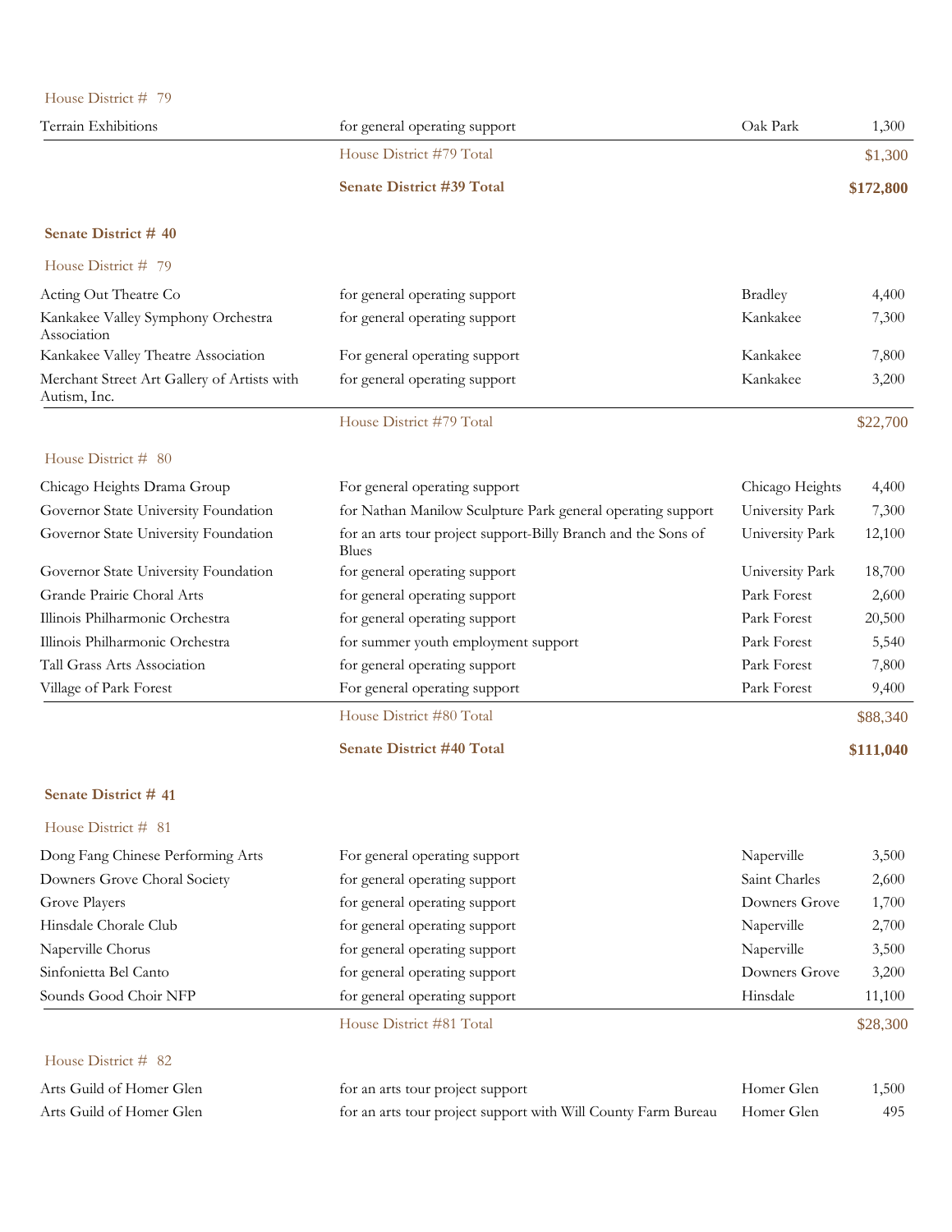| Cass School District #63                                                  | for Arts & Foreign Language Year 3 Implementation Assistance                               | Darien            | 34,320   |
|---------------------------------------------------------------------------|--------------------------------------------------------------------------------------------|-------------------|----------|
| Illinois Art Education Association                                        | for general operating support                                                              | Arlington Heights | 8,600    |
| Illinois Art Education Association                                        | for a sustained professional development program for arts<br>educators                     | Arlington Heights | 12,000   |
| The Tower Chorale                                                         | for general operating support                                                              | Western Springs   | 3,500    |
|                                                                           | House District #82 Total                                                                   |                   | \$60,415 |
|                                                                           | <b>Senate District #41 Total</b>                                                           |                   | \$88,715 |
| Senate District #42                                                       |                                                                                            |                   |          |
| House District # 83                                                       |                                                                                            |                   |          |
| Aurora University                                                         | for general operating support                                                              | Aurora            | 6,000    |
| Paramount Arts Centre                                                     | for general operating support                                                              | Aurora            | 18,700   |
|                                                                           | House District #83 Total                                                                   |                   | \$24,700 |
| House District # 84                                                       |                                                                                            |                   |          |
| Bharatam Academy of Dance Arts                                            | for general operating support                                                              | Naperville        | 5,200    |
| Bharatam Academy of Dance Arts                                            | for summer youth employment support                                                        | Naperville        | 2,900    |
| Flashpoint Creative Arts Inc                                              | For general operating support                                                              | Naperville        | 1,000    |
| Subhadra Natarajan                                                        | for a Master Apprenticeship program Achintya Ram                                           | Naperville        | 3,000    |
| Nupura Geetha Inc.                                                        | For general operating support                                                              | Aurora            | 1,300    |
|                                                                           | House District #84 Total                                                                   |                   | \$13,400 |
|                                                                           | Senate District #42 Total                                                                  |                   | \$38,100 |
| Senate District #43                                                       |                                                                                            |                   |          |
| House District # 85                                                       |                                                                                            |                   |          |
| Lewis University                                                          | for an arts tour project support-GLP Productions represented by Romeoville<br>TaRon Patton |                   | 880      |
| Lockport D91                                                              | for Arts & Foreign Language Year 3 Implementation Assistance Lockport                      |                   | 45,855   |
|                                                                           | House District #85 Total                                                                   |                   | \$46,735 |
| House District # 86                                                       |                                                                                            |                   |          |
| Illinois Rock & Roll Museum on Route 66 NFP for general operating support |                                                                                            | Joliet            | 1,100    |
|                                                                           | House District #86 Total                                                                   |                   | \$1,100  |
|                                                                           | Senate District #43 Total                                                                  |                   | \$47,835 |
| Senate District #44                                                       |                                                                                            |                   |          |
| House District # 87                                                       |                                                                                            |                   |          |
| <b>Menard County Singers</b>                                              | for general operating support                                                              | Tallula           | 1,000    |
|                                                                           | House District #87 Total                                                                   |                   | \$1,000  |
| House District # 88                                                       |                                                                                            |                   |          |
| Bloomington Chapter 1 of SPEBSQSA                                         | for general operating support                                                              | Bloomington       | 5,200    |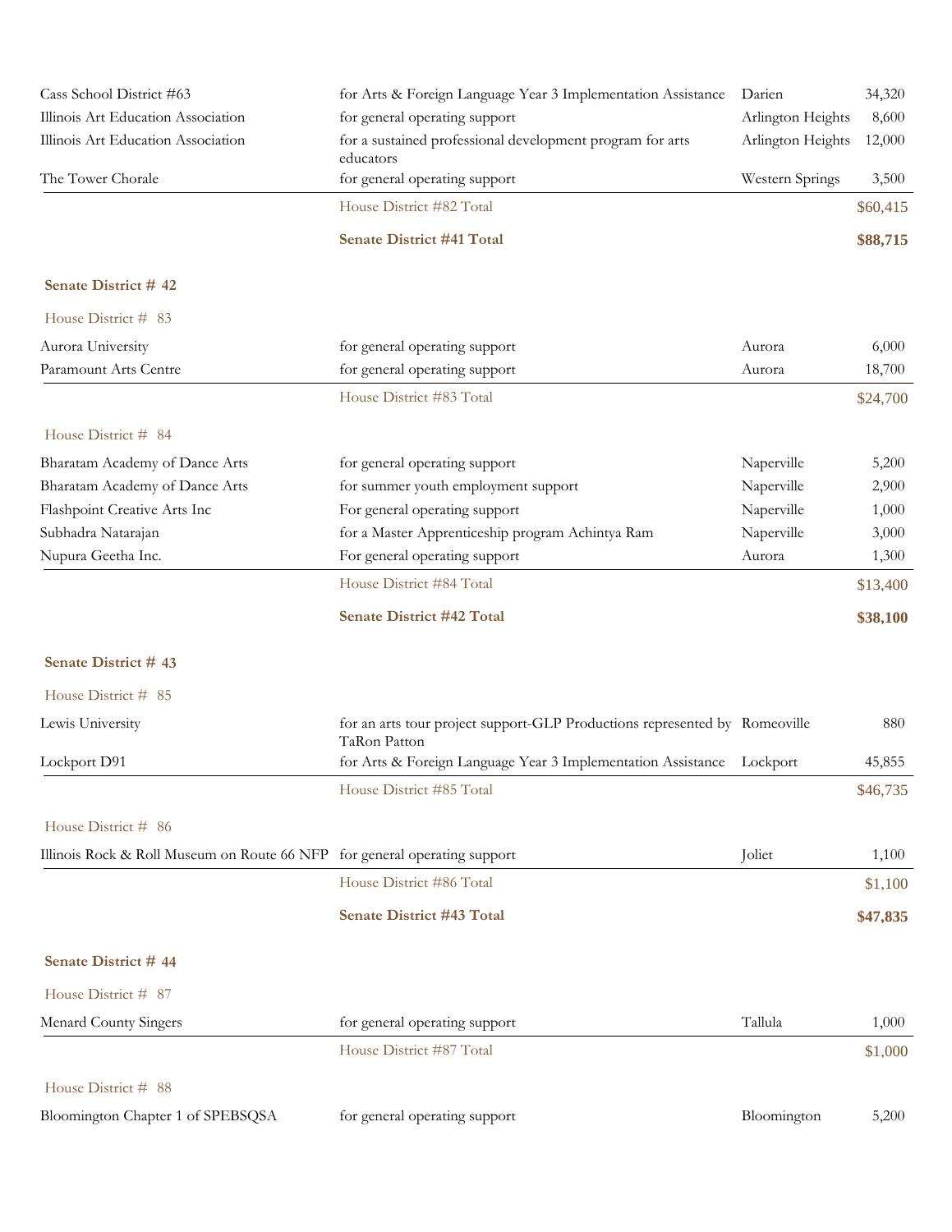| City of Bloomington Performing Arts Center      | for general operating support                                             | Bloomington | 17,000    |
|-------------------------------------------------|---------------------------------------------------------------------------|-------------|-----------|
| Illinois Wesleyan University                    | for general operating support                                             | Bloomington | 12,000    |
| McLean County Arts Center                       | for the Local Arts Network partnership                                    | Bloomington | 10,000    |
| McLean County Arts Center                       | for general operating support                                             | Bloomington | 13,700    |
| McLean County Arts Center                       | for the Community Arts Access Program                                     | Bloomington | 6,000     |
|                                                 | House District #88 Total                                                  |             | \$63,900  |
|                                                 | <b>Senate District #44 Total</b>                                          |             | \$64,900  |
| Senate District #45                             |                                                                           |             |           |
| House District # 89                             |                                                                           |             |           |
| Freeport Arts Center DBA Freeport Art<br>Museum | for a special project                                                     | Freeport    | 5,000     |
| Freeport Arts Center DBA Freeport Art<br>Museum | for general operating support                                             | Freeport    | 12,900    |
| Galena Center for the Arts, Inc.                | for general operating support                                             | Galena      | 5,200     |
| Timber Lake Playhouse                           | for summer youth employment support                                       | Mt Carroll  | 6,000     |
| Timber Lake Playhouse                           | For general operating support                                             | Mt Carroll  | 17,000    |
|                                                 | House District #89 Total                                                  |             | \$46,100  |
| House District # 90                             |                                                                           |             |           |
| Arcomusical NFP                                 | for general operating support                                             | DeKalb      | 3,200     |
| Arcomusical NFP                                 | for an arts tour project with Matt Ulery<br>composer, Matt Ulery          | DeKalb      | 1,000     |
| Rochelle CC School Dist #231                    | for AFL year 1 implementation grant                                       | Rochelle    | 81,415    |
| The Next Picture Show                           | for general operating support                                             | Dixon       | 5,200     |
|                                                 | House District #90 Total                                                  |             | \$90,815  |
|                                                 | Senate District #45 Total                                                 |             | \$136,915 |
| Senate District #46                             |                                                                           |             |           |
| House District # 91                             |                                                                           |             |           |
| Eastlight Theatre                               | For general operating support                                             | East Peoria | 7,800     |
| Eastlight Theatre                               | for summer youth employment support                                       | East Peoria | 3,750     |
|                                                 | House District #91 Total                                                  |             | \$11,550  |
| House District # 92                             |                                                                           |             |           |
| ArtsPartners of Central Illinois                | for production of 20+ episodes of out and About a weekly<br>radio/podcast | Peoria      | 5,200     |
| ArtsPartners of Central Illinois                | For general operating support                                             | Peoria      | 11,100    |
| <b>Bradley University Galleries</b>             | for general operating support                                             | Peoria      | 13,700    |
| Central Illinois Youth Symphony                 | for general operating support                                             | Peoria      | 8,600     |
| Contemporary Art Center of Peoria               | for general operating support                                             | Peoria      | 9,400     |
| Cornerstone Academy of Performing Arts          | for general operating support                                             | Peoria      | 9,400     |
| Heritage Ensemble                               | for general operating support                                             | Peoria      | 1,800     |
| Peoria Art Guild                                | for general operating support                                             | Peoria      | 6,000     |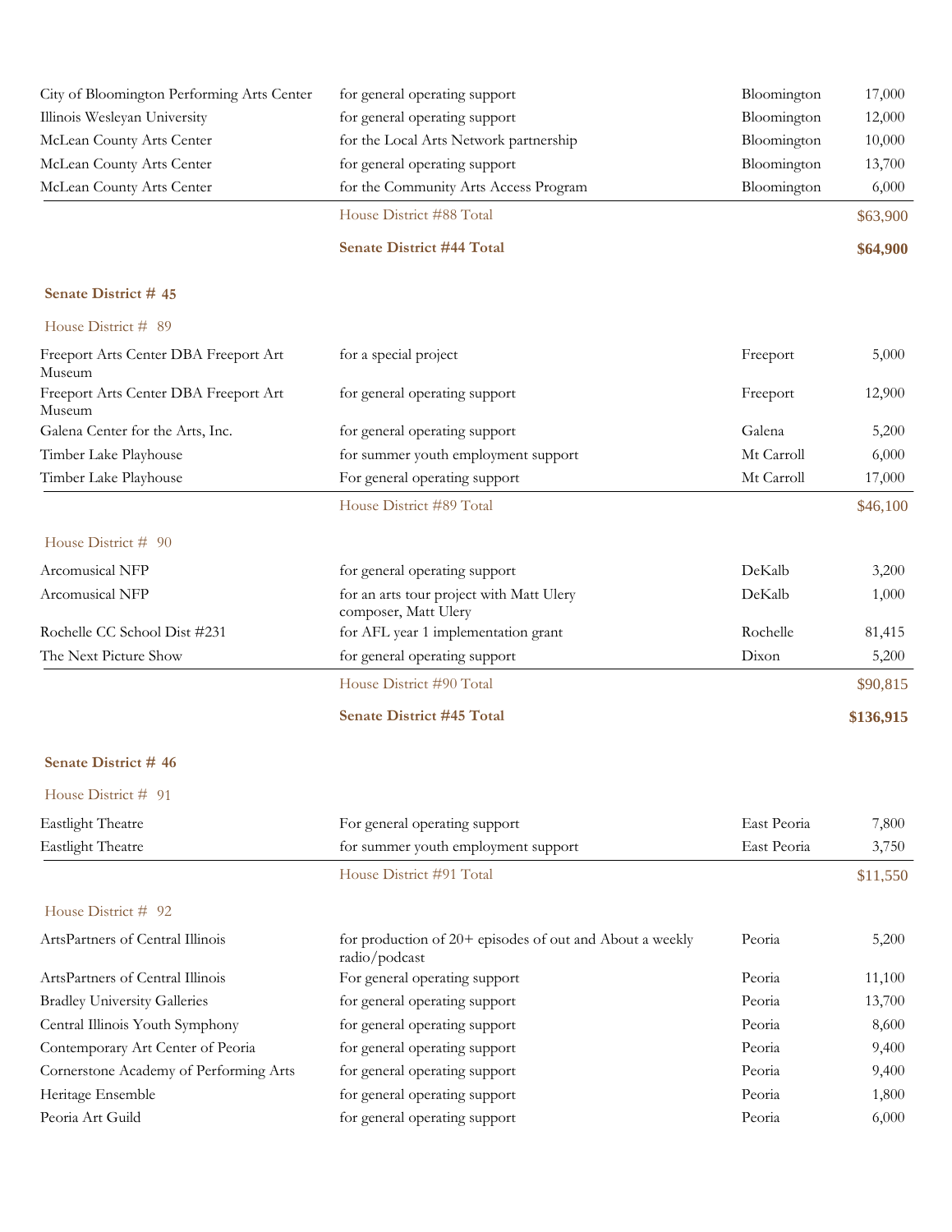| Peoria Park District                   | for general operating support                         | Peoria | 17,000    |
|----------------------------------------|-------------------------------------------------------|--------|-----------|
| Peoria Players Theatre                 | for general operating support                         | Peoria | 12,000    |
| Peoria Public Library                  | for an arts tour project support-Fifth House Ensemble | Peoria | 5,040     |
| Peoria Public Schools District 150     | for AFL year 1 implementation grant                   | Peoria | 48,445    |
| Peoria Riverfront Museum               | for general operating support                         | Peoria | 40,700    |
| Peoria Symphony Orchestra              | for general operating support                         | Peoria | 40,700    |
| WCBU FM Bradley University             | for Public Radio & Television Basic Grant             | Peoria | 8,950     |
| WCBU FM Bradley University             | for Public Radio & Television Operating Grant         | Peoria | 3,765     |
| WTVP-TV Illinois Val Pub Telecomm Corp | for Public Radio & Television Basic Grant             | Peoria | 40,275    |
| WTVP-TV Illinois Val Pub Telecomm Corp | for Public Radio & Television Operating Grant         | Peoria | 53,985    |
|                                        | House District #92 Total                              |        | \$336,060 |
|                                        | <b>Senate District #46 Total</b>                      |        | \$347,610 |

### House District # 93

| Board of Trustees of Western Illinois University for general operating support |                                                                        | Macomb    | 17,000 |
|--------------------------------------------------------------------------------|------------------------------------------------------------------------|-----------|--------|
| Galesburg Civic Art Center                                                     | for general operating support                                          | Galesburg | 7,300  |
| Galesburg Community Chorus                                                     | for general operating support                                          | Galesburg | 3,200  |
| Macomb Community Theatre                                                       | for general operating support                                          | Macomb    | 1,300  |
| Macomb Park District                                                           | For Installing a Storywalk consisting of 20 Story Boards               | Macomb    | 3,500  |
| Macomb Park District                                                           | for general operating support                                          | Macomb    | 2,200  |
| Nova Singers                                                                   | for general operating support                                          | Galesburg | 4,400  |
| Prairie Players Civic Theatre                                                  | for general operating support                                          | Galesburg | 2,600  |
| Quincy Symphony Orchestra Assoc.                                               | For general operating support                                          | Quincy    | 13,700 |
| The Hub-Arts and Cultural Center                                               | for general operating support                                          | Rushville | 4,400  |
| The Hub-Arts and Cultural Center                                               | for summer youth employment support                                    | Rushville | 3,600  |
| The Hub-Arts and Cultural Center                                               | for recovering and reinstating arts programs halted due to<br>pandemic | Rushville | 5,000  |
| West Central Illinois Art Center                                               | for a short term artist residency program                              | Macomb    | 3,375  |
| Western Illinois Museum                                                        | For general operating support                                          | Macomb    | 7,300  |
| Western Illinois Museum                                                        | for an arts tour project support-Chris Vallillo                        | Macomb    | 375    |
| Western Illinois University                                                    | for general operating support                                          | Macomb    | 15,900 |
| WIUM-FM Western Illinois University                                            | for Public Radio & Television Operating Grant                          | Macomb    | 5,660  |
| WIUM-FM Western Illinois University                                            | for Public Radio & Television Basic Grant                              | Macomb    | 8,950  |
| WQPT-TV Western Illinois University                                            | for Public Radio & Television Operating Grant                          | Macomb    | 30,365 |
| WQPT-TV Western Illinois University                                            | for Public Radio & Television Basic Grant                              | Macomb    | 40,275 |
|                                                                                |                                                                        |           |        |

### House District # 94

| Buchanan Center for the Arts   | for summer youth employment support   | Monmouth | 5,940  |
|--------------------------------|---------------------------------------|----------|--------|
| Buchanan Center for the Arts   | for general operating support         | Monmouth | 8,600  |
| Buchanan Center for the Arts   | for the Community Arts Access Program | Monmouth | 5,500  |
| Legacy Theater Foundation Inc. | for general operating support         | Carthage | 9,400  |
| Quincy Art Center              | for general operating support         | Quincy   | 13,700 |

House District #93 Total \$180,400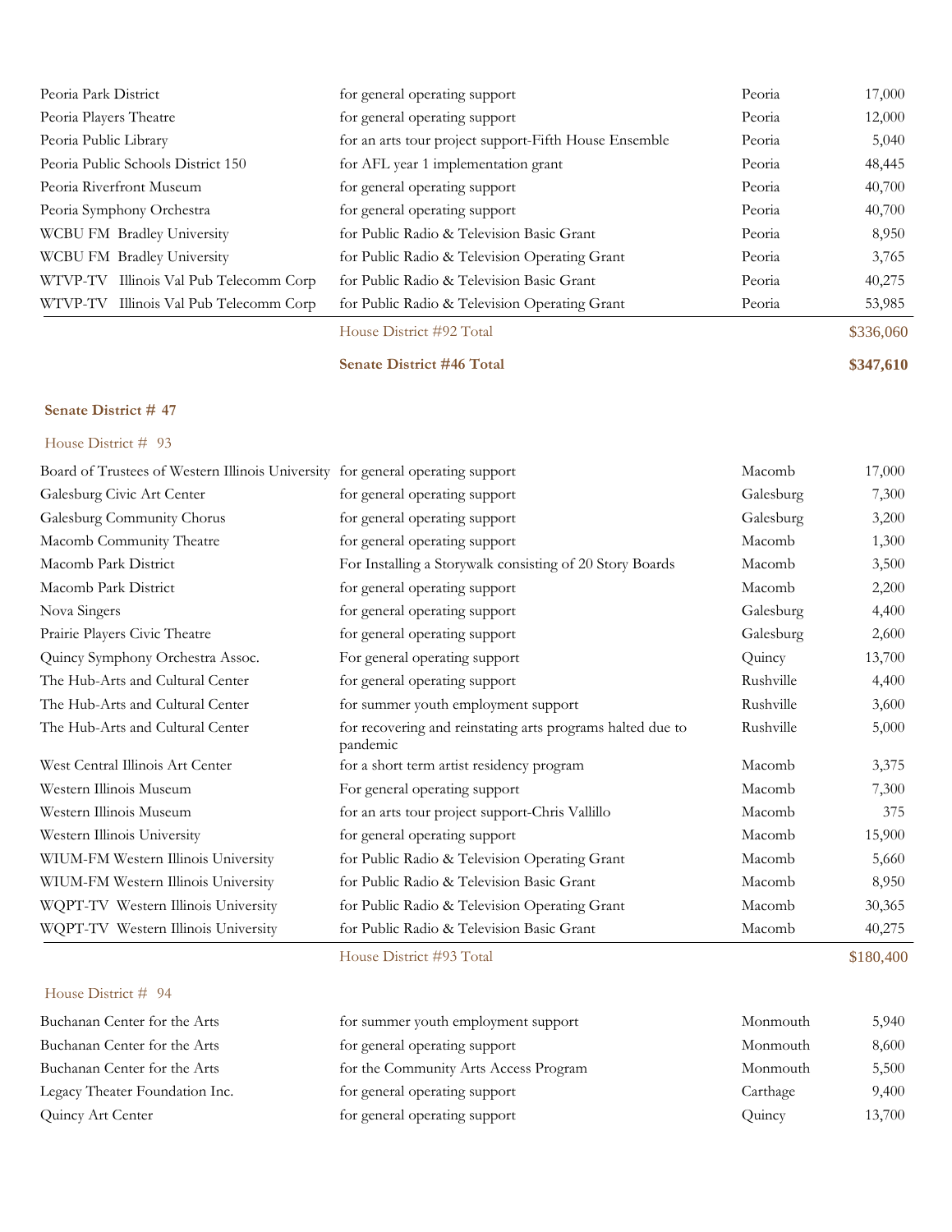| Quincy Community Theatre    | for general operating support                                              | Quincy    | 17,000    |
|-----------------------------|----------------------------------------------------------------------------|-----------|-----------|
| Quincy Society of Fine Arts | for the Community Arts Access Program                                      | Quincy    | 6,750     |
| Quincy Society of Fine Arts | for providing arts and cultural activities in a low-income<br>neighborhood | Quincy    | 7,445     |
| Quincy Society of Fine Arts | for general operating support                                              | Quincy    | 37,650    |
| Two Rivers Arts Council     | for the Community Arts Access Program                                      | Lewistown | 9,500     |
| Two Rivers Arts Council     | for general operating support                                              | Lewistown | 1,300     |
|                             | House District #94 Total                                                   |           | \$122,785 |
|                             | <b>Senate District #47 Total</b>                                           |           | \$303,185 |

| House District # 95                                |                                                                        |             |          |
|----------------------------------------------------|------------------------------------------------------------------------|-------------|----------|
| City of Litchfield                                 | for an arts tour project with American English Beatles Tribute<br>Band | Litchfield  | 3,900    |
| Valerie Vogrin                                     | for a Fellowship in Prose                                              | Moro        | 15,000   |
|                                                    | House District #95 Total                                               |             | \$18,900 |
| House District # 96                                |                                                                        |             |          |
| Abraham Lincoln Presidential Library<br>Foundation | for general operating support                                          | Springfield | 9,400    |
| Decatur Area Arts Council                          | for the Community Arts Access Program                                  | Decatur     | 8,200    |
| Decatur Area Arts Council                          | for general operating support                                          | Decatur     | 20,500   |
| Decatur Park District                              | for general operating support                                          | Decatur     | 12,000   |
| Illinois Symphony Orchestra, Inc.                  | for general operating support                                          | Springfield | 18,700   |
| Millikin University                                | for general operating support                                          | Decatur     | 11,100   |
| Millikin University                                | for general operating support                                          | Decatur     | 12,000   |
| Springfield Area Arts Council                      | for the Community Arts Access Program                                  | Springfield | 7,000    |
| Springfield Area Arts Council                      | for Poetry Out Loud project support                                    | Springfield | 24,000   |

Springfield Area Arts Council For general operating support Springfield 8,600 Springfield Area Arts Council for support of projects Artist on the Plaza & Levitt AMP Springfield 10,000

Springfield Art Association for identifying emerging artists of color through mural project Springfield 6,335

Springfield Art Association for general operating support Springfield 17,000 Springfield Ballet Company for general operating support Springfield 13,700 Springfield Ballet Company for a short term artist residency program Springfield 2,480

House District #96 Total \$181,015

**Senate District #48 Total \$199,915**

### **Senate District # 49**

|  |  | House District # 97 |  |  |
|--|--|---------------------|--|--|
|--|--|---------------------|--|--|

| Latitude 41                           | for general operating support       | <b>Joliet</b> | 900   |
|---------------------------------------|-------------------------------------|---------------|-------|
| Metropolitan Youth Symphony Orchestra | for general operating support       | Oswego        | 1,300 |
| Vanitha Veeravalli                    | for a Master Apprenticeship program | Naperville    | 3,000 |

Springfield

and mentoring

| Joliet     | 900   |
|------------|-------|
| Oswego     | 1,300 |
| Naperville | 3,000 |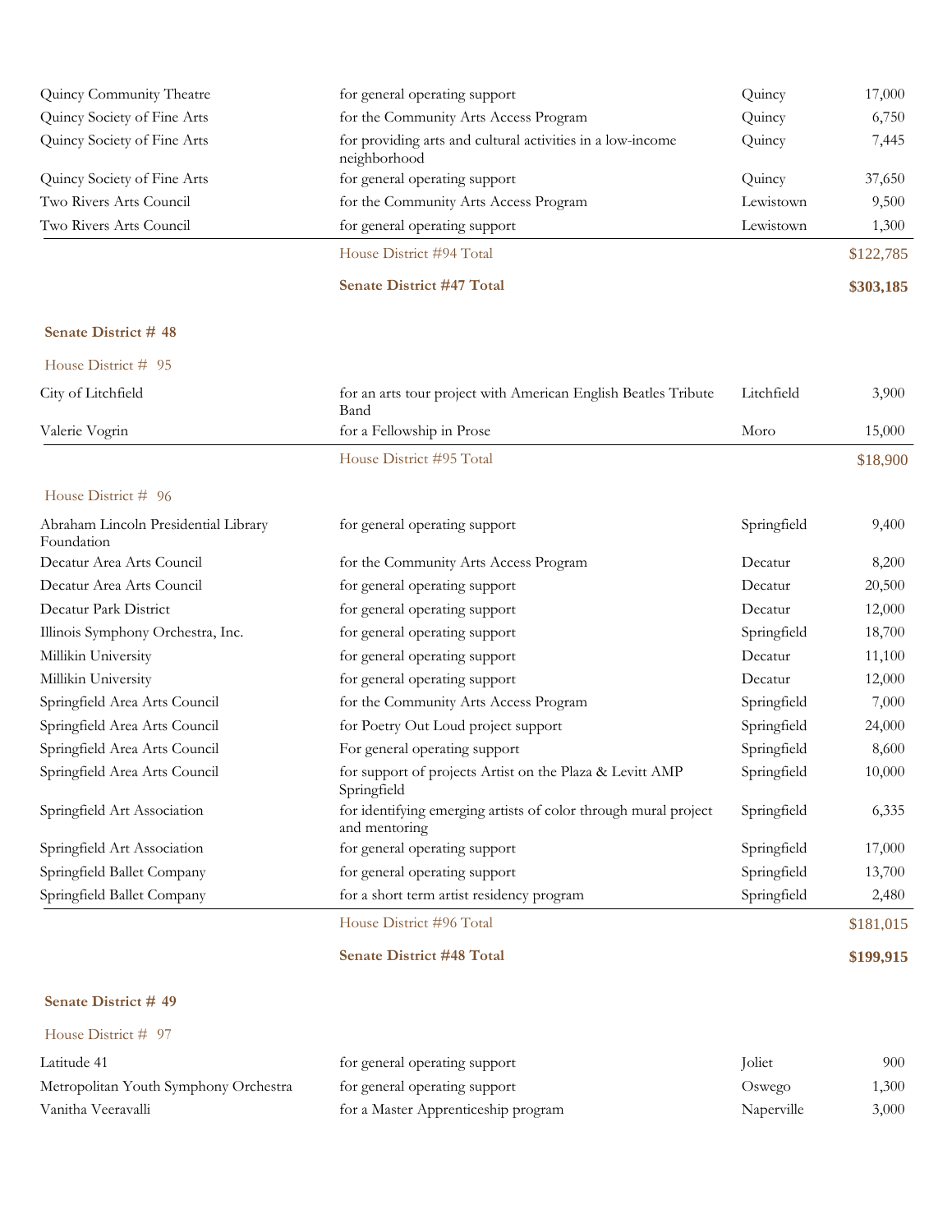# House District #97 Total \$5,200

# $Diethat # 08$

| House District $# 98$                          |                                                       |              |           |
|------------------------------------------------|-------------------------------------------------------|--------------|-----------|
| The Macoupin Art Collective                    | For general operating support                         | Staunton     | 4,400     |
| The Macoupin Art Collective                    | for a short term artist residency program Josh Hester | Staunton     | 4,295     |
|                                                | House District #98 Total                              |              | \$8,695   |
|                                                | <b>Senate District #49 Total</b>                      |              | \$13,895  |
| Senate District # 50                           |                                                       |              |           |
| House District # 96                            |                                                       |              |           |
| Looking for Lincoln Heritage Coalition         | for an arts tour project support                      | Springfield  | 4,200     |
| The Pharmacy Gallery & Art Space, Inc          | for general operating support                         | Springfield  | 3,700     |
| Springfield Choral Society                     | for general operating support                         | Springfield  | 2,200     |
|                                                | House District #96 Total                              |              | \$10,100  |
| House District # 99                            |                                                       |              |           |
| University of Illinois Springfield             | for general operating support for Visual Arts Gallery | Springfield  | 4,400     |
| University of Illinois Springfield UIS         | for general operating support                         | Springfield  | 17,000    |
| WMEC-WMES-TV Southern Illinois<br>University/C | for Public Radio & Television Basic Grant             | Carbondale   | 40,275    |
| WMEC-WMES-TV Southern Illinois<br>University/C | for Public Radio & Television Operating Grant         | Carbondale   | 38,720    |
| WUIS-FM University of Illinois/Spfld           | for Public Radio & Television Basic Grant             | Springfield  | 8,950     |
| WUIS-FM University of Illinois/Spfld           | for Public Radio & Television Operating Grant         | Springfield  | 10,945    |
|                                                | House District #99 Total                              |              | \$120,290 |
| House District # 100                           |                                                       |              |           |
| Great Rivers Choral Society, Inc.              | for general operating support                         | Godfrey      | 2,200     |
| Jacksonville Main Street                       | For general operating support                         | Jacksonville | 7,800     |
| Jacksonville Symphony Society                  | for general operating support                         | Jacksonville | 5,200     |
|                                                | House District #100 Total                             |              | \$15,200  |
|                                                | <b>Senate District #50 Total</b>                      |              | \$145,590 |
| Senate District # 51                           |                                                       |              |           |
| House District # 101                           |                                                       |              |           |
| Peggy Shaw                                     | for a Fellowship in Media Arts                        | Mahomet      | 15,000    |
|                                                | House District #101 Total                             |              | \$15,000  |
| House District # 102                           |                                                       |              |           |
| Kimiko Gunji                                   | for a Master Apprenticeship program Diana Liao        | Champaign    | 3,000     |
| Prairie Air Inc.                               | for general operating support                         | Champaign    | 4,400     |
| The Little Theatre On The Square, Inc.         | for general operating support                         | Sullivan     | 44,500    |
|                                                | House District #102 Total                             |              | \$51,900  |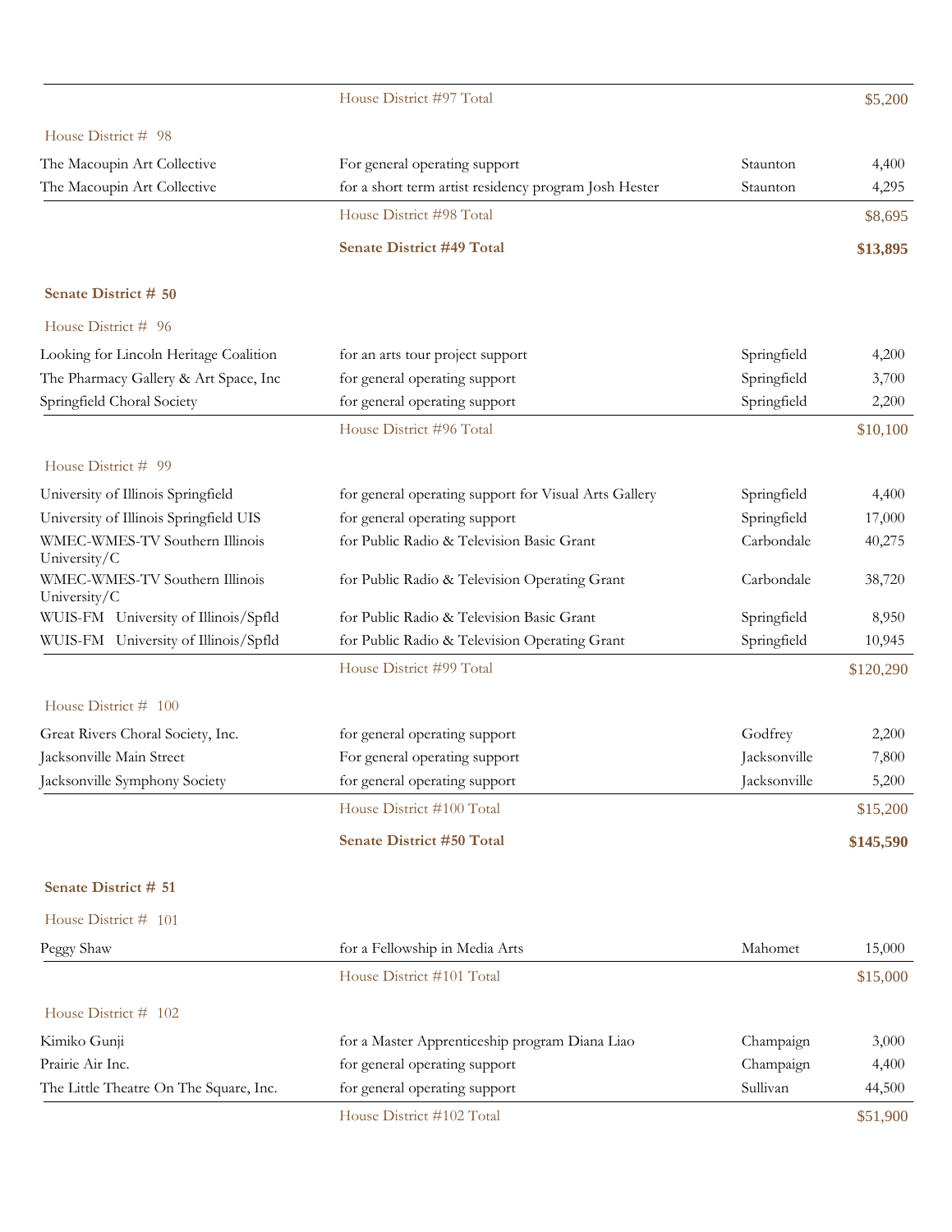| House District $# 104$ |  |
|------------------------|--|
|------------------------|--|

| Myrna Madigan | for a Master Apprenticeship program Elaine Yoder | Penfield | 3,000    |
|---------------|--------------------------------------------------|----------|----------|
|               | House District #104 Total                        |          | \$3,000  |
|               | <b>Senate District #51 Total</b>                 |          | \$69,900 |

# House District # 103

| 40 North   88 West                                                           | for Poetry Out Loud project support                          | Champaign | 4,000  |
|------------------------------------------------------------------------------|--------------------------------------------------------------|-----------|--------|
| 40 North   88 West                                                           | for general operating support                                | Champaign | 8,600  |
| Amasong: Champaign-Urbana's Premier<br>Lesbian/Feminist Chorus               | for general operating support                                | Champaign | 1,700  |
| Board of Trustees of the University of Illinois                              | for Spurlock Museum general operating support                | Champaign | 20,500 |
| Board of Trustees of the University of Illinois                              | Sinfonia da Camera operating support                         | Champaign | 9,400  |
| Board of Trustees of the University of Illinois                              | for Ninth Letter general operating support                   | Champaign | 7,300  |
| Board of Trustees of the University of Illinois                              | for Krannert Art Museum general operating support            | Champaign | 18,700 |
| Board of Trustees of the University of Illinois                              | for Krannert Center for the Performing Arts                  | Champaign | 37,100 |
| Board of Trustees of the University of Illinois                              | for Japan House general operating support                    | Champaign | 18,700 |
| Central Illinois Childrens Chorus                                            | for general operating support                                | Champaign | 2,200  |
| Champaign Park District                                                      | for general operating support                                | Champaign | 17,000 |
| Champaign Urbana Ballet                                                      | for general operating support                                | Champaign | 12,000 |
| Champaign Urbana Symphony Orchestra                                          | for general operating support                                | Champaign | 13,700 |
| Champaign Urbana Theatre Company                                             | for general operating support                                | Champaign | 6,000  |
| City of Urbana                                                               | for summer youth employment support                          | Urbana    | 5,100  |
| City of Urbana                                                               | for general operating support                                | Urbana    | 9,900  |
| Community Center for the Arts (C4A)                                          | For general operating support                                | Urbana    | 11,100 |
| Family Service of Champaign Co                                               | for meaningful engagement delivered to isolated older adults | Champaign | 4,000  |
| Fay   Glassman Performance                                                   | for general operating support                                | Urbana    | 1,000  |
| C. Kemal Nance                                                               | for a Fellowship in Choreography                             | Urbana    | 1,500  |
| Parkland College                                                             | for general operating support                                | Champaign | 7,300  |
| The Celebration Company at the Station Theatre for general operating support |                                                              | Urbana    | 3,500  |
| The Conservatory of Central Illinois                                         | for general operating support                                | Champaign | 9,400  |
| Urbana Pops Orchestra                                                        | for general operating support                                | Urbana    | 900    |
| Urbana-Champaign Independent Media Center                                    | for general operating support                                | Urbana    | 11,100 |
| David Weaver                                                                 | for a Fellowship in Performance Based Arts                   | Champaign | 15,000 |
| WILL/Illinois Public Media                                                   | for general operating support                                | Champaign | 20,500 |
| WILL-AM<br>University of Illinois/UC                                         | for Public Radio & Television Basic Grant                    | Champaign | 8,950  |
| University of Illinois/UC<br>WILL-AM                                         | for Public Radio & Television Operating Grant                | Champaign | 9,545  |
| University of Illinois/UC<br>WILL-FM                                         | for Public Radio & Television Operating Grant                | Champaign | 9,545  |
| University of Illinois/UC<br>WILL-FM                                         | for Public Radio & Television Basic Grant                    | Champaign | 8,950  |
| University of Illinois/UC<br>WILL-TV                                         | for Public Radio & Television Basic Grant                    | Champaign | 40,275 |
| WILL-TV<br>University of Illinois/UC                                         | for Public Radio & Television Operating Grant                | Champaign | 52,120 |
| Zoo Improv                                                                   | for general operating support                                | Champaign | 900    |
|                                                                              |                                                              |           |        |

House District #103 Total \$407,485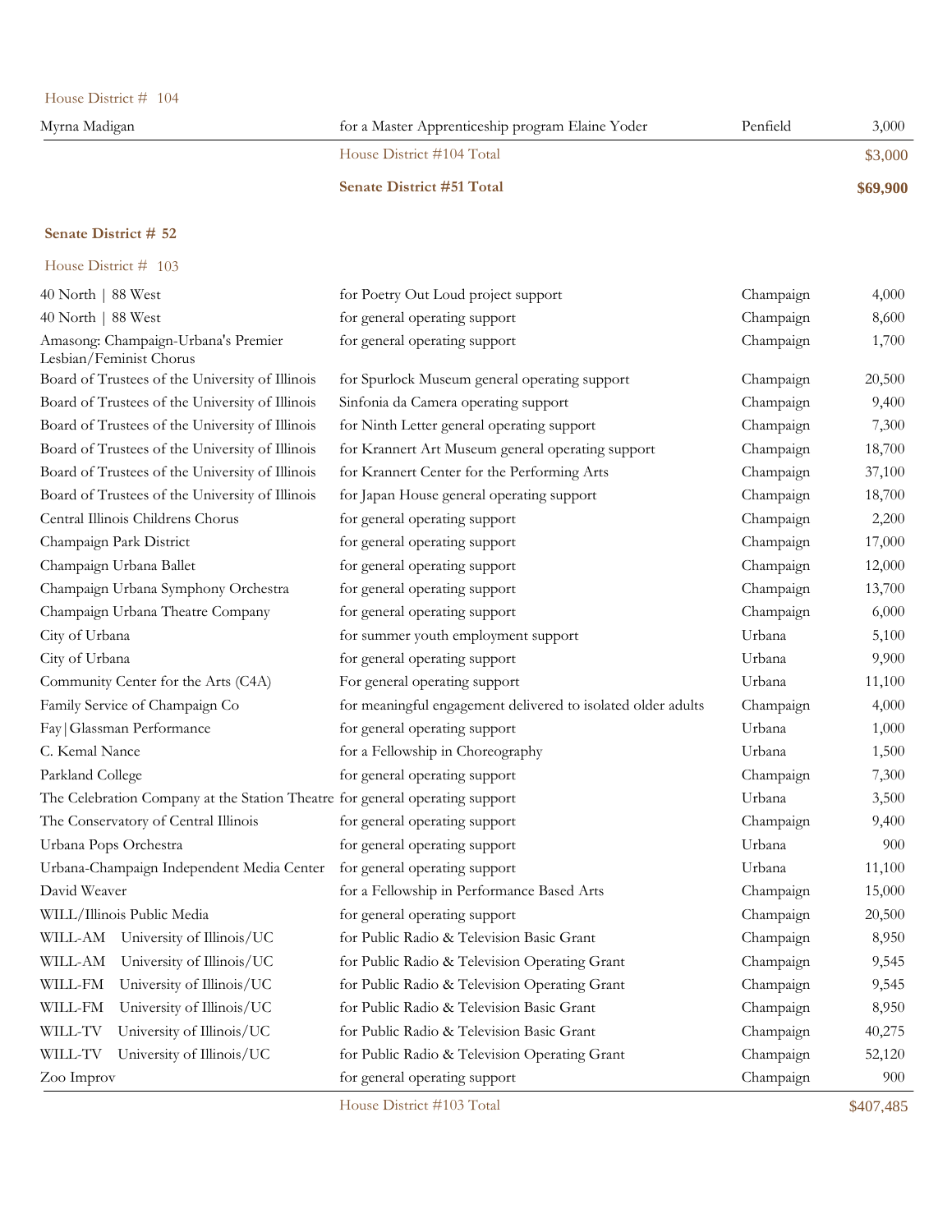| House District # 104                                            |                                                                 |             |           |
|-----------------------------------------------------------------|-----------------------------------------------------------------|-------------|-----------|
| Danville Light Opera Company, Inc.                              | for general operating support                                   | Danville    | 4,400     |
| Danville Symphony Orchestra, Inc.                               | for general operating support                                   | Danville    | 13,700    |
| The Danville Art League                                         | for general operating support                                   | Danville    | 2,600     |
|                                                                 | House District #104 Total                                       |             | \$20,700  |
|                                                                 | Senate District #52 Total                                       |             | \$428,185 |
| Senate District # 53                                            |                                                                 |             |           |
| House District # 105                                            |                                                                 |             |           |
| Heartland Productions, Inc.                                     | for general operating support                                   | Bloomington | 5,200     |
| Illinois State University Board of Trustees                     | for general operating support for Illinois Shakespeare Festival | Normal      | 17,000    |
| The Board of Trustees of Illinois State                         | for general operating support for Normal Editions Workshop      | Normal      | 5,200     |
| The Board of Trustees of Illinois State                         | for general operating support for University Galleries          | Normal      | 13,700    |
| WGLT-FM Illinois State University                               | for Public Radio & Television Operating Grant                   | Normal      | 11,445    |
| WGLT-FM Illinois State University                               | for Public Radio & Television Basic Grant                       | Normal      | 8,950     |
|                                                                 | House District #105 Total                                       |             | \$61,495  |
| House District # 106                                            |                                                                 |             |           |
| Sugar Creek Opera Ltd (formerly Sugar Creek<br>Symphony & Song) | for general operating support                                   | Watseka     | 4,400     |
|                                                                 | House District #106 Total                                       |             | \$4,400   |
|                                                                 | Senate District #53 Total                                       |             | \$65,895  |
| Senate District # 54                                            |                                                                 |             |           |
| House District # 107                                            |                                                                 |             |           |
| Arts Connection of Central Illinois                             | For general operating support                                   | Effingham   | 17,000    |
| Arts Connection of Central Illinois                             | for summer youth employment support                             | Effingham   | 5,990     |
| Centralia City Schools District #135                            | for Arts & Foreign Language Year 3 Implementation Assistance    | Centralia   | 50,000    |
|                                                                 | House District #107 Total                                       |             | \$72,990  |
|                                                                 | Senate District #54 Total                                       |             | \$72,990  |
| Senate District # 55                                            |                                                                 |             |           |
| House District # 109                                            |                                                                 |             |           |
| Market Street MTC NFP                                           | for general operating support                                   | Mt Carmel   | 1,900     |
|                                                                 | House District #109 Total                                       |             | \$1,900   |
| House District # 110                                            |                                                                 |             |           |
| Eastern Illinois University<br>WEIU-TV                          | for Public Radio & Television Operating Grant                   | Charleston  | 22,925    |
| Eastern Illinois University<br>WEIU-TV                          | for Public Radio & Television Basic Grant                       | Charleston  | 40,275    |
|                                                                 | House District #110 Total                                       |             | \$63,200  |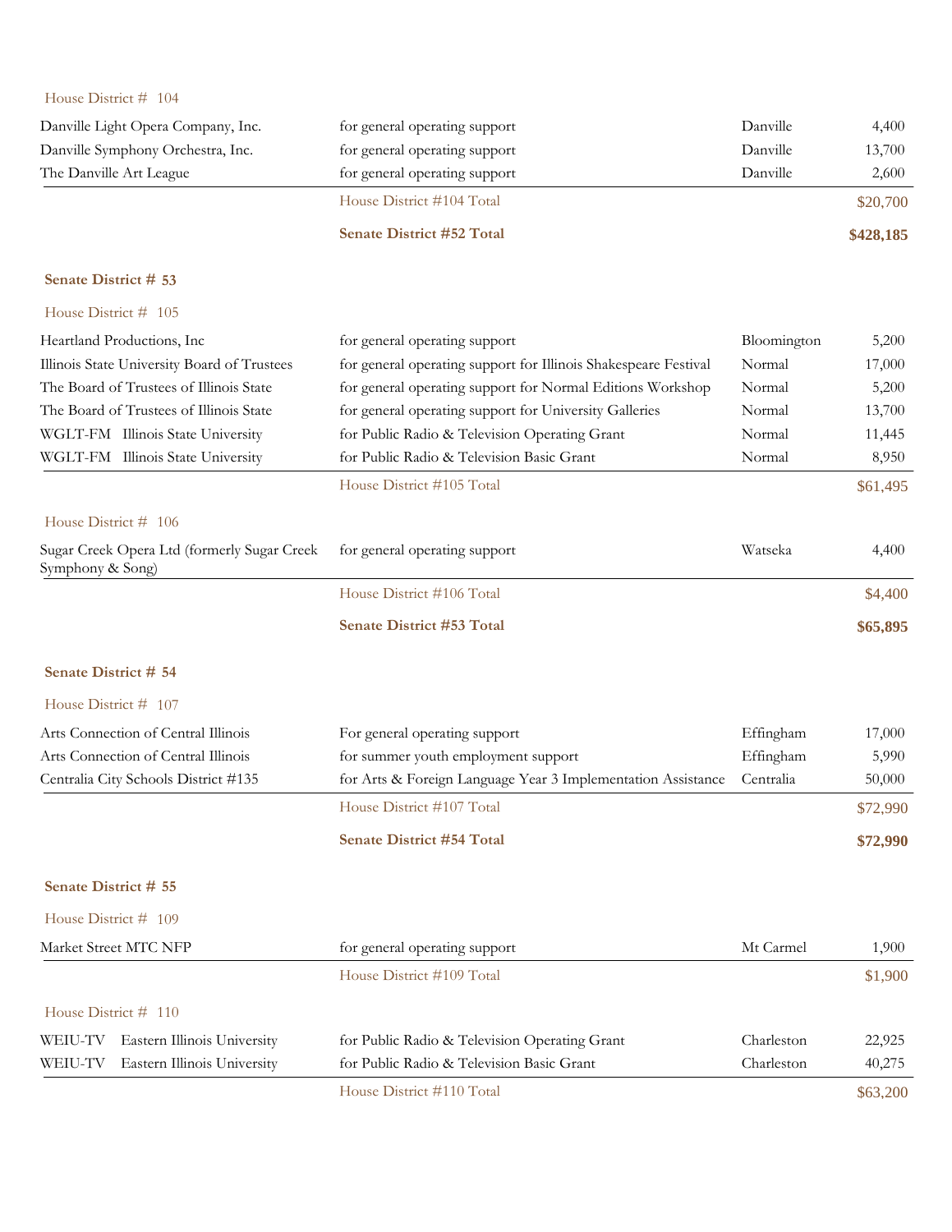### **Senate District #55 Total \$65,100**

# **Senate District # 56**

House District # 111

| Jacoby Arts Center                                          | for general operating support                                   | Alton        | 6,100    |
|-------------------------------------------------------------|-----------------------------------------------------------------|--------------|----------|
|                                                             | House District #111 Total                                       |              | \$6,100  |
| House District $#$ 112                                      |                                                                 |              |          |
| Edwardsville Arts Center                                    | for general operating support                                   | Edwardsville | 6,000    |
| Edwardsville Arts Center                                    | for summer youth employment support                             | Edwardsville | 1,760    |
| William Harroff                                             | for an IAS professional development                             | Edwardsville | 1,320    |
| Hot Crowd                                                   | for general operating support                                   | Edwardsville | 1,500    |
| Southern Illinois University Edwardsville                   | For general operating support                                   | Edwardsville | 6,000    |
| Southern Illinois University Edwardsville                   | for an arts tour project support for Third Coast Percussion NFP | Edwardsville | 2,400    |
| St. Louis Volunteer Lawyers and Accountants<br>for the Arts | for general operating support                                   | Edwardsville | 5,200    |
| WSIE                                                        | for general operating support                                   | Edwardsville | 7,800    |
|                                                             | House District #112 Total                                       |              | \$31,980 |
|                                                             | <b>Senate District #56 Total</b>                                |              | \$38,080 |

### **Senate District # 57**

| House District $#$ 113             |                               |            |         |
|------------------------------------|-------------------------------|------------|---------|
| Philharmonic Society of Belleville | For general operating support | Belleville | 5.200   |
|                                    | House District #113 Total     |            | \$5,200 |

| Cahokia Unit School District 187 | for Arts & Foreign Language Year 3 Implementation Assistance                   | Cahokia           | 50,000    |
|----------------------------------|--------------------------------------------------------------------------------|-------------------|-----------|
| Community Performance Ensemble   | for general operating support                                                  | East Saint Louis  | 1,800     |
| East St Louis School Dist #189   | for AFL year 1 implementation grant                                            | East Saint Louis  | 100,000   |
| House of Miles East St. Louis    | For general operating support                                                  | East St. Louis    | 1,800     |
| Jackie Joyner Kersee Foundation  | for general operating support                                                  | East St. Louis    | 1,100     |
| Jackie Joyner Kersee Foundation  | for compensating grants administrator for IACA grants and<br>Local Arts Agency | East St. Louis    | 10,000    |
| Jackie Joyner Kersee Foundation  | for the Community Arts Access Program                                          | East St. Louis    | 5,000     |
| Masterworks Chorale Inc          | for general operating support                                                  | <b>Belleville</b> | 5,200     |
| McKendree University             | for general operating support                                                  | Lebanon           | 10,300    |
| Sinai Family Life Center         | for general operating support                                                  | East St Louis     | 10,300    |
| Sinai Family Life Center         | for summer youth employment support                                            | East St Louis     | 3,600     |
| Southwestern Illinois College    | for Poetry Out Loud project support                                            | <b>Belleville</b> | 4,000     |
|                                  | House District #114 Total                                                      |                   | \$203,100 |
|                                  | <b>Senate District #57 Total</b>                                               |                   | \$208,300 |